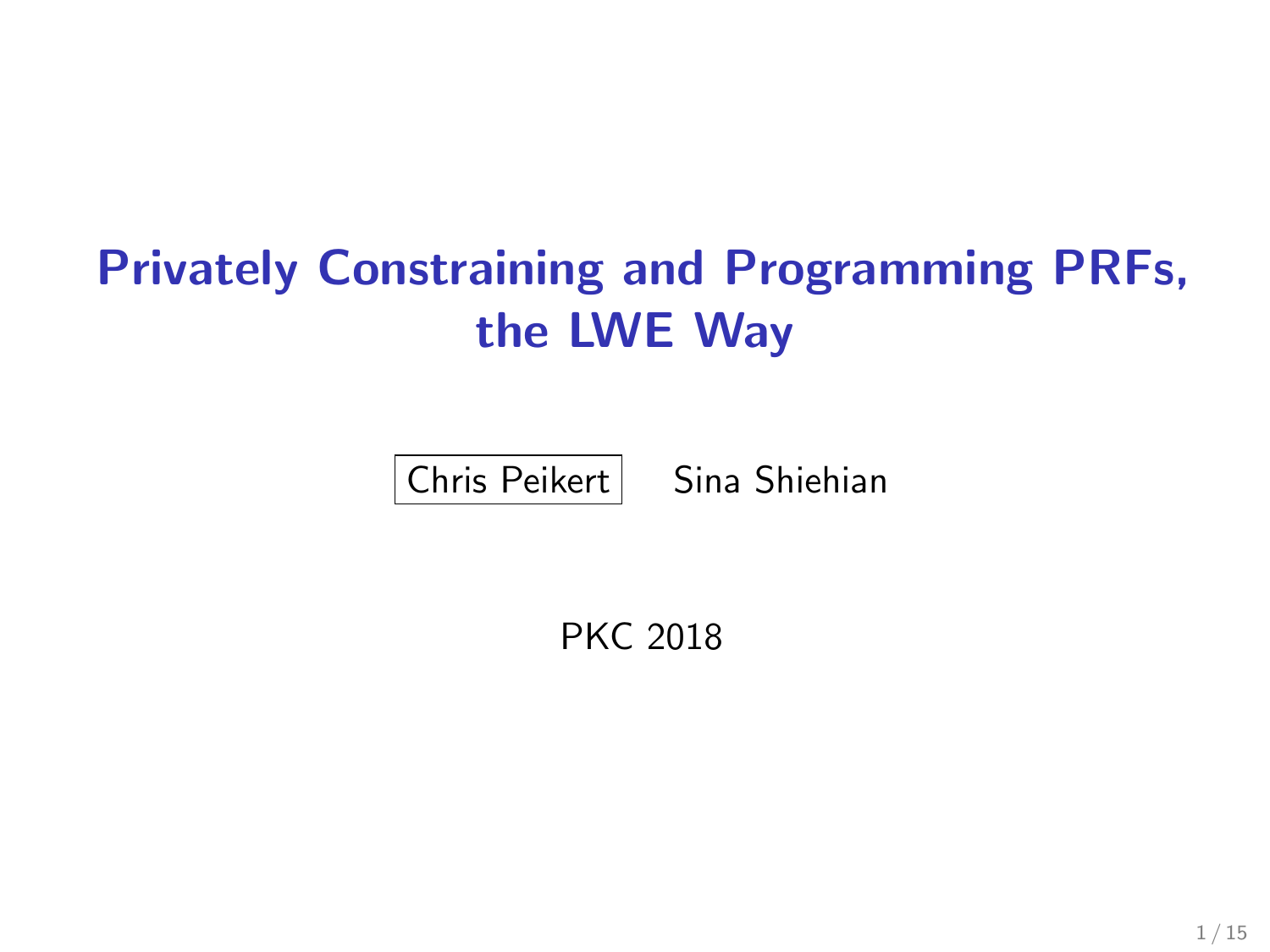$\bullet$  Ordinary evaluation algorithm Eval $(msk, x)$ .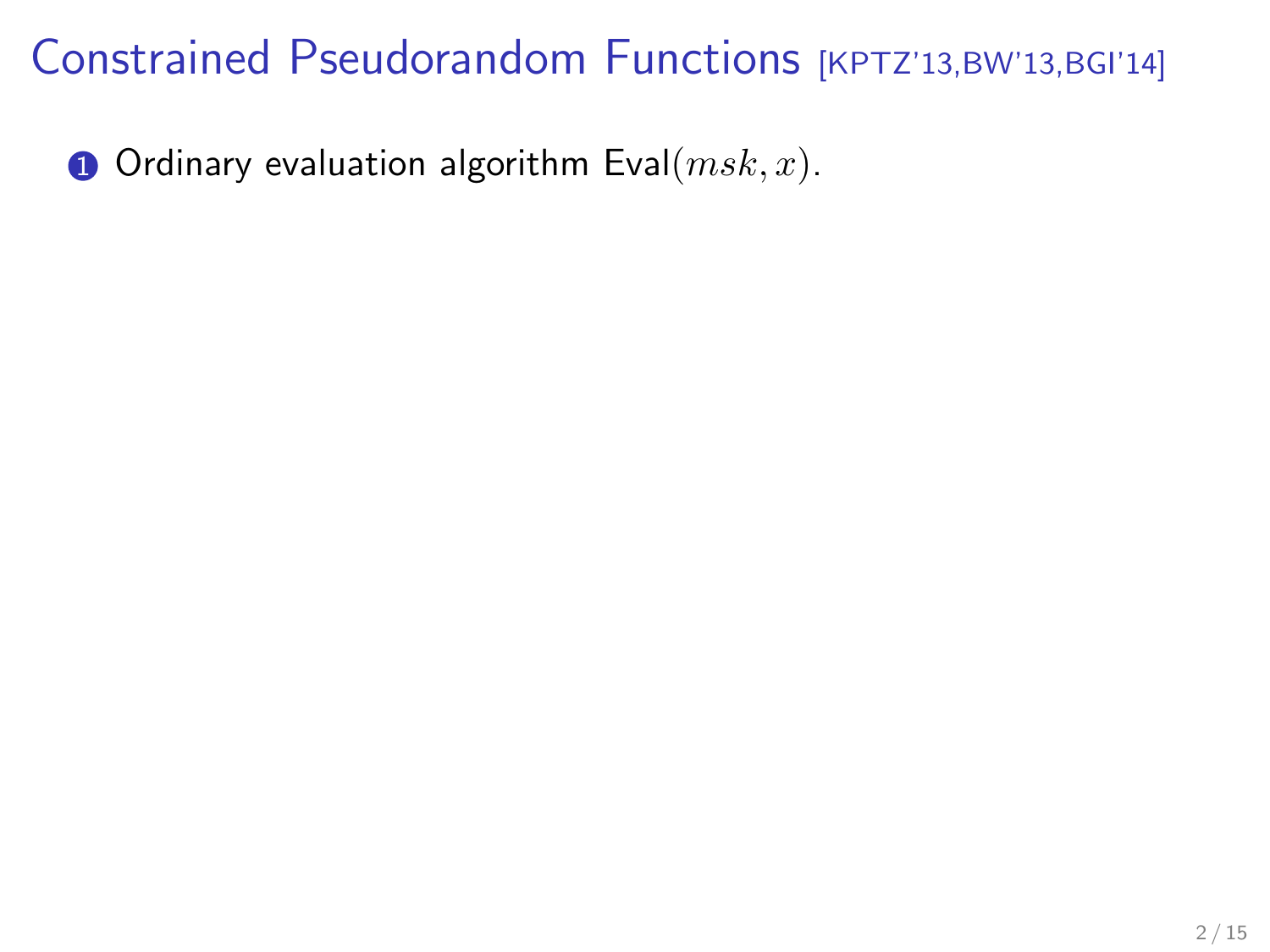$\bullet$  Ordinary evaluation algorithm Eval $(msk, x)$ .

**2** For any constraint  $C \in \mathcal{C}$ , can generate a constrained key  $sk_C$ 

(using  $msk$ ).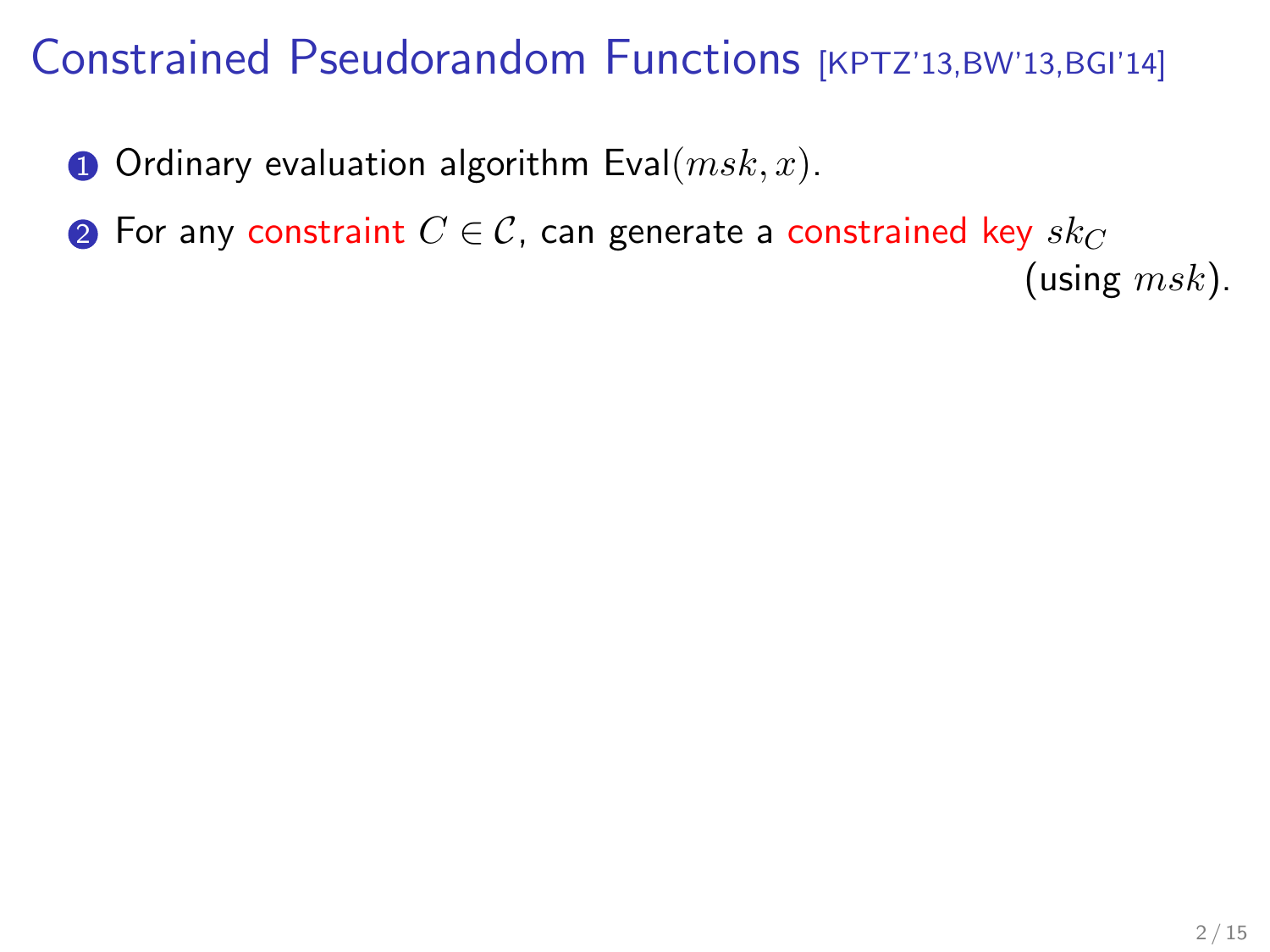- **O** Ordinary evaluation algorithm Eval $(msk, x)$ .
- **②** For any constraint  $C \in \mathcal{C}$ , can generate a constrained key  $sk_C$

(using  $msk$ ).

**3** Constrained evaluation algorithm CEval $(sk_C, x)$ .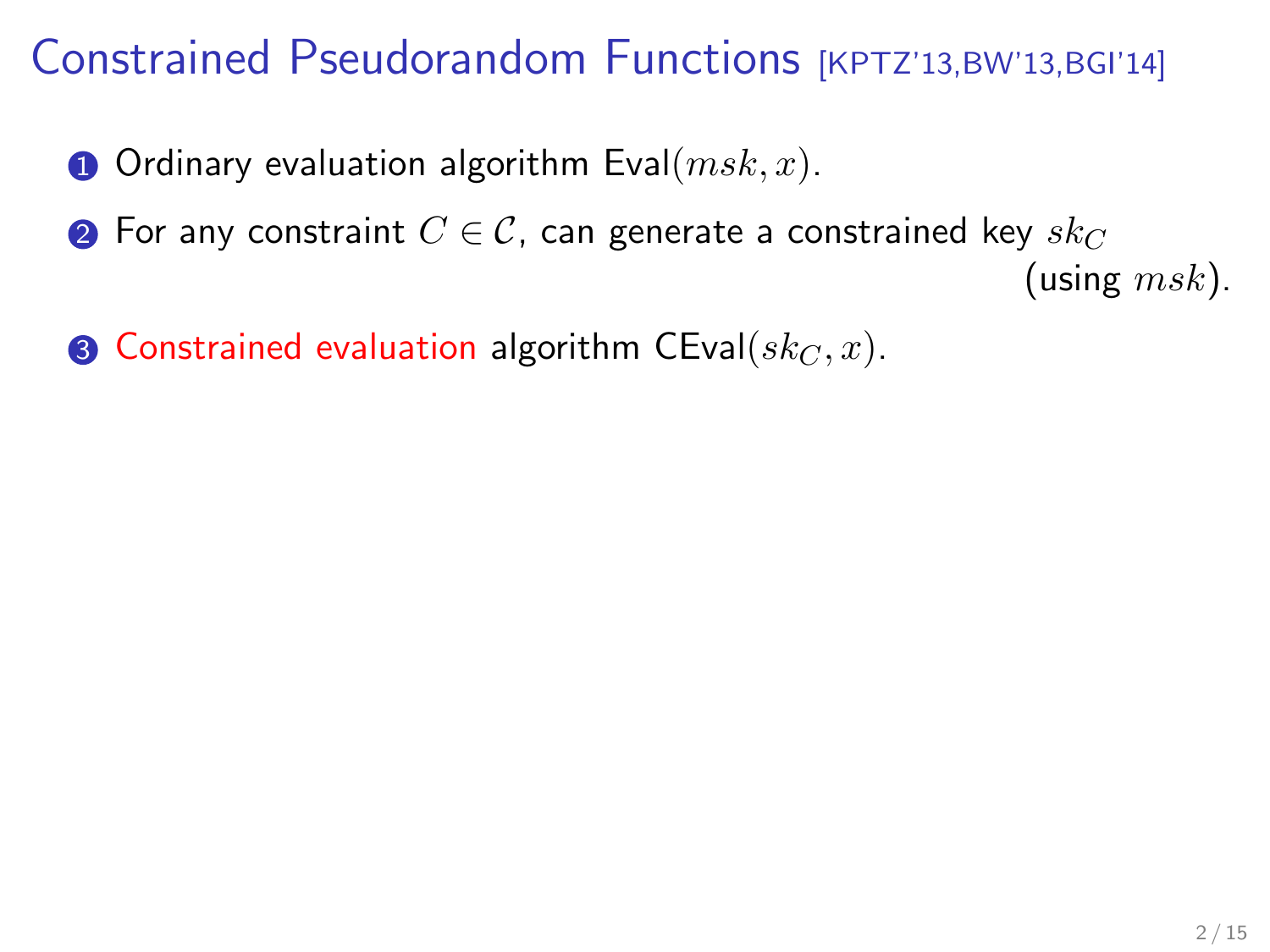- **O** Ordinary evaluation algorithm Eval $(msk, x)$ .
- **②** For any constraint  $C \in \mathcal{C}$ , can generate a constrained key  $sk_C$

(using  $msk$ ).

**3** Constrained evaluation algorithm CEval( $sk_C$ , x).

## **Correctness** If  $C(x) = 0$  ("authorized") then CEval $(sk_C, x) =$  Eval $(msk, x)$ .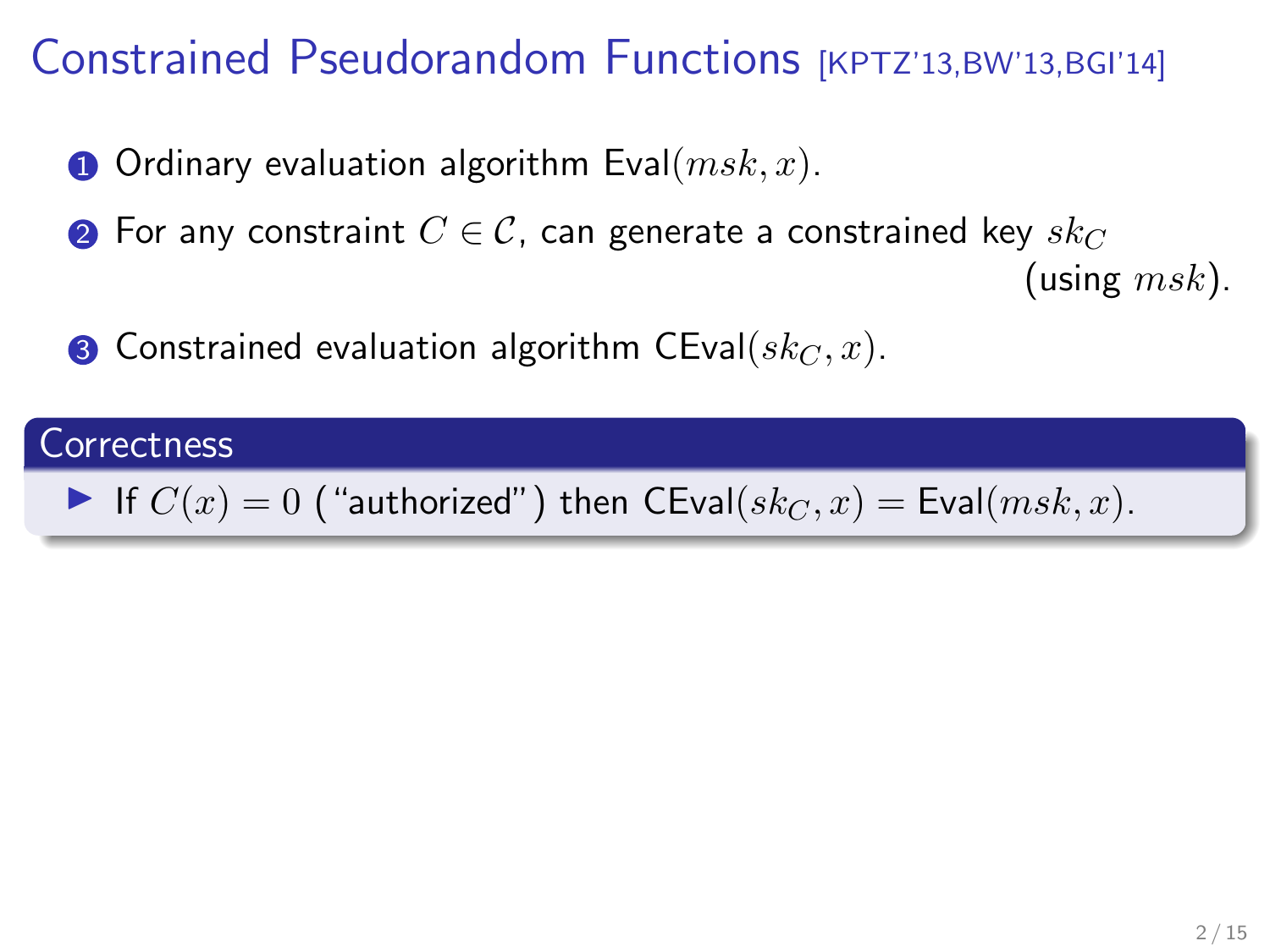- **O** Ordinary evaluation algorithm Eval $(msk, x)$ .
- **②** For any constraint  $C \in \mathcal{C}$ , can generate a constrained key  $sk_C$

(using  $msk$ ).

**3** Constrained evaluation algorithm CEval( $sk_C$ , x).

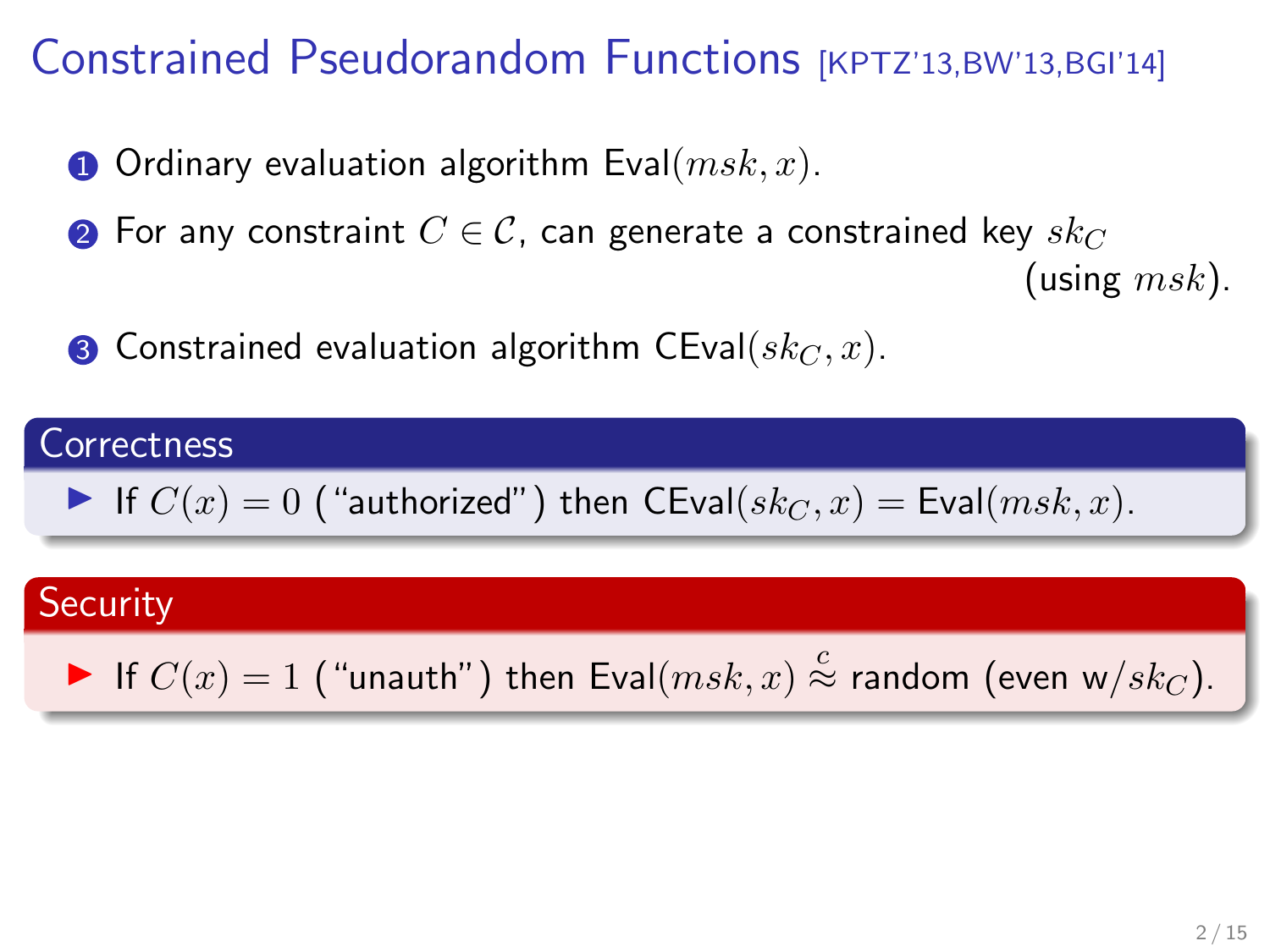- **O** Ordinary evaluation algorithm Eval $(msk, x)$ .
- **②** For any constraint  $C \in \mathcal{C}$ , can generate a constrained key  $sk_C$

(using  $msk$ ).

**3** Constrained evaluation algorithm CEval( $sk_C$ , x).



**•** Applications: uses of *iO* [SW'14], ID-based key exchange, broadcast encryption, . . .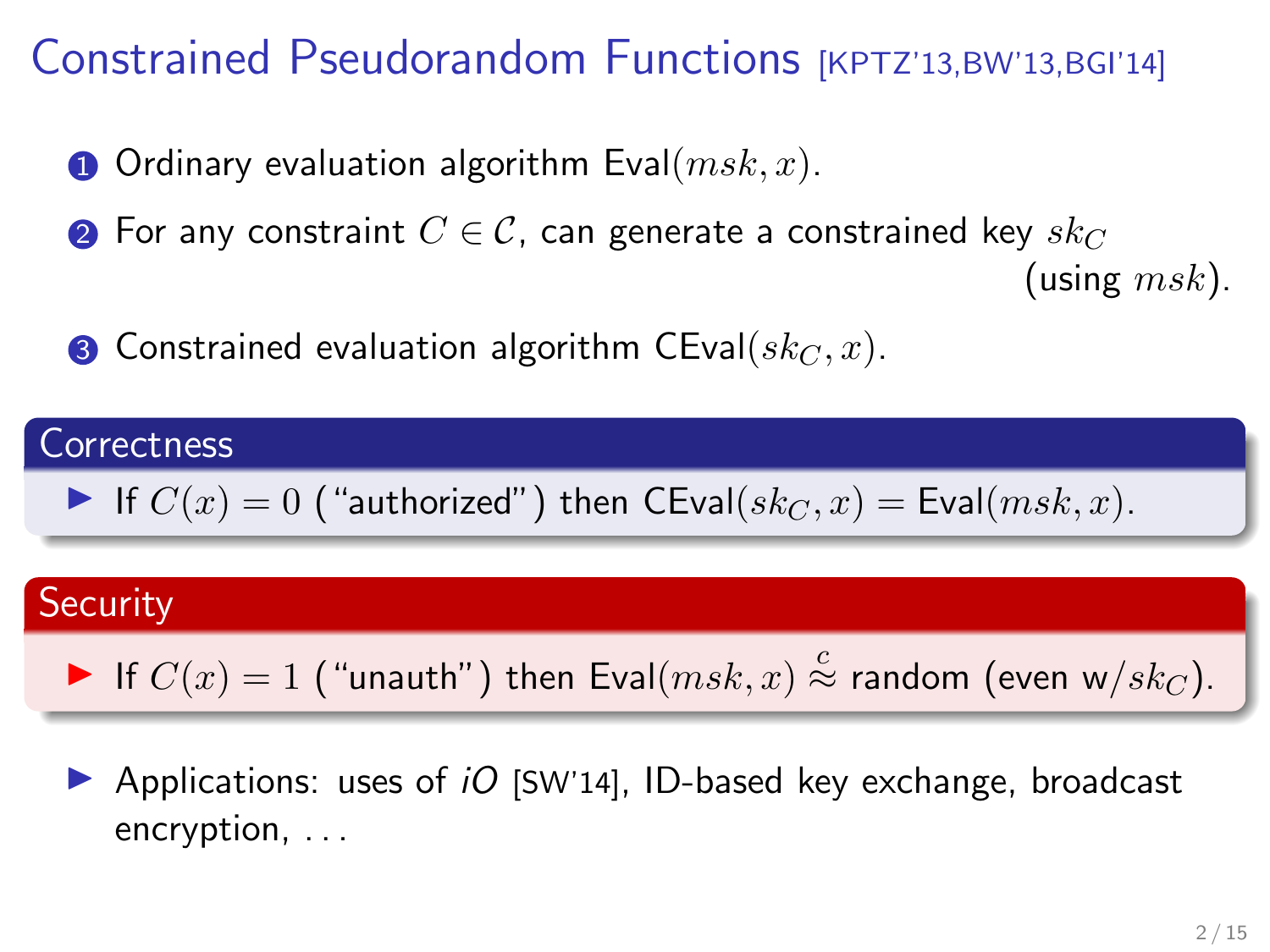$\blacktriangleright$  Ordinarily, a constrained key  $sk_C$  may reveal C. (It hides only the PRF output at unauthorized  $x$ .)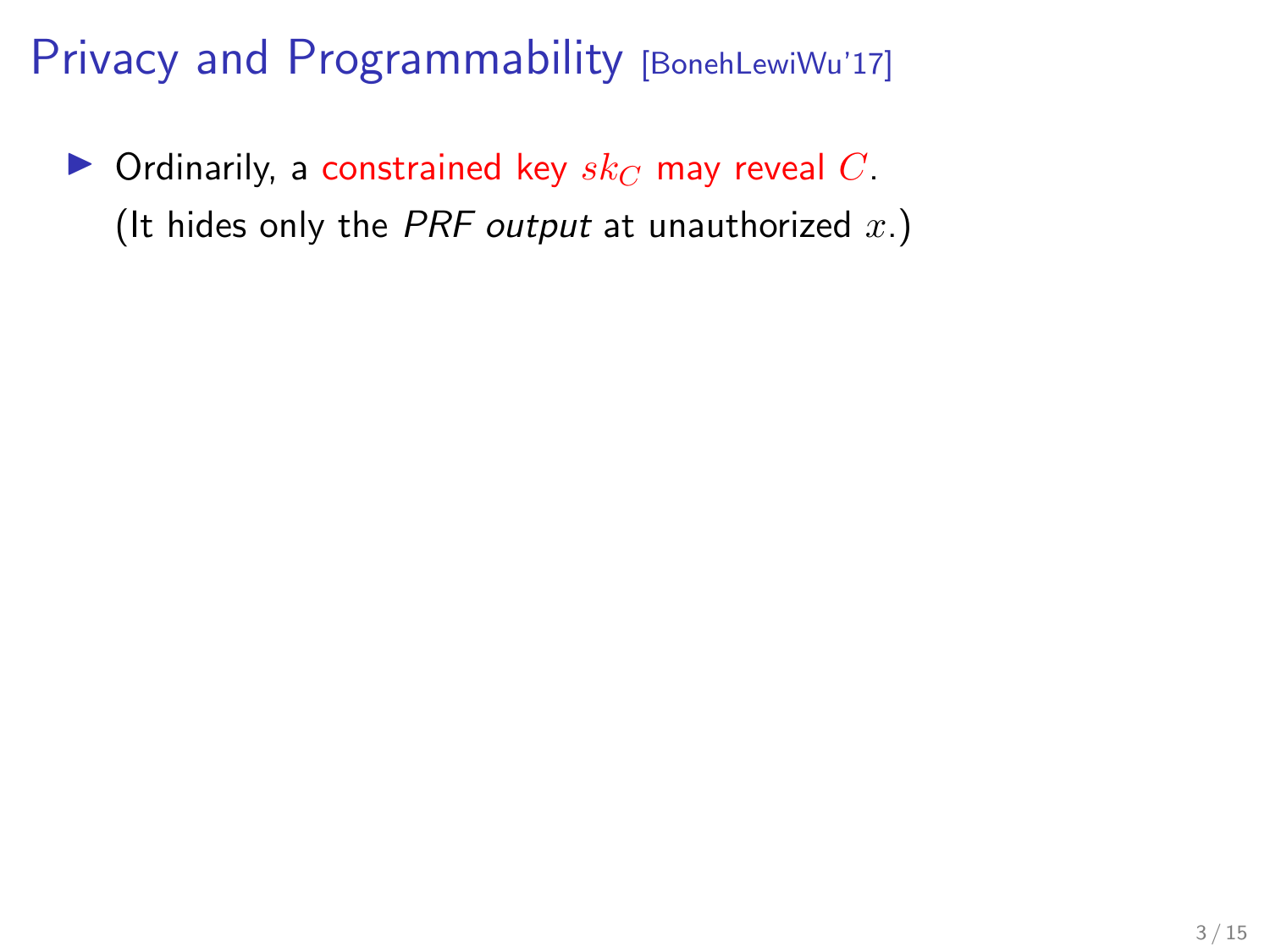$\blacktriangleright$  Ordinarily, a constrained key  $sk_C$  may reveal C. (It hides only the PRF output at unauthorized  $x.$ )

### Privacy (a.k.a. Constraint Hiding)

**Constrained key**  $sk_C$  reveals nothing about C.

In particular, it hides whether  $x$  is (un)authorized.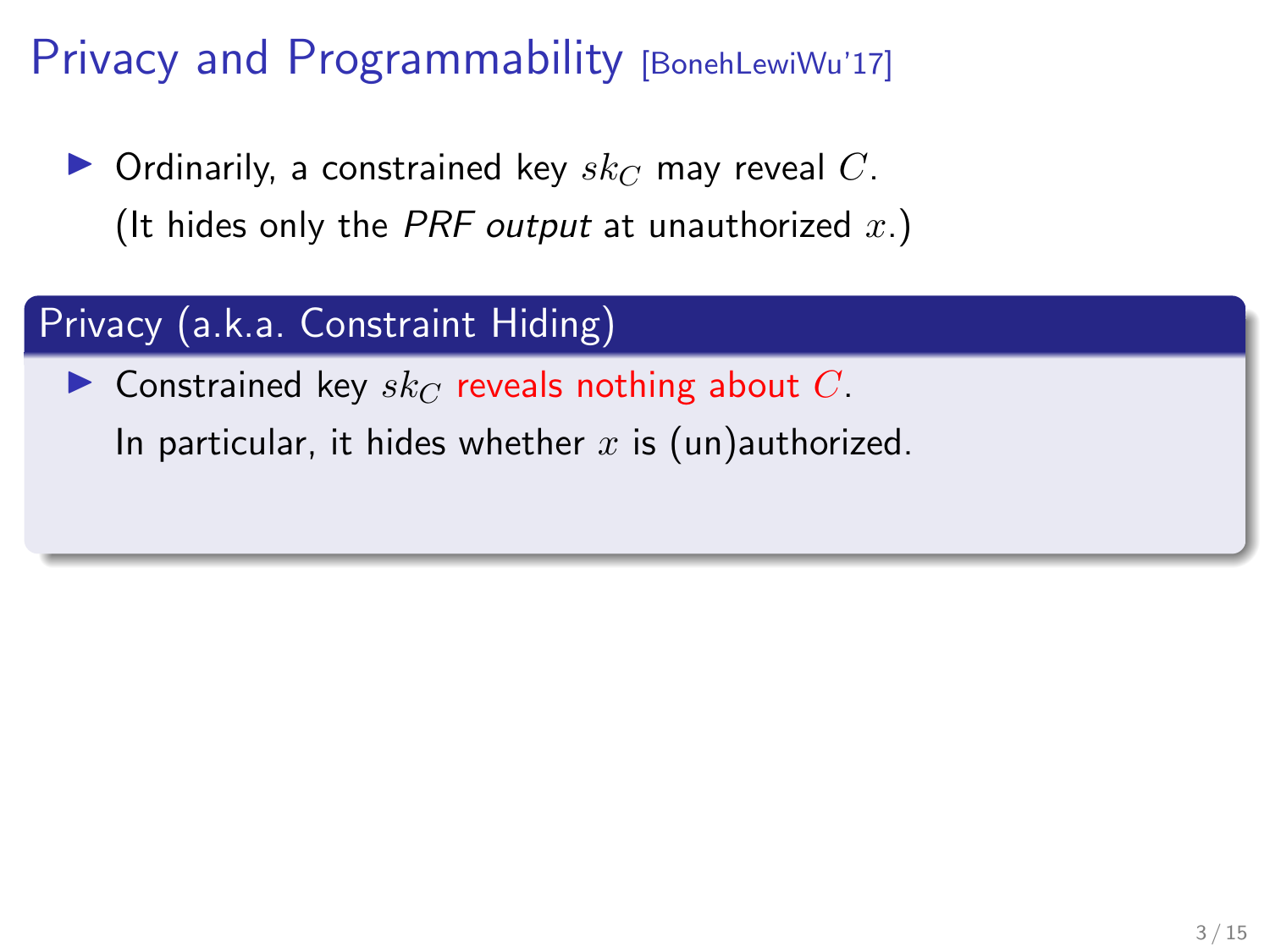$\blacktriangleright$  Ordinarily, a constrained key  $sk_C$  may reveal  $C$ . (It hides only the PRF output at unauthorized  $x.$ )

### Privacy (a.k.a. Constraint Hiding)

**Constrained key**  $sk_C$  reveals nothing about C. In particular, it hides whether  $x$  is (un)authorized.

 $\triangleright$  Applications: searchable encryption, function secret sharing [BGI'15].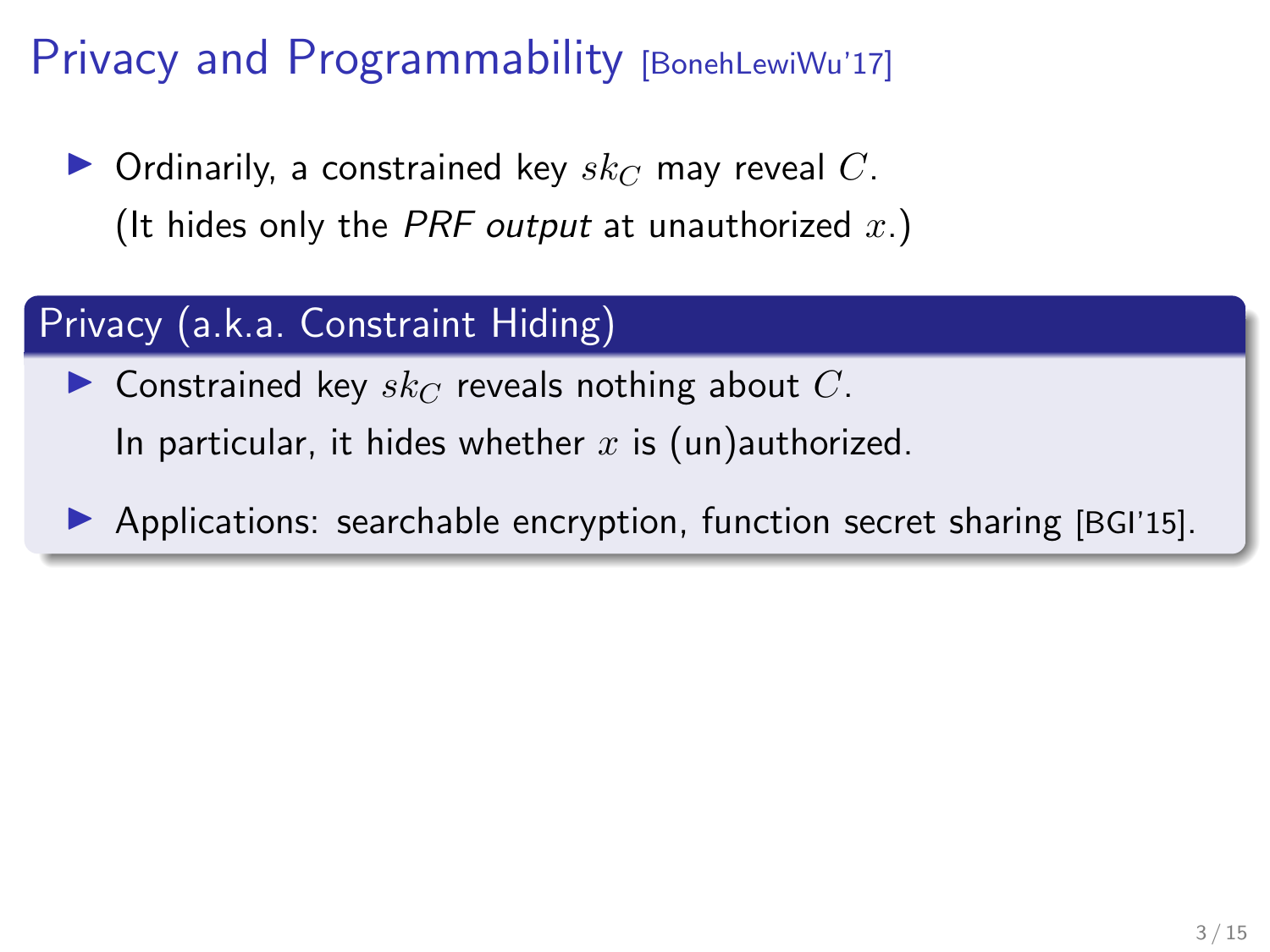$\blacktriangleright$  Ordinarily, a constrained key  $sk_C$  may reveal C. (It hides only the PRF output at unauthorized  $x.$ )

### Privacy (a.k.a. Constraint Hiding)

**Constrained key**  $sk_C$  reveals nothing about C. In particular, it hides whether  $x$  is (un)authorized.

 $\triangleright$  Applications: searchable encryption, function secret sharing [BGI'15].

### Programmability

► Can program  $sk_C$  to produce a desired value at some unauthorized  $x^*$ . (Nontrivial only if unauthorized  $x$  are hidden.)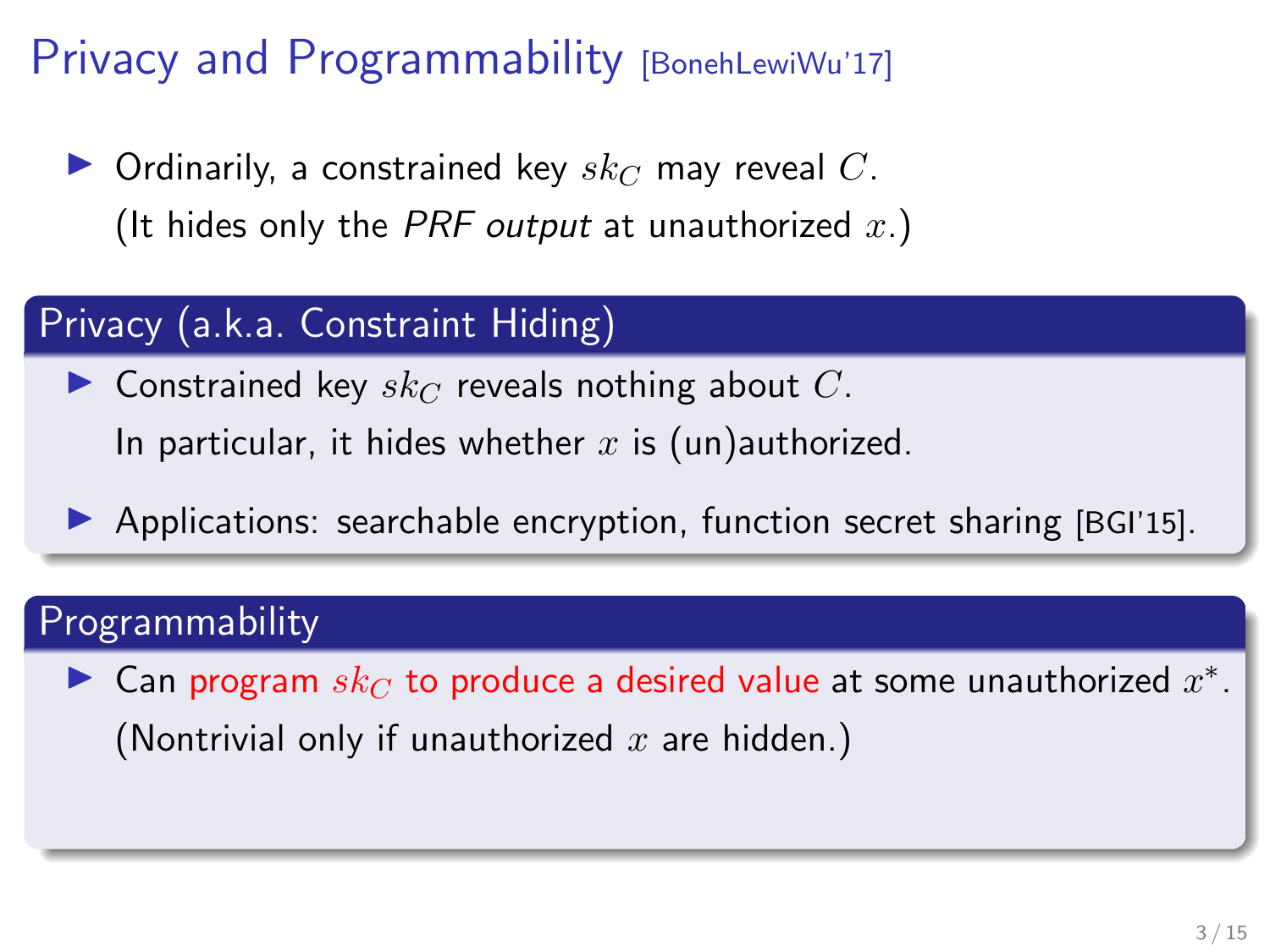$\blacktriangleright$  Ordinarily, a constrained key  $sk_C$  may reveal C. (It hides only the PRF output at unauthorized  $x.$ )

### Privacy (a.k.a. Constraint Hiding)

**Constrained key**  $sk_C$  reveals nothing about C. In particular, it hides whether  $x$  is (un)authorized.

 $\triangleright$  Applications: searchable encryption, function secret sharing [BGI'15].

### Programmability

- ► Can program  $sk_C$  to produce a desired value at some unauthorized  $x^*$ . (Nontrivial only if unauthorized  $x$  are hidden.)
- **Applications: watermarking PRFs, ???.**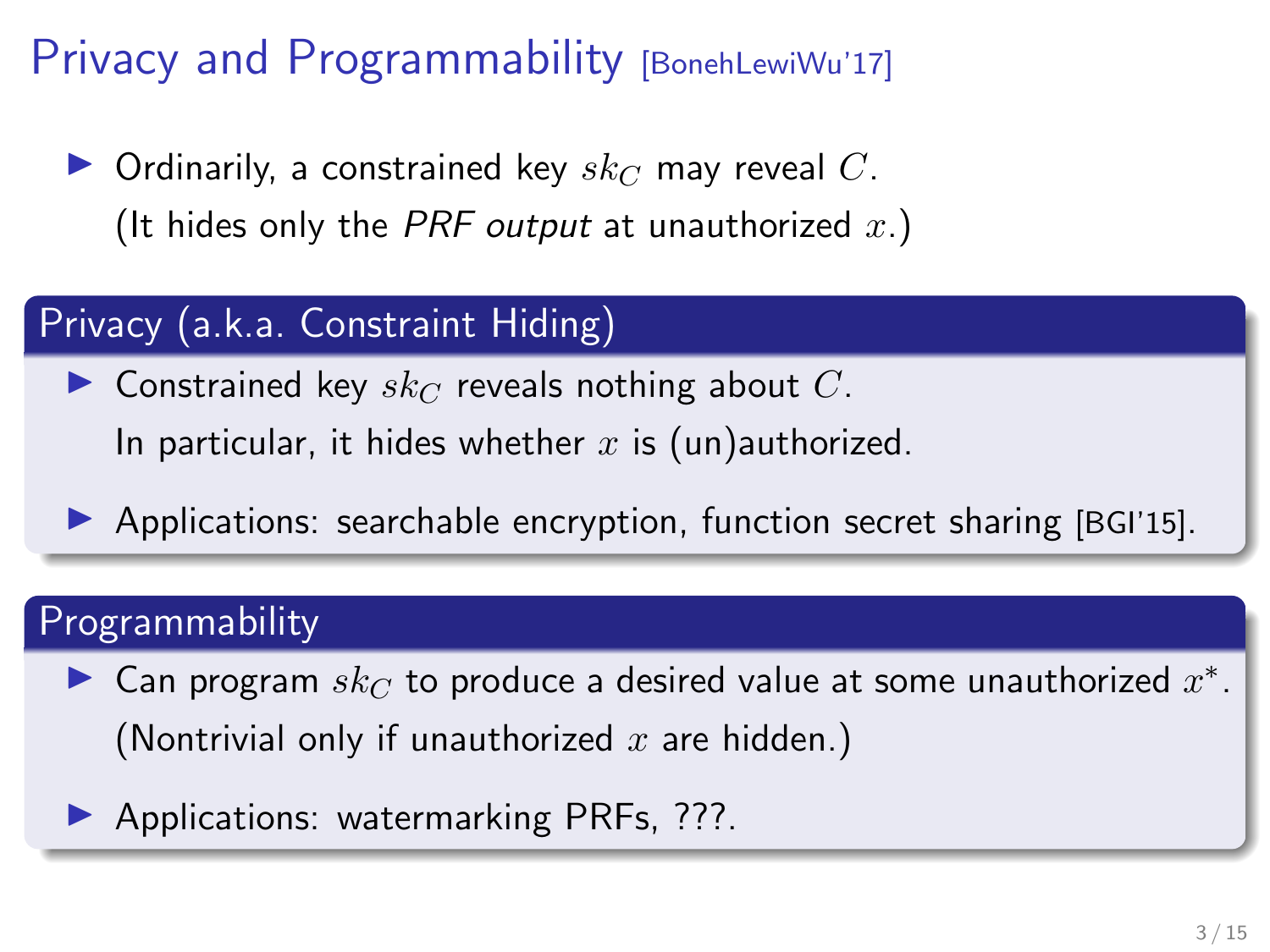BLW'17 Private constrained PRFs for all functions, & programmable PRFs, from *iO*.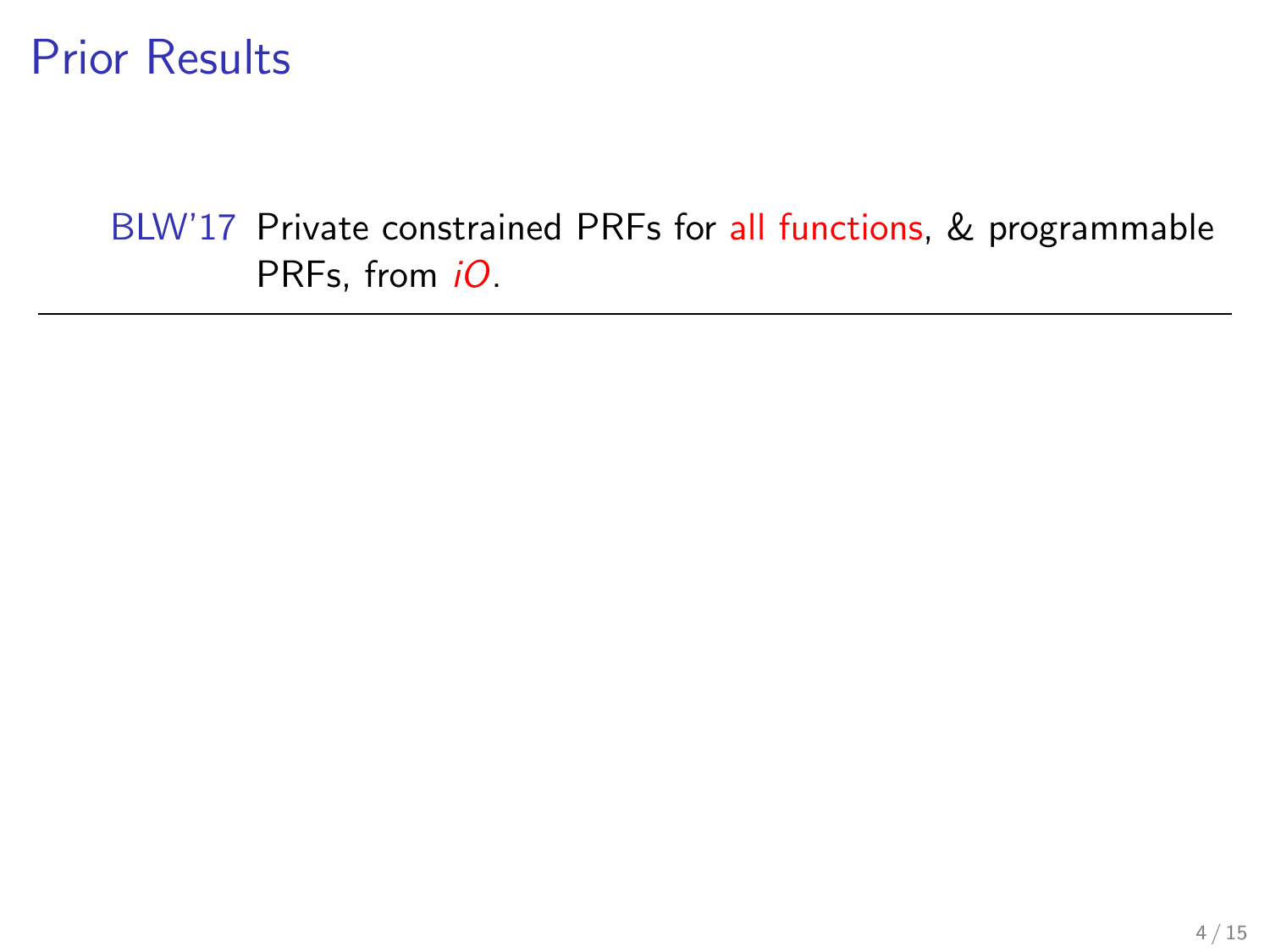BLW'17 Private constrained PRFs for all functions, & programmable PRFs, from *iO*.

BKM'17 Private constrained PRFs for point functions, from LWE.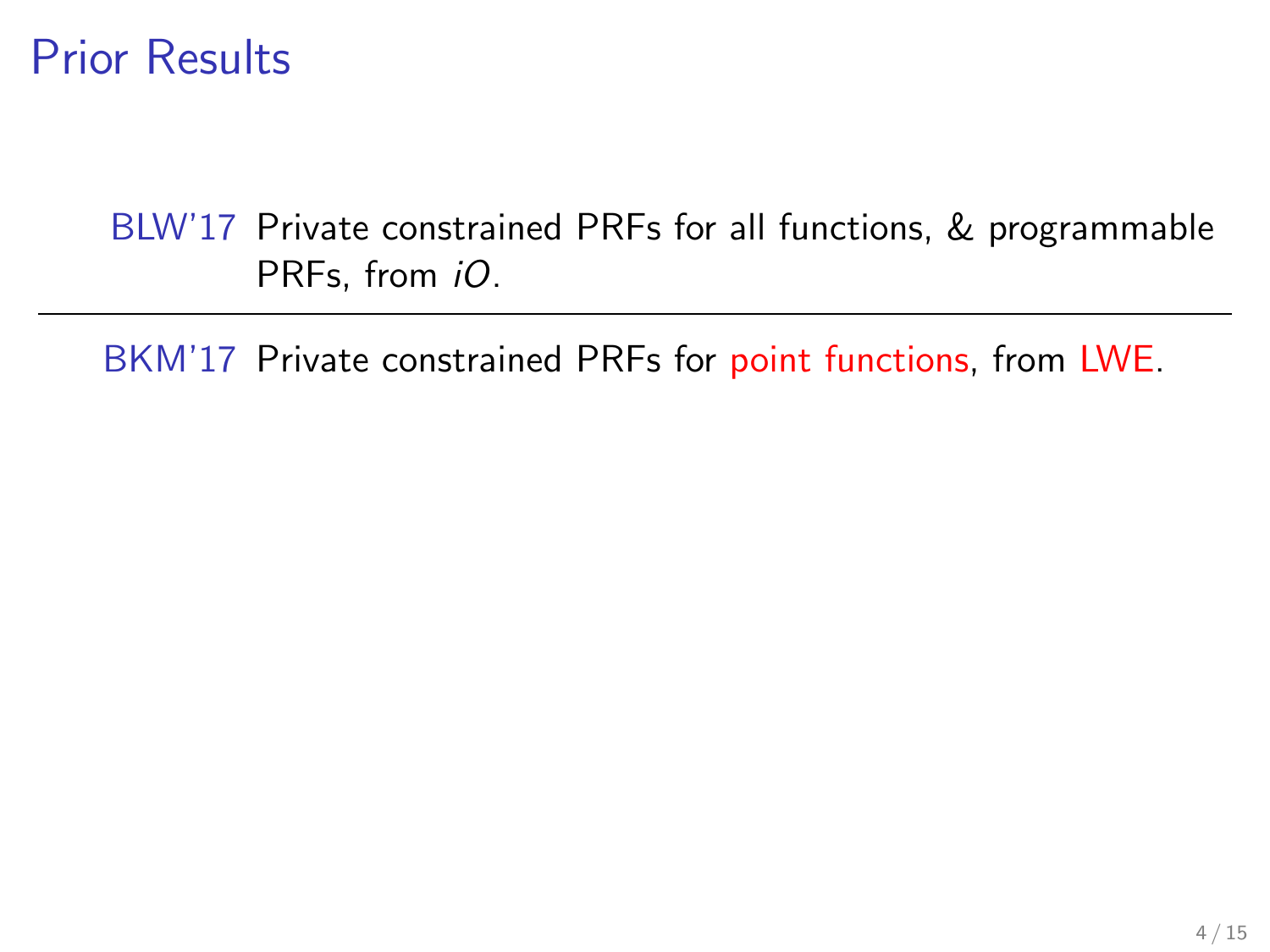BLW'17 Private constrained PRFs for all functions, & programmable PRFs, from *iO*.

BKM'17 Private constrained PRFs for point functions, from LWE.  $CC'17$  Private constrained PRFs for  $NC<sup>1</sup>$  circuits, from LWE.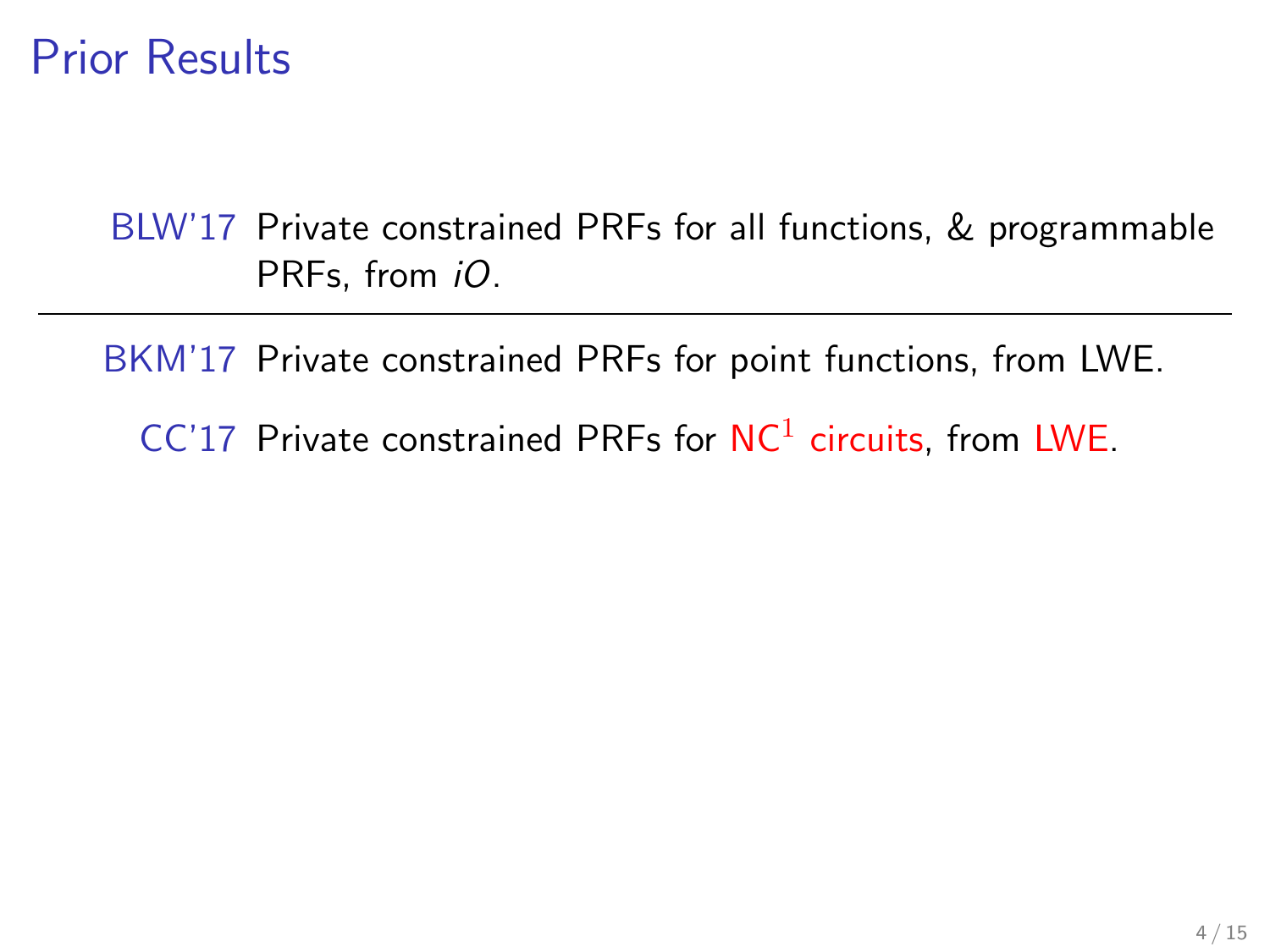BLW'17 Private constrained PRFs for all functions, & programmable PRFs, from *iO*.

BKM'17 Private constrained PRFs for point functions, from LWE.  $CC'17$  Private constrained PRFs for  $NC<sup>1</sup>$  circuits, from LWE. BTVW'17 Private constrained PRFs for all circuits, from LWE.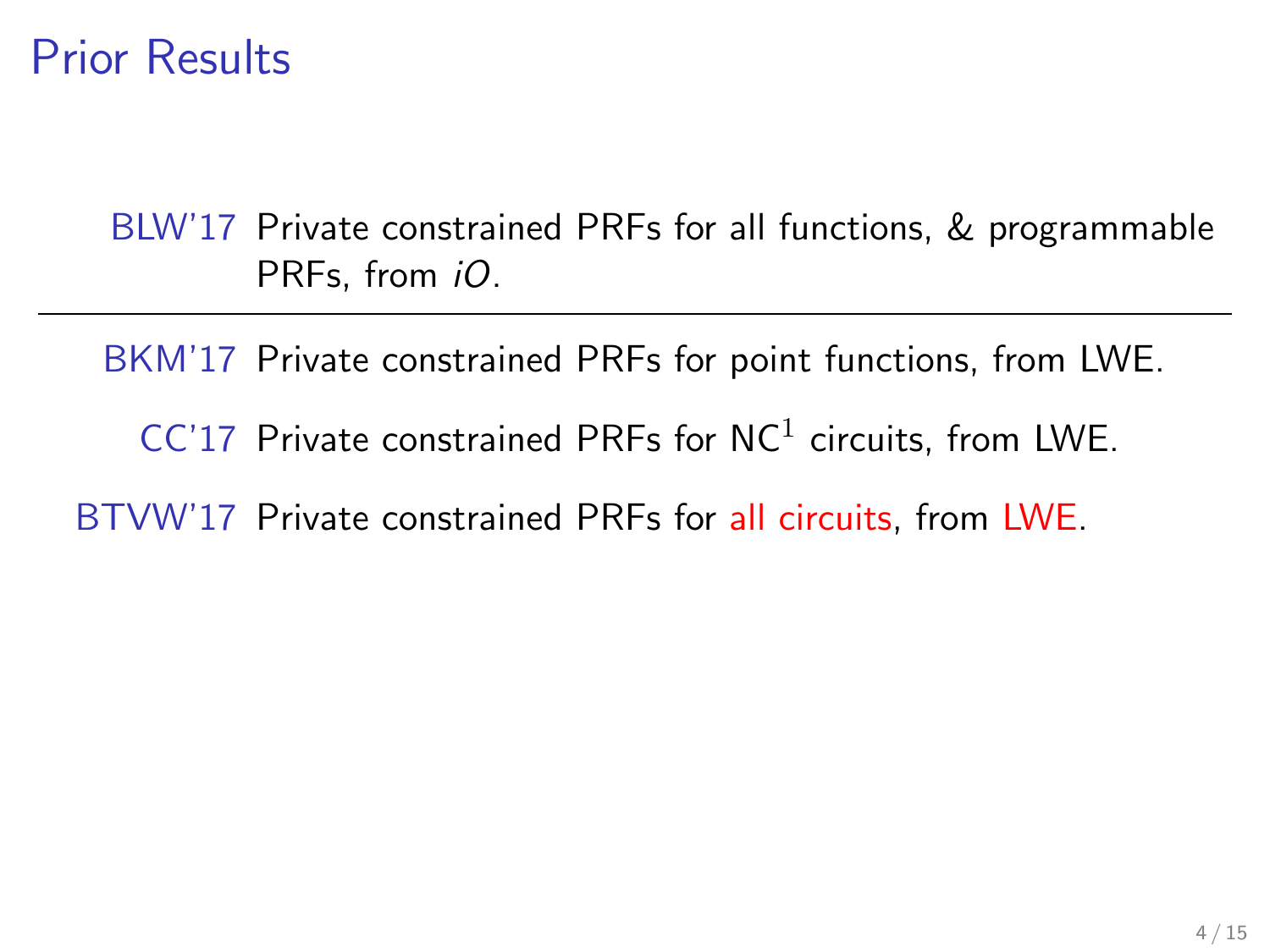BLW'17 Private constrained PRFs for all functions, & programmable PRFs, from *iO*.

BKM'17 Private constrained PRFs for point functions, from LWE.  $CC'17$  Private constrained PRFs for  $NC<sup>1</sup>$  circuits, from LWE. BTVW'17 Private constrained PRFs for all circuits, from LWE. Caveat! Limited to one constrained key. Two keys for arbitrary circuits  $\Rightarrow iO$  [CC'17]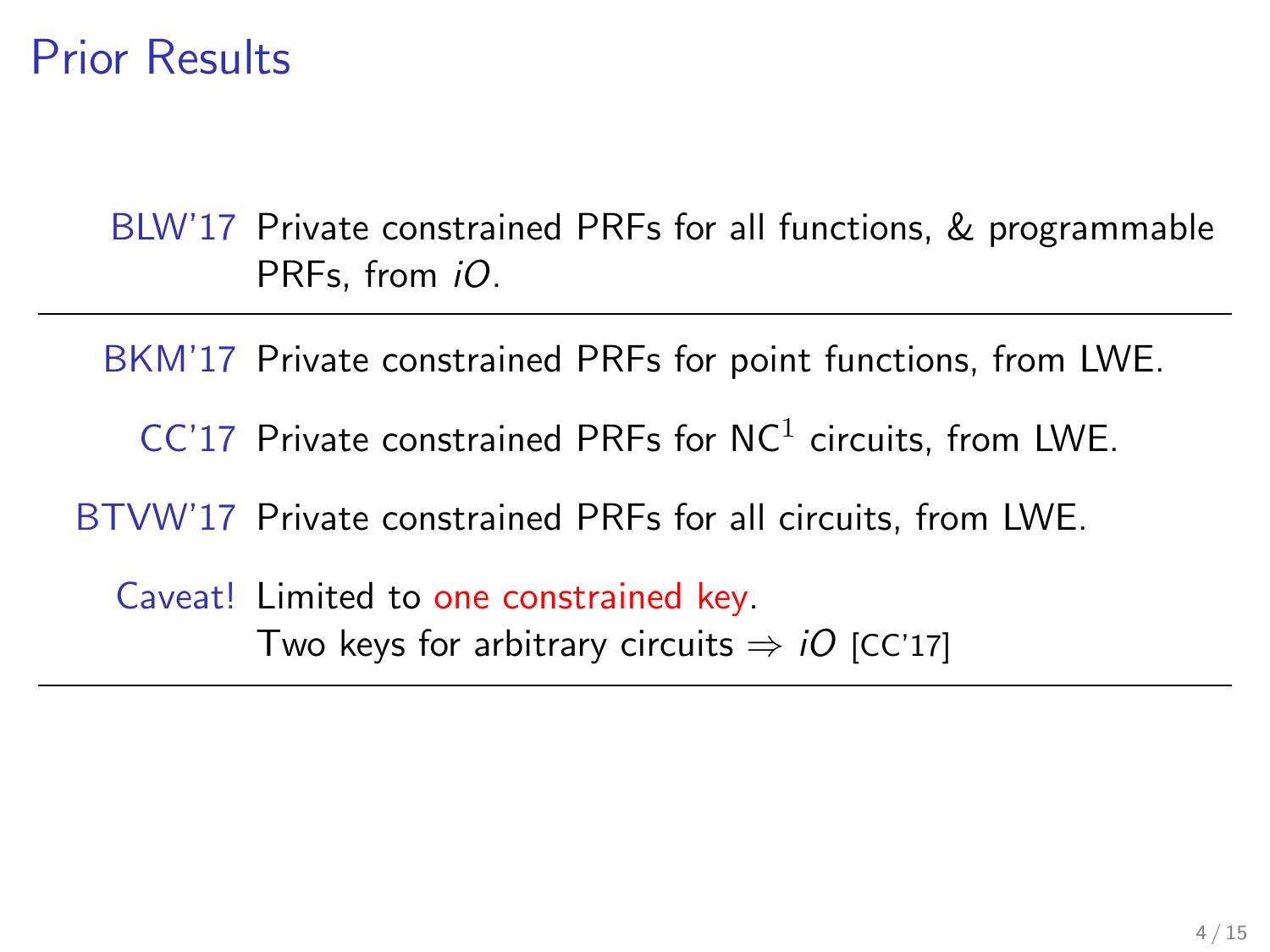BLW'17 Private constrained PRFs for all functions, & programmable PRFs, from *iO*.

BKM'17 Private constrained PRFs for point functions, from LWE.  $CC'17$  Private constrained PRFs for  $NC<sup>1</sup>$  circuits, from LWE. BTVW'17 Private constrained PRFs for all circuits, from LWE. Caveat! Limited to one constrained key.

Two keys for arbitrary circuits  $\Rightarrow$  *iO* [CC'17]

Open Programmable PRFs from a non- $iO$  assumption.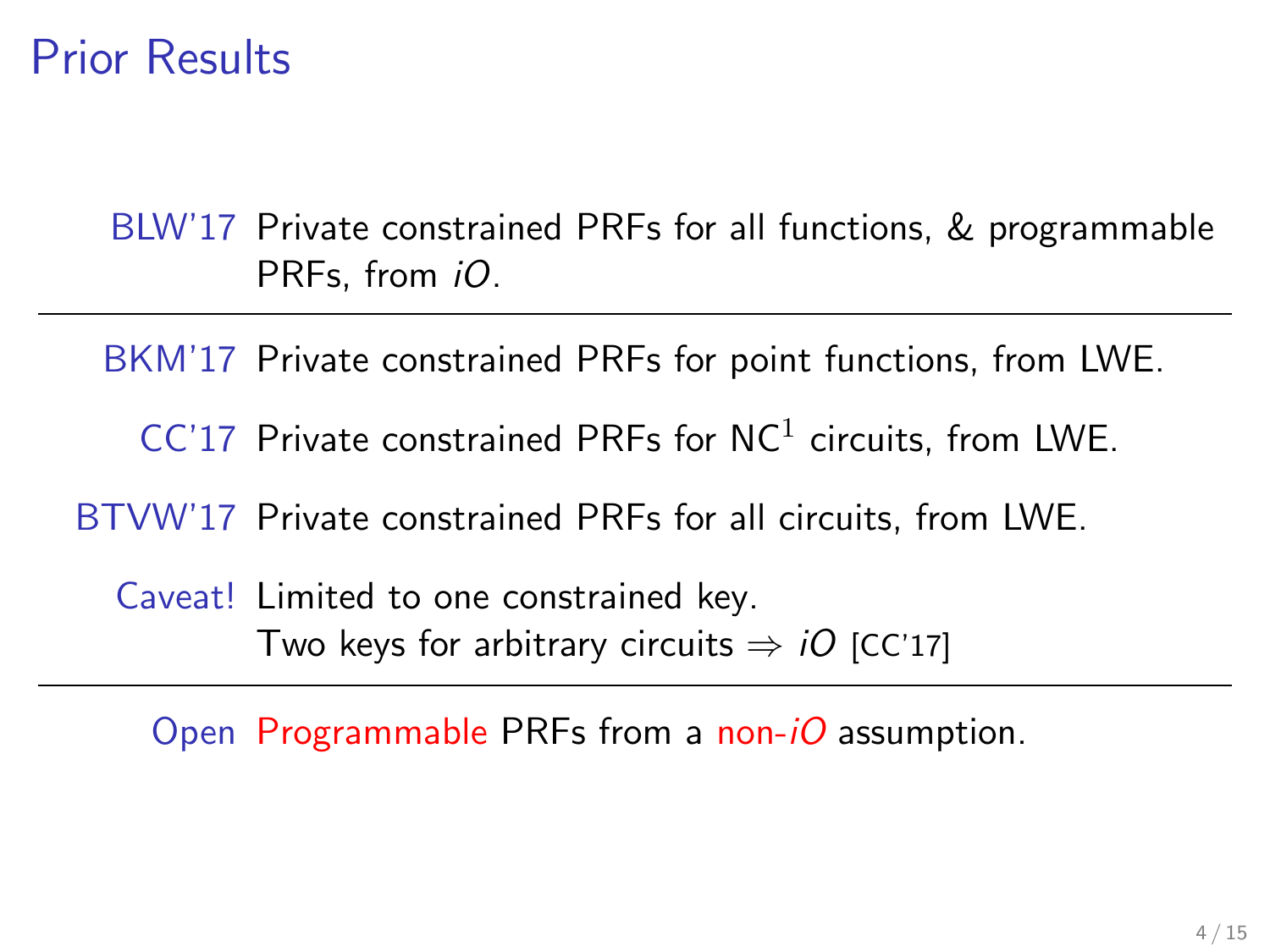#### Main Message

 $\triangleright$  A unified approach to private constrained and programmable PRFs from LWE: shift-hiding functions.

 $\triangleright$  Simple, modular constructions via the 'right' choice of shift function.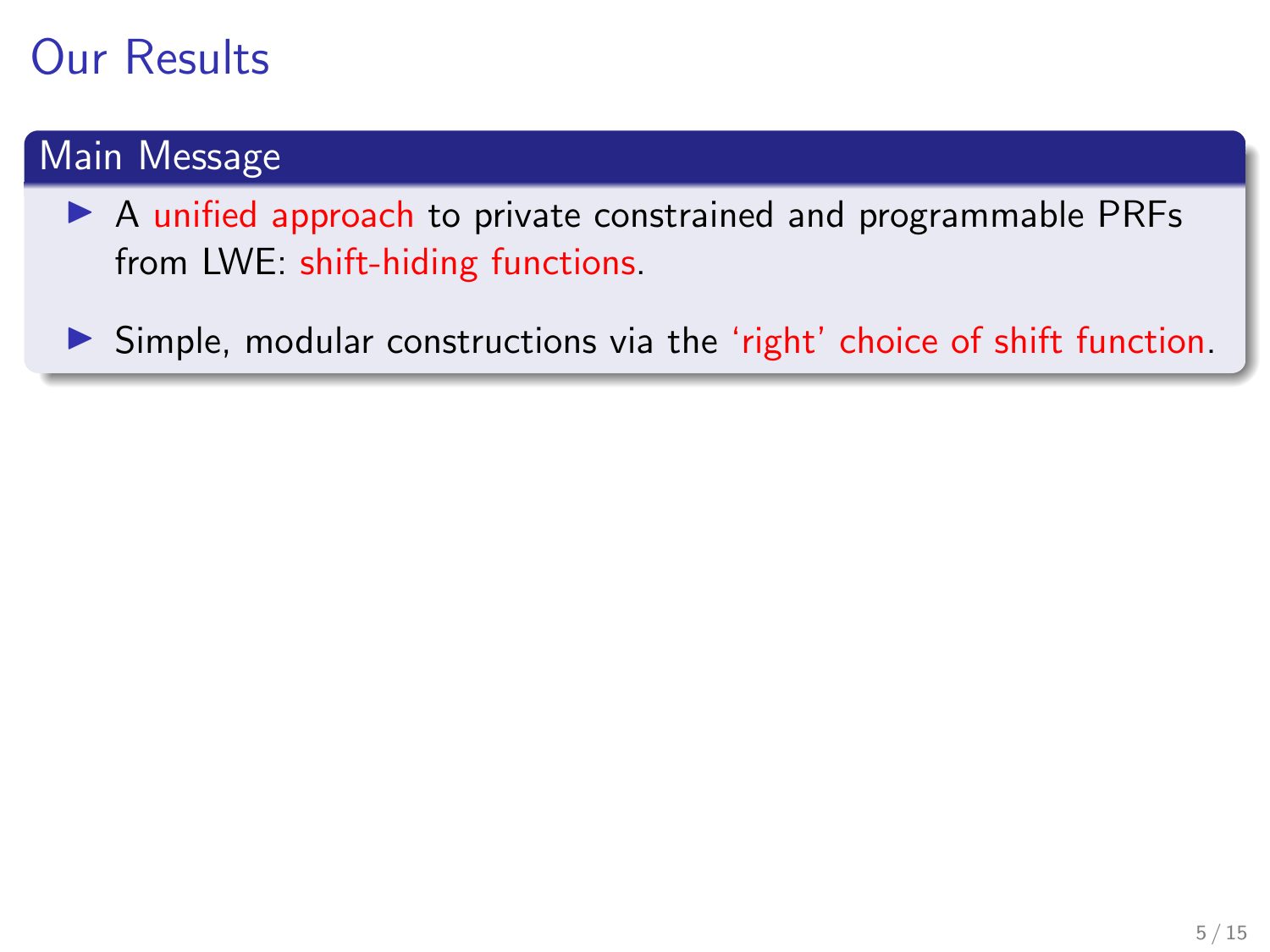#### Main Message

- ▶ A unified approach to private constrained and programmable PRFs from LWE: shift-hiding functions.
- $\triangleright$  Simple, modular constructions via the 'right' choice of shift function.

#### **Constructions**

**1** Shift-hiding functions from LWE by standard FHE/ABE/PE tech [GSW'13,BGG+'14,GVW'15]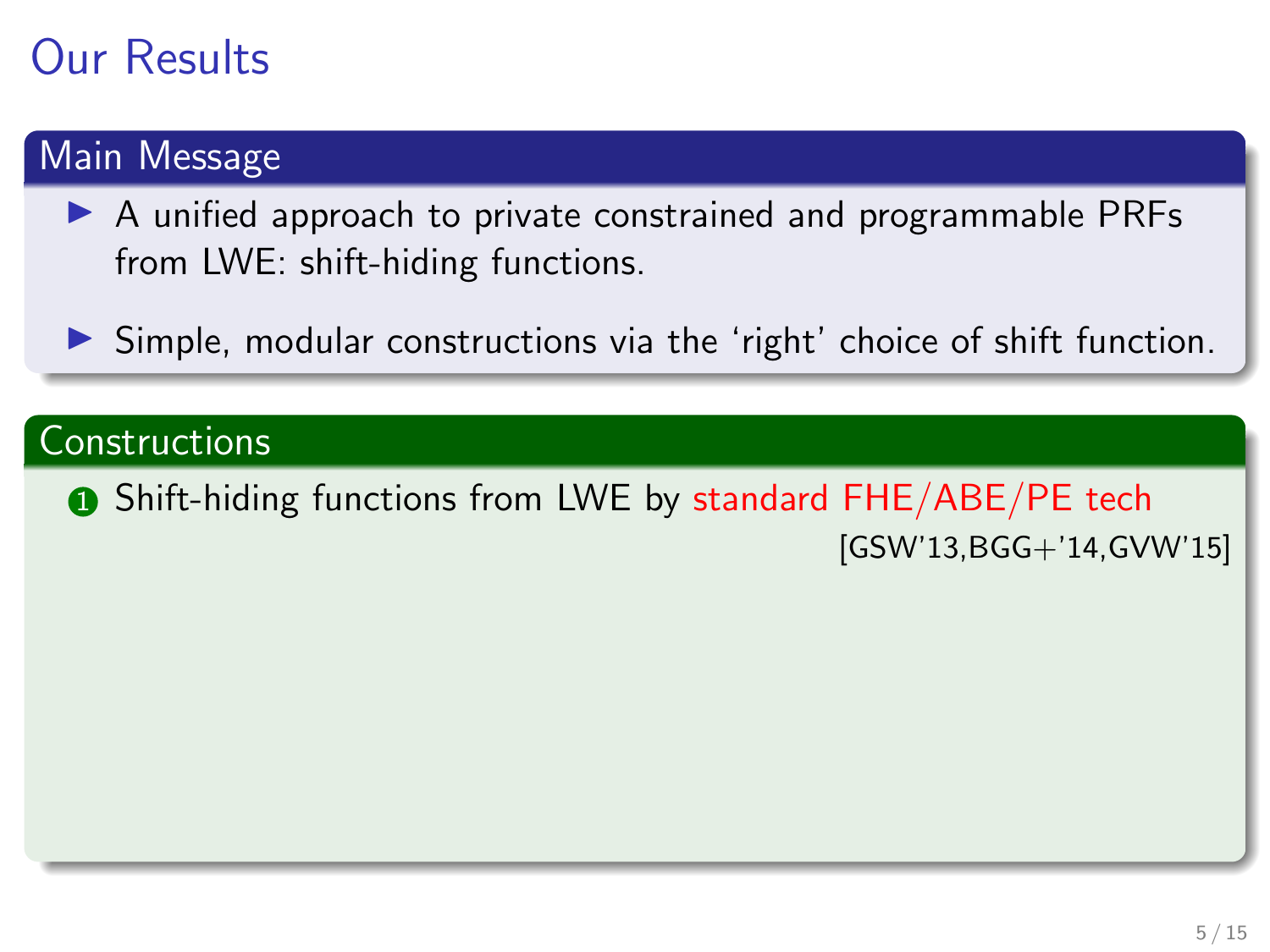#### Main Message

- $\triangleright$  A unified approach to private constrained and programmable PRFs from LWE: shift-hiding functions.
- $\triangleright$  Simple, modular constructions via the 'right' choice of shift function.

#### **Constructions**

**1** Shift-hiding functions from LWE by standard FHE/ABE/PE tech [GSW'13,BGG+'14,GVW'15]

**2** Private constrained & programmable PRFs, simply by letting shift  $=$  constraint  $\times$  (pseudo) random function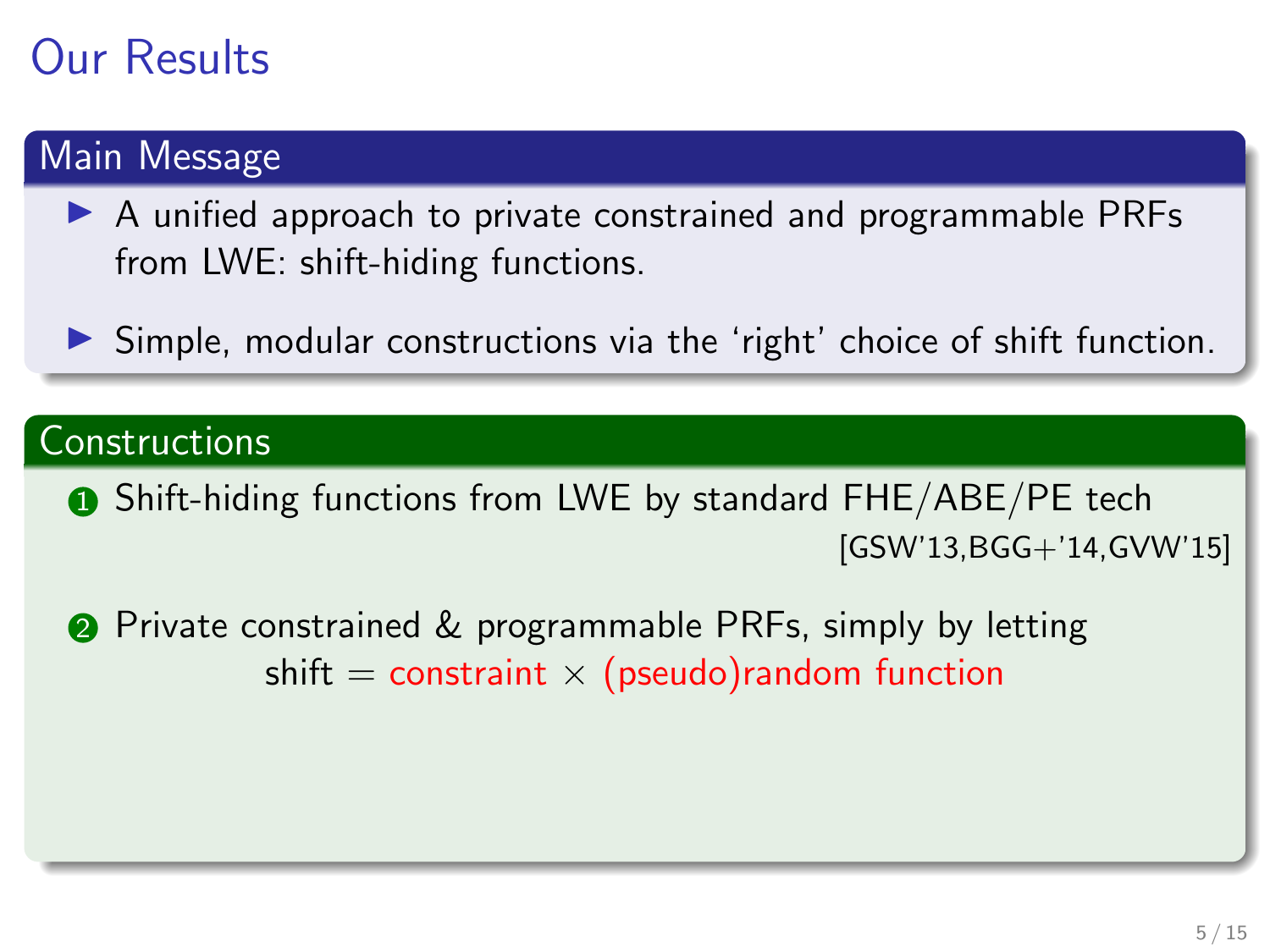#### Main Message

- A unified approach to private constrained and programmable PRFs from LWE: shift-hiding functions.
- $\triangleright$  Simple, modular constructions via the 'right' choice of shift function.

#### **Constructions**

**1** Shift-hiding functions from LWE by standard FHE/ABE/PE tech [GSW'13,BGG+'14,GVW'15]

**2** Private constrained & programmable PRFs, simply by letting shift  $=$  constraint  $\times$  (pseudo) random function

In particular, the first programmable PRFs from non- $iO$  assumptions.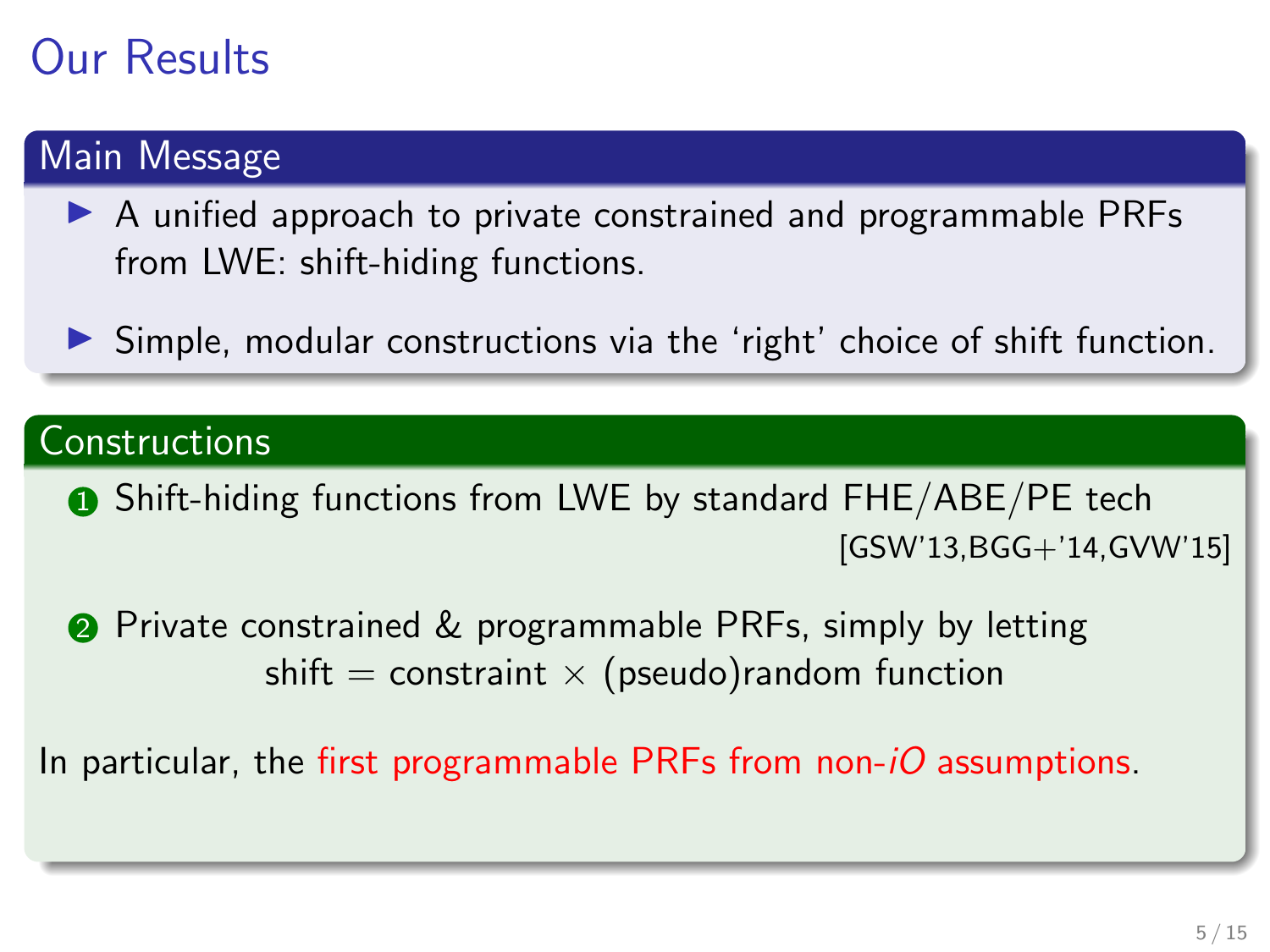#### Main Message

- $\triangleright$  A unified approach to private constrained and programmable PRFs from LWE: shift-hiding functions.
- I Simple, modular constructions via the 'right' choice of shift function.

#### **Constructions**

**1** Shift-hiding functions from LWE by standard FHE/ABE/PE tech [GSW'13,BGG+'14,GVW'15]

**2** Private constrained & programmable PRFs, simply by letting shift  $=$  constraint  $\times$  (pseudo) random function

In particular, the first programmable PRFs from non- $iO$  assumptions.

Selectively simulation-secure, for a *priori* bounded-size functions.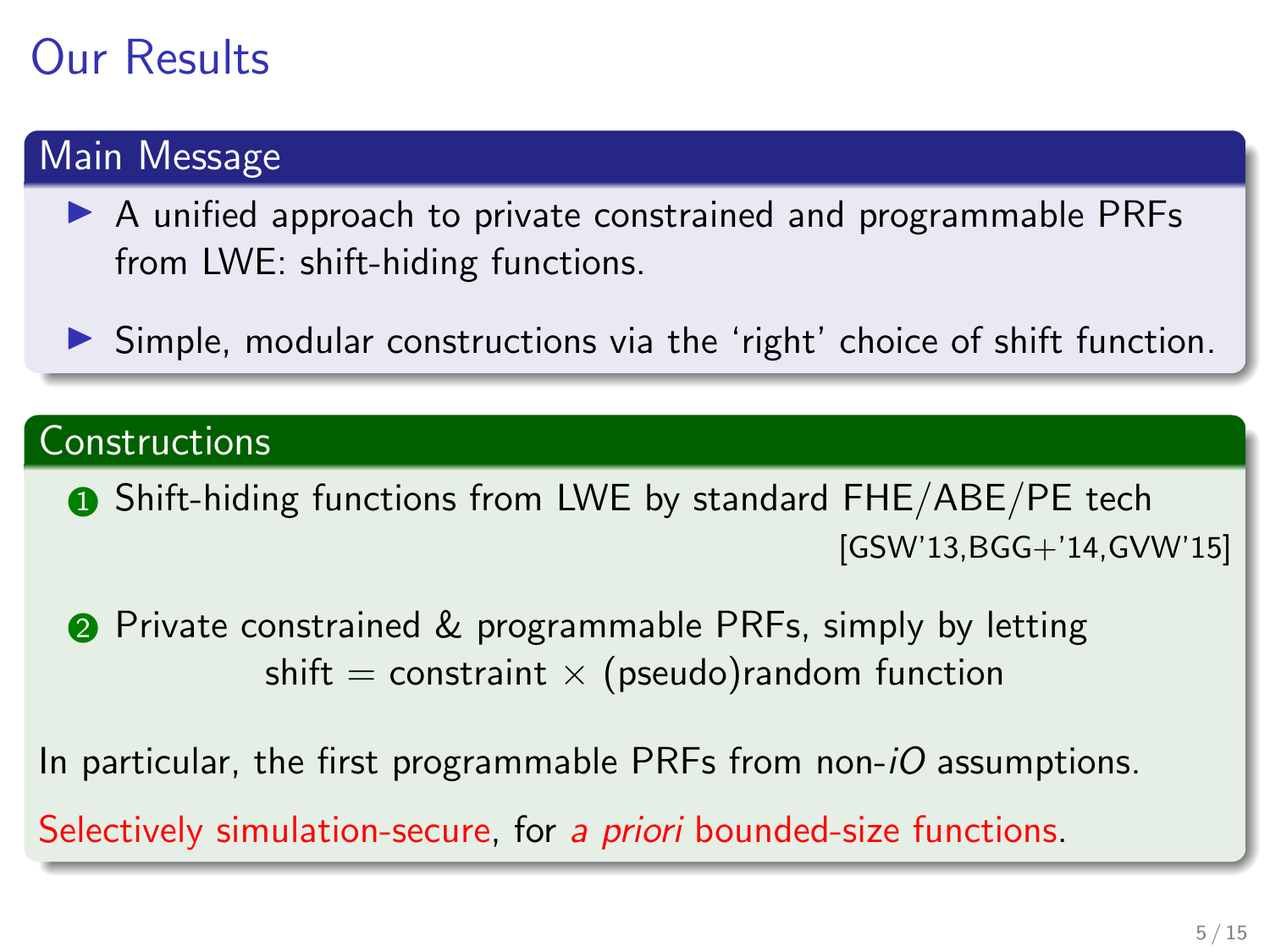Shift-Hiding Functions ⇓ Private/Programmable PRFs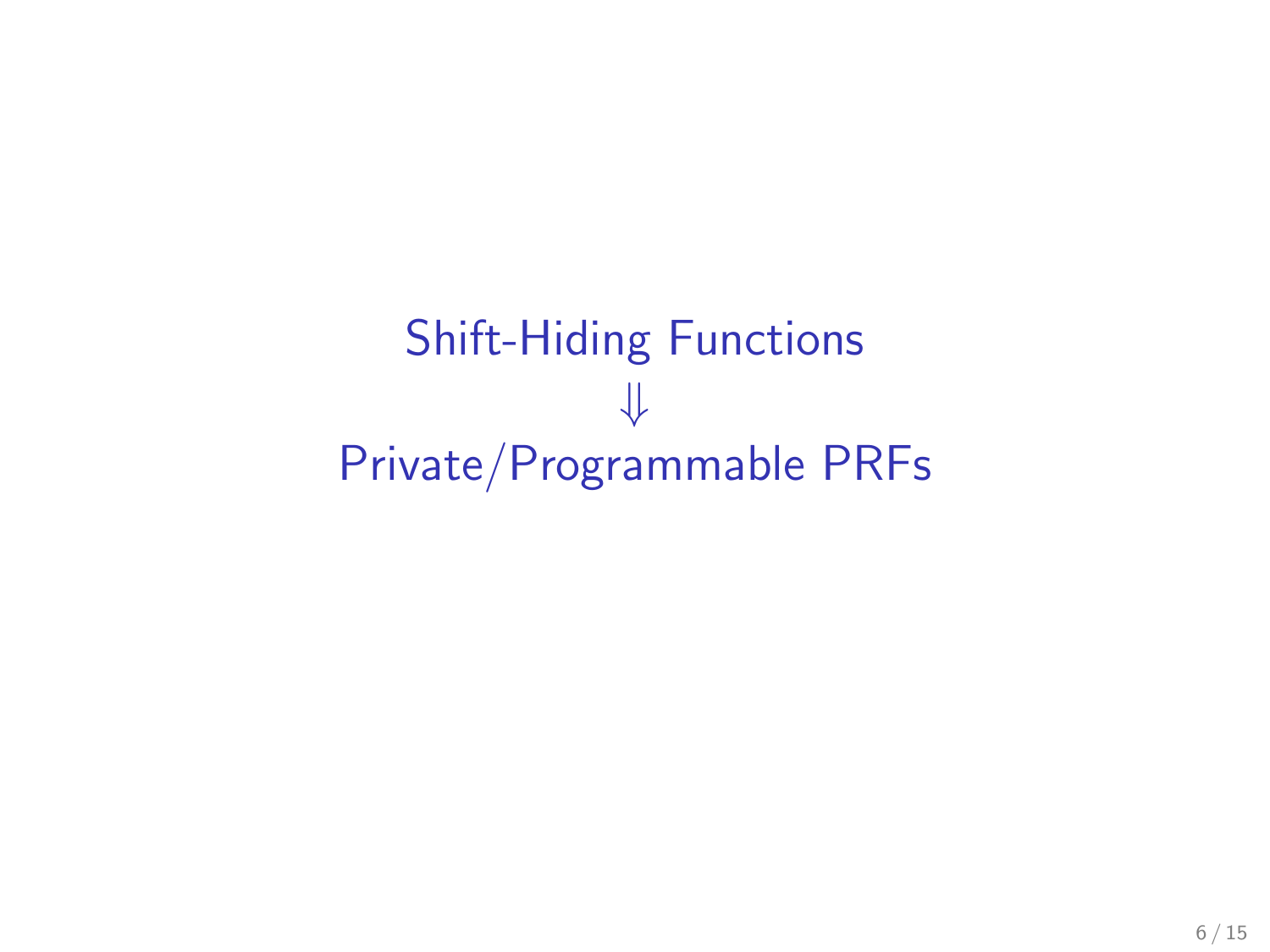**1** Ordinary evaluation algorithm Eval $(msk, \cdot): \mathcal{X} \to \mathbb{Z}_q$ .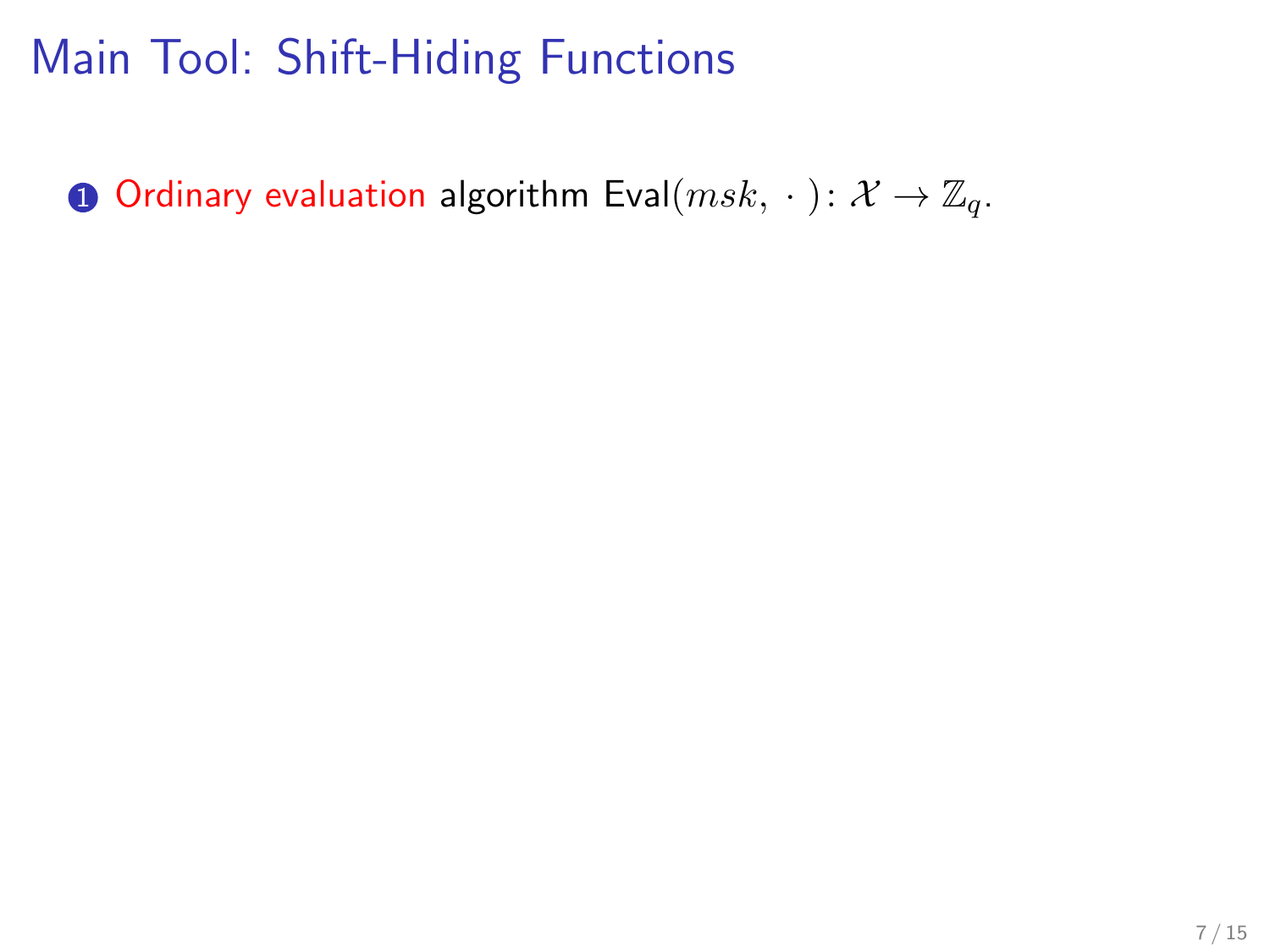**1** Ordinary evaluation algorithm Eval $(msk, \cdot): \mathcal{X} \to \mathbb{Z}_q$ .

**②** Shifting algorithm  $sk_H \leftarrow$  Shift $(msk, H)$  for shift fct  $H: \mathcal{X} \rightarrow \mathbb{Z}_q$ .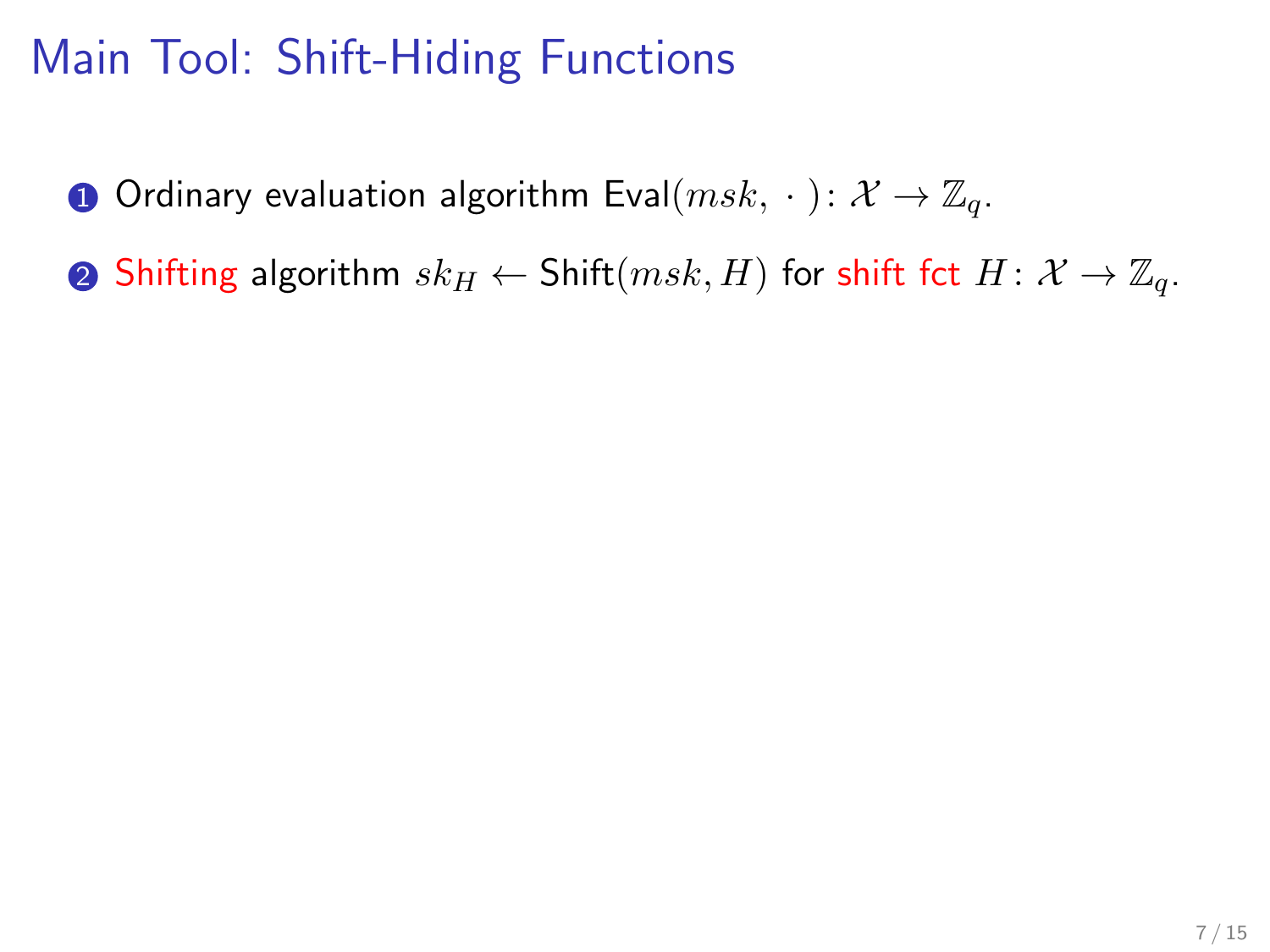- **1** Ordinary evaluation algorithm Eval $(msk, \cdot): \mathcal{X} \to \mathbb{Z}_q$ .
- **②** Shifting algorithm  $sk_H \leftarrow$  Shift $(msk, H)$  for shift fct  $H: \mathcal{X} \rightarrow \mathbb{Z}_q$ .
- **3** Shifted evaluation algorithm SEval $(sk_H, \cdot : \mathcal{X} \rightarrow \mathbb{Z}_q$ .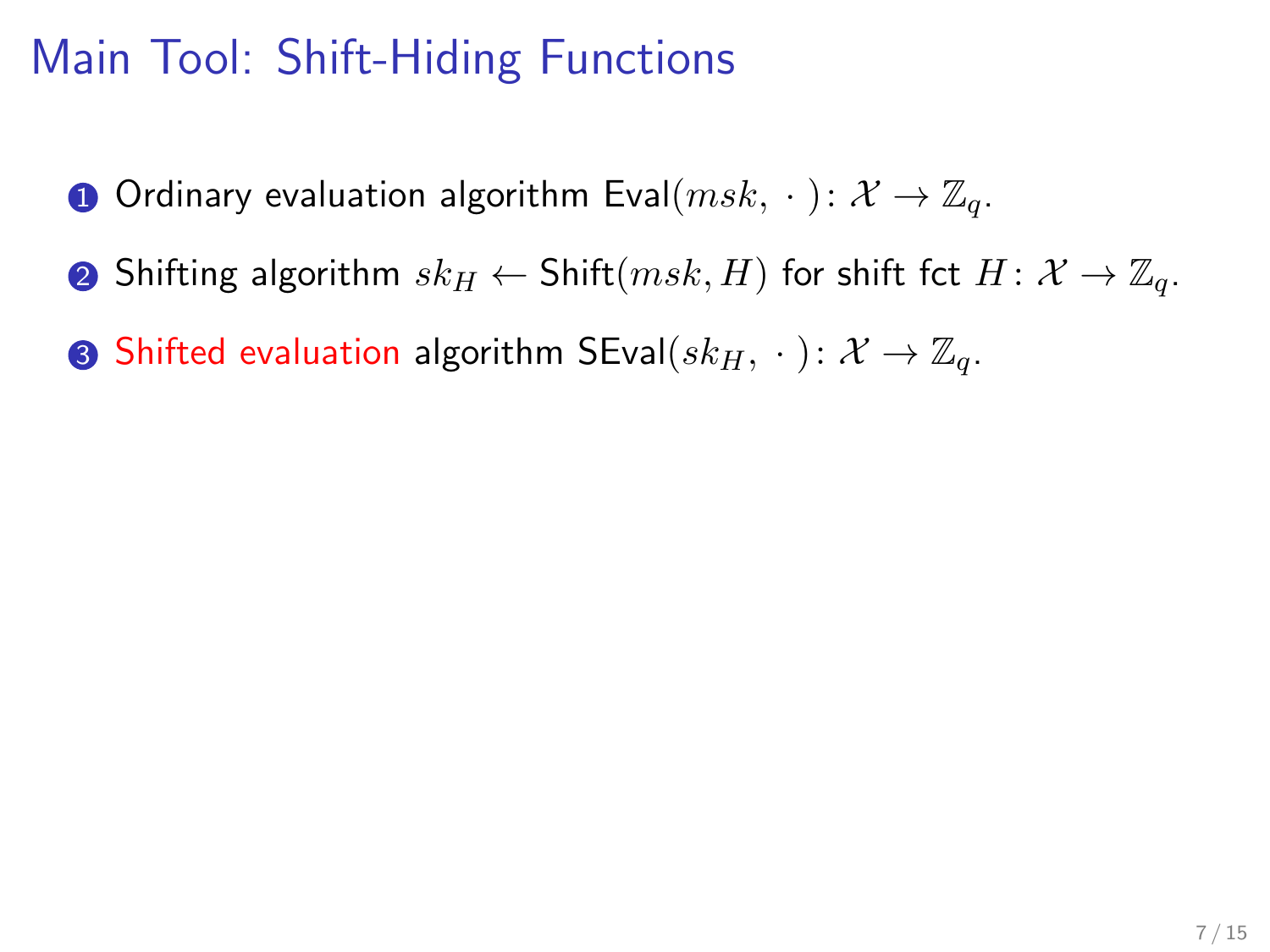- **O** Ordinary evaluation algorithm Eval $(msk, \cdot): \mathcal{X} \to \mathbb{Z}_q$ .
- **②** Shifting algorithm  $sk_H \leftarrow$  Shift $(msk, H)$  for shift fct  $H: \mathcal{X} \rightarrow \mathbb{Z}_q$ .
- **3** Shifted evaluation algorithm SEval $(sk_H, \cdot : \mathcal{X} \rightarrow \mathbb{Z}_q$ .

### Shifting

For every shift function H and every  $x \in \mathcal{X}$ :

 $\mathsf{SEval}(sk_H, x) \approx \mathsf{Eval}(msk, x) + H(x) \pmod{q}$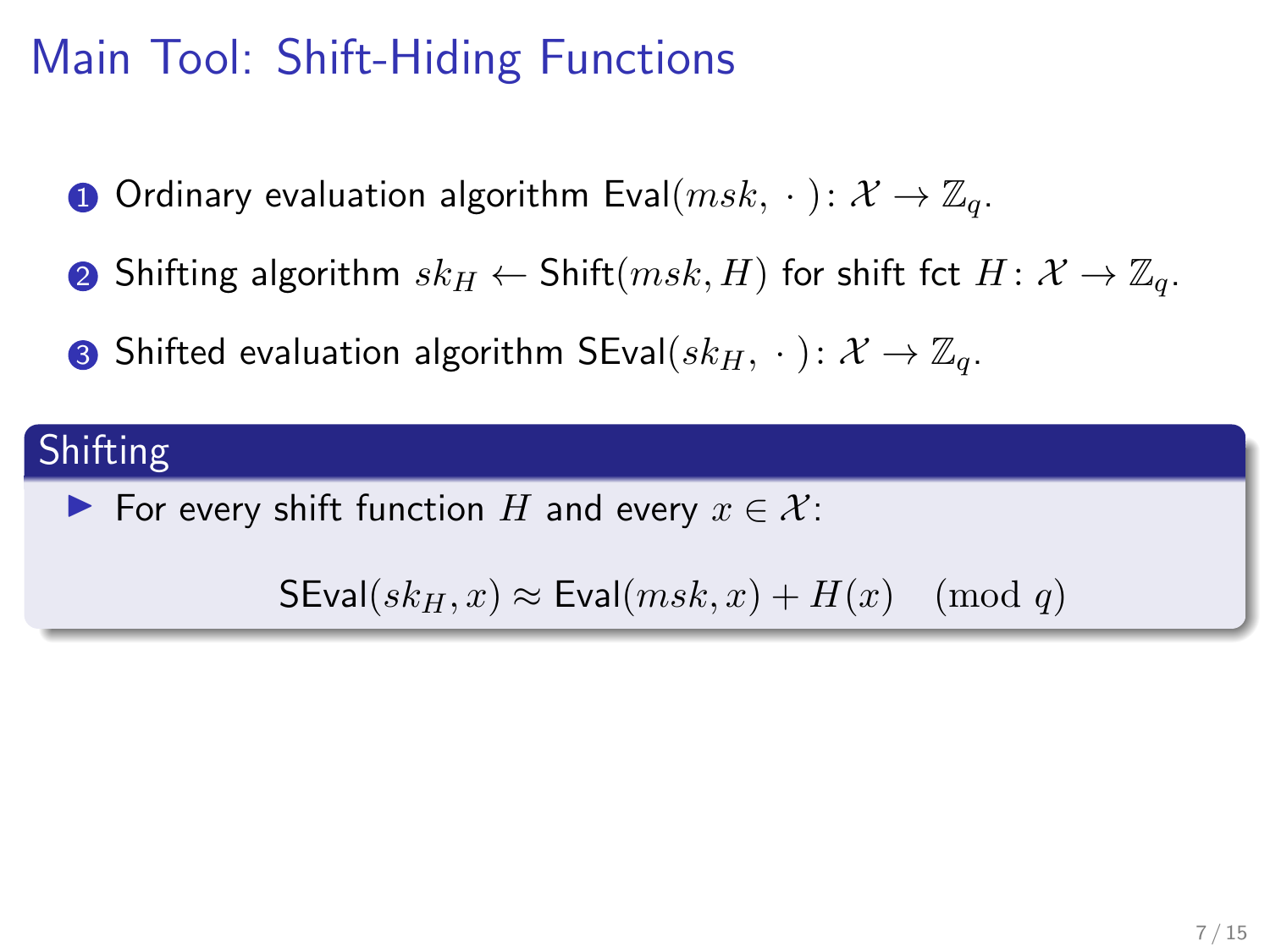- **O** Ordinary evaluation algorithm Eval $(msk, \cdot): \mathcal{X} \to \mathbb{Z}_q$ .
- **②** Shifting algorithm  $sk_H \leftarrow$  Shift $(msk, H)$  for shift fct  $H: \mathcal{X} \rightarrow \mathbb{Z}_q$ .
- **3** Shifted evaluation algorithm SEval $(sk_H, \cdot : \mathcal{X} \rightarrow \mathbb{Z}_q$ .

### Shifting

► For every shift function H and every  $x \in \mathcal{X}$ :

```
SEval(sk_H, x) \approx Eval(msk, x) + H(x) \pmod{q}
```
#### Hiding

 $\blacktriangleright$  sk<sub>H</sub> reveals nothing about H.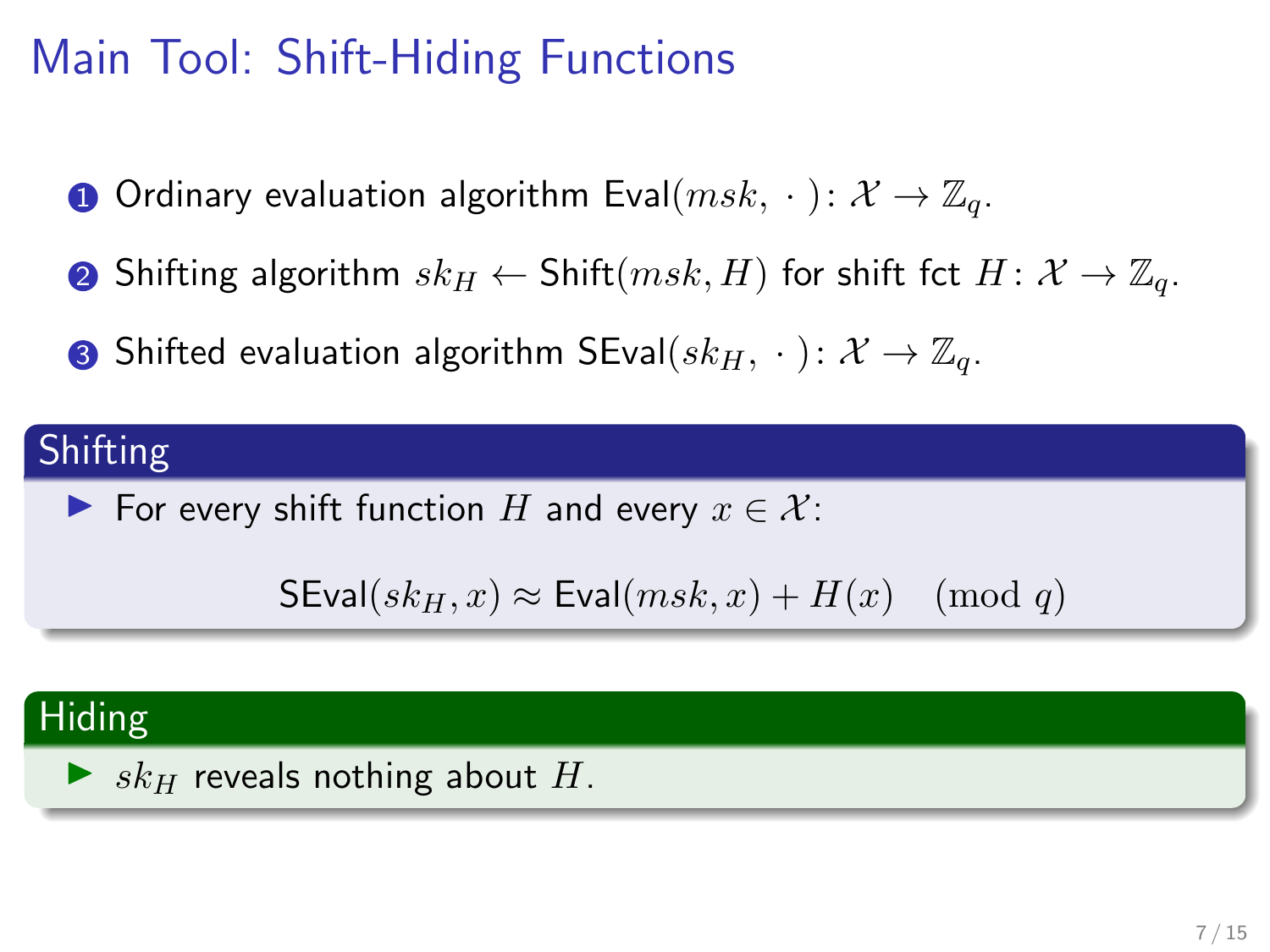### Shift-Hiding Functions  $\Rightarrow$  Private Constrained PRFs

 $\blacktriangleright$   $F(msk, x) := |\text{Eval}(msk, x)|$ , where  $|\cdot|: \mathbb{Z}_q \to \mathbb{Z}_2$  "rounds off."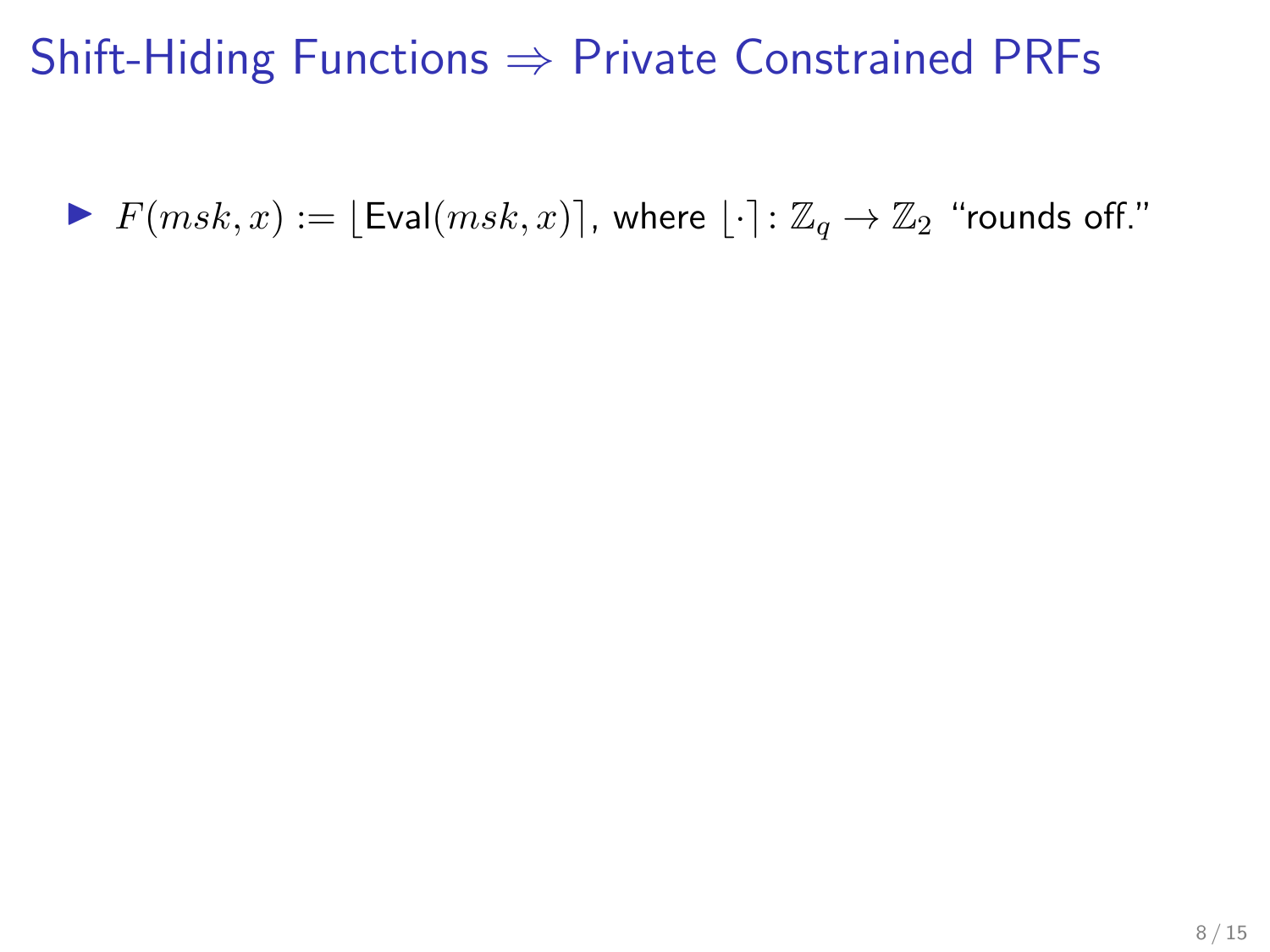## Shift-Hiding Functions  $\Rightarrow$  Private Constrained PRFs

- $\blacktriangleright$   $F(msk, x) := |\text{Eval}(msk, x)|$ , where  $|\cdot| : \mathbb{Z}_q \to \mathbb{Z}_2$  "rounds off."
- $\blacktriangleright$  To generate a constrained key for circuit C, define shift function

$$
H(x) = C(x) \cdot \mathsf{PRF}_k(x)
$$

and output  $sk_C \leftarrow \text{Shift}(msk, H)$ . This hides H, hence C (and k).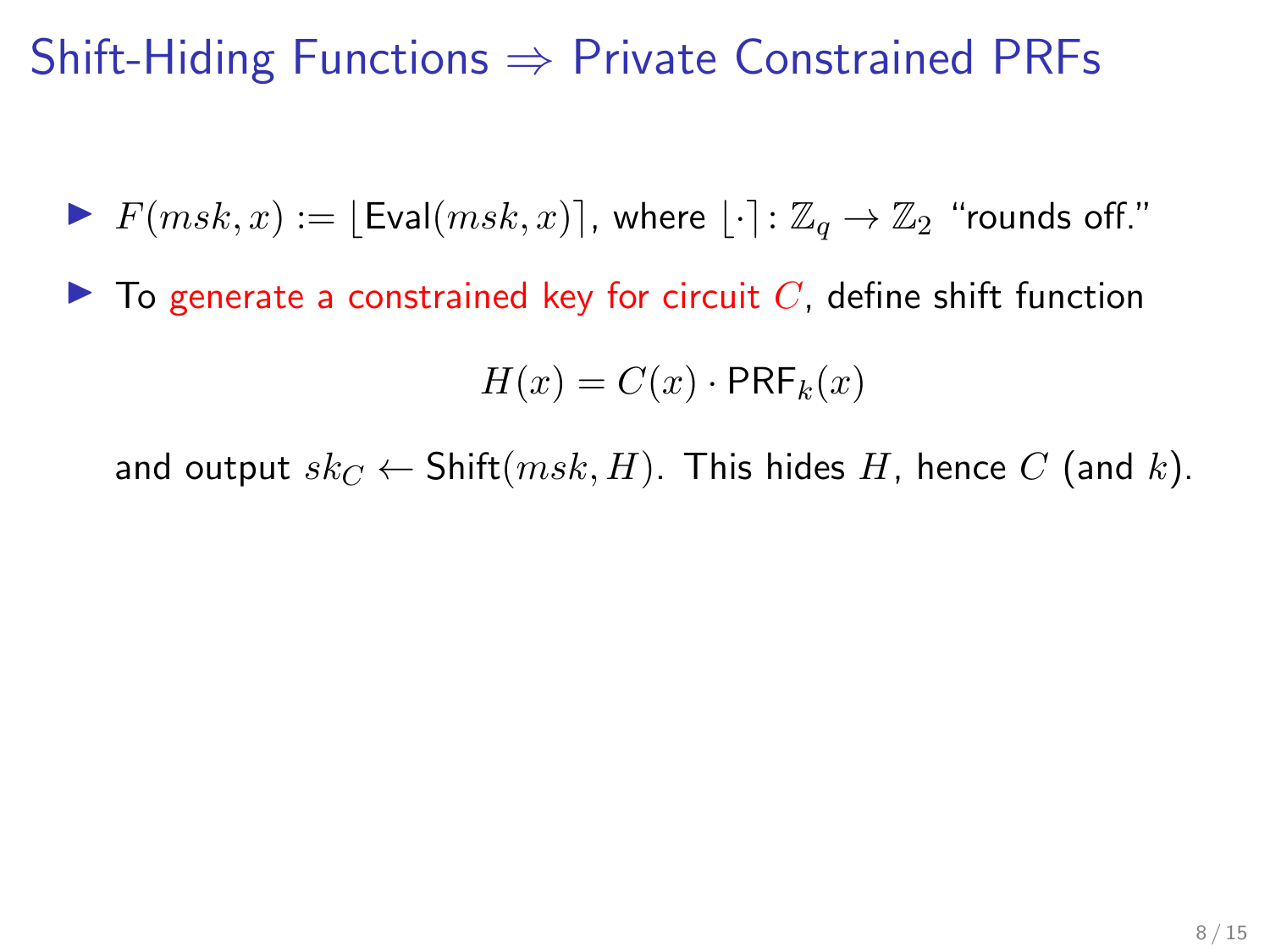### Shift-Hiding Functions  $\Rightarrow$  Private Constrained PRFs

- $\blacktriangleright$   $F(msk, x) := |\text{Eval}(msk, x)|$ , where  $|\cdot| : \mathbb{Z}_q \to \mathbb{Z}_2$  "rounds off."
- $\blacktriangleright$  To generate a constrained key for circuit  $C$ , define shift function

$$
H(x) = C(x) \cdot \mathsf{PRF}_k(x)
$$

and output  $sk_C \leftarrow \text{Shift}(msk, H)$ . This hides H, hence C (and k).

**In Constrained evaluation:**  $|SEval(sk<sub>C</sub>, x)|$ . By shifting property, this is

$$
[\text{Eval}(msk, x) + H(x)] = \begin{cases} F(msk, x) & \text{if } C(x) = 0\\ \stackrel{c}{\approx} \text{random} & \text{if } C(x) = 1. \end{cases}
$$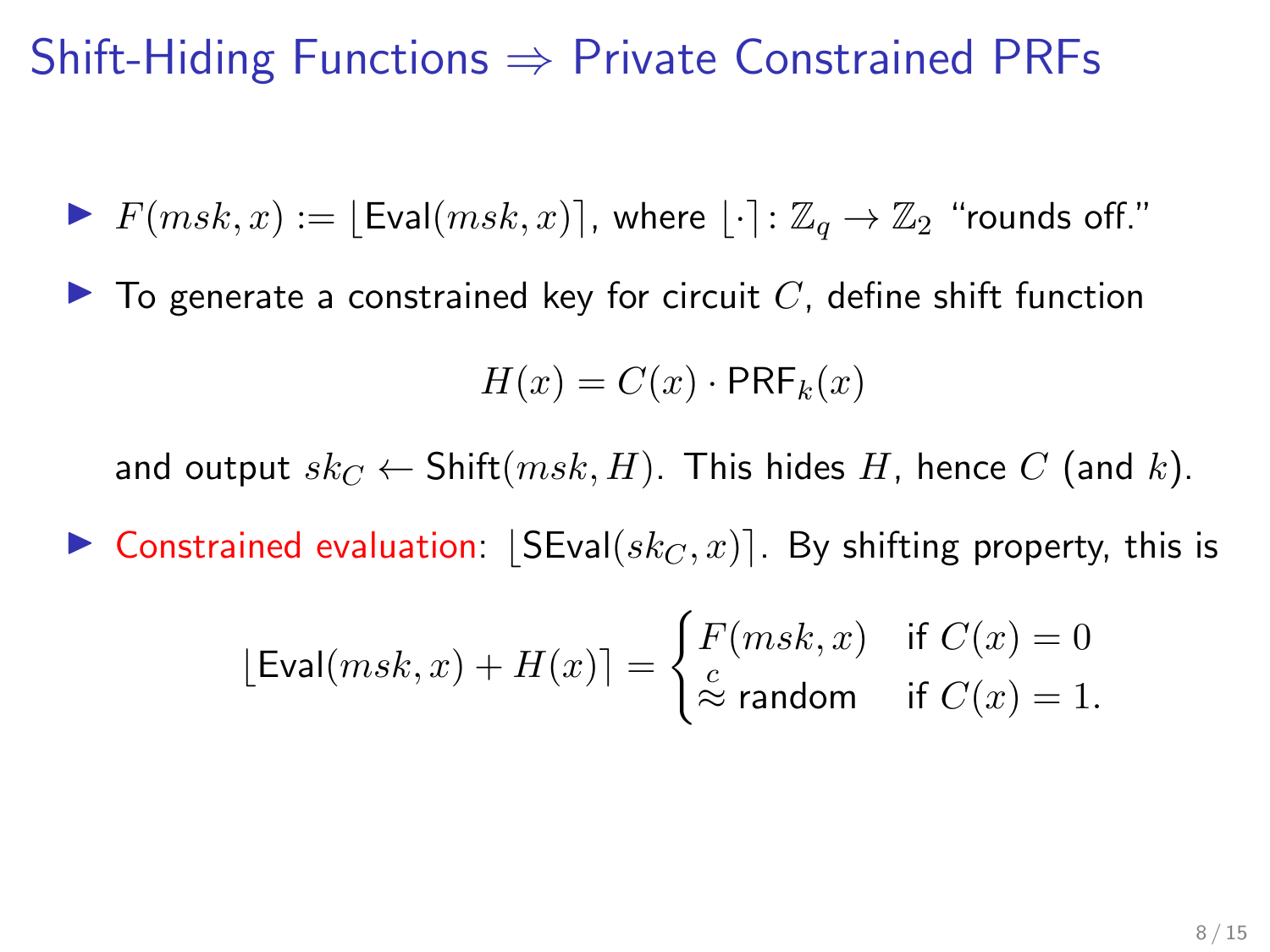### Shift-Hiding Functions  $\Rightarrow$  Programmable PRFs

As before,  $F(msk, x) := \lfloor \text{Eval}(msk, x) \rfloor$ , where  $\lfloor \cdot \rceil : \mathbb{Z}_q \to \mathbb{Z}_2$ .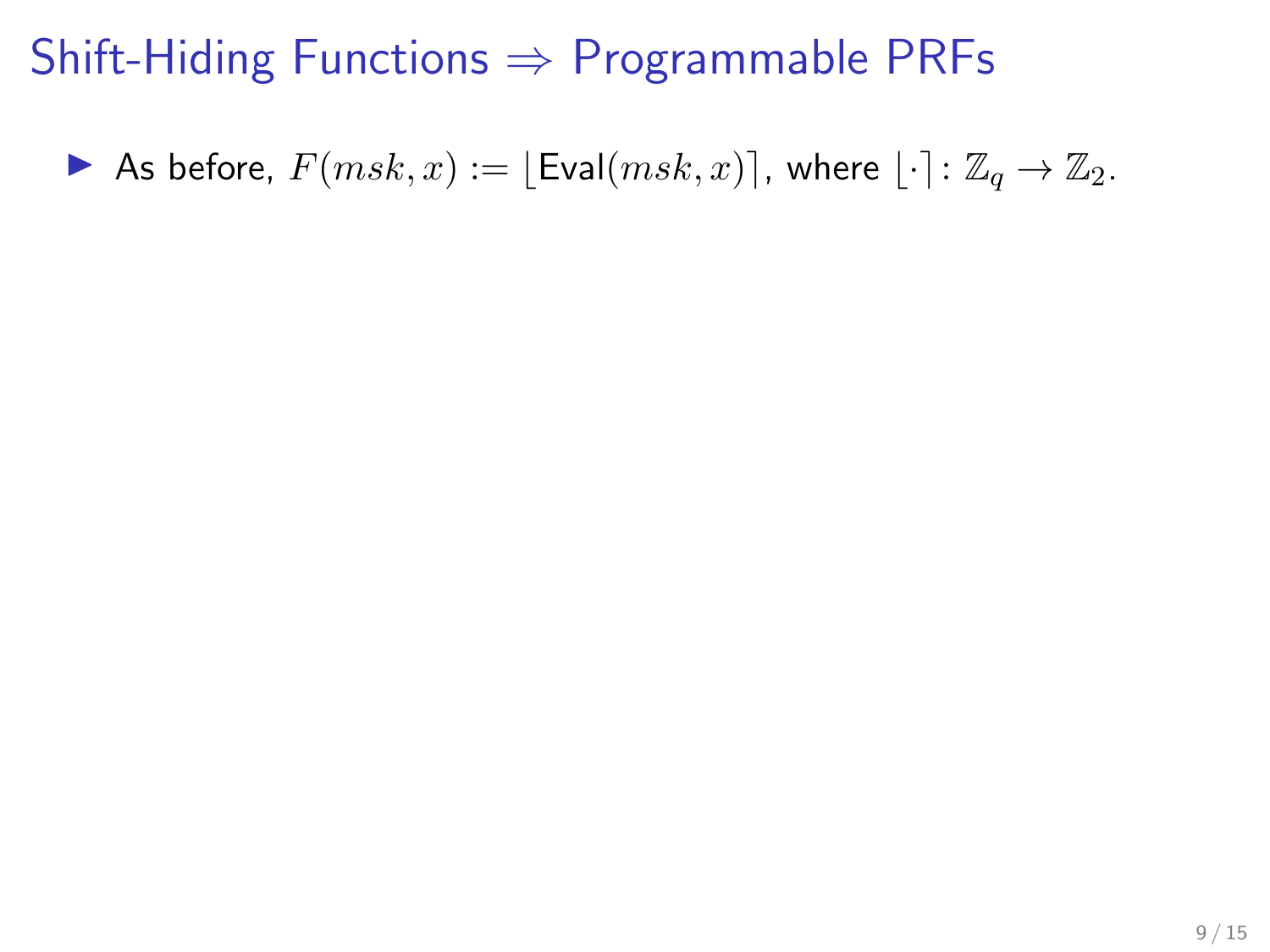## Shift-Hiding Functions  $\Rightarrow$  Programmable PRFs

- As before,  $F(msk, x) := |\text{Eval}(msk, x)|$ , where  $|\cdot|: \mathbb{Z}_a \to \mathbb{Z}_2$ .
- ▶ To generate a programmed key that maps  $x^*$  to  $y^* \in \{0,1\}$ : Choose random  $z^* \in \mathbb{Z}_q$  s.t.  $\lfloor z^* \rceil = y^*$ , define shift function

$$
H(x) = \begin{cases} y^* - \text{Eval}(msk, x^*) & \text{if } x = x^* \\ 0 & \text{otherwise,} \end{cases}
$$

and output  $sk_C = \text{Shift}(sk, H)$ . This hides  $H$ , hence  $x^*$ .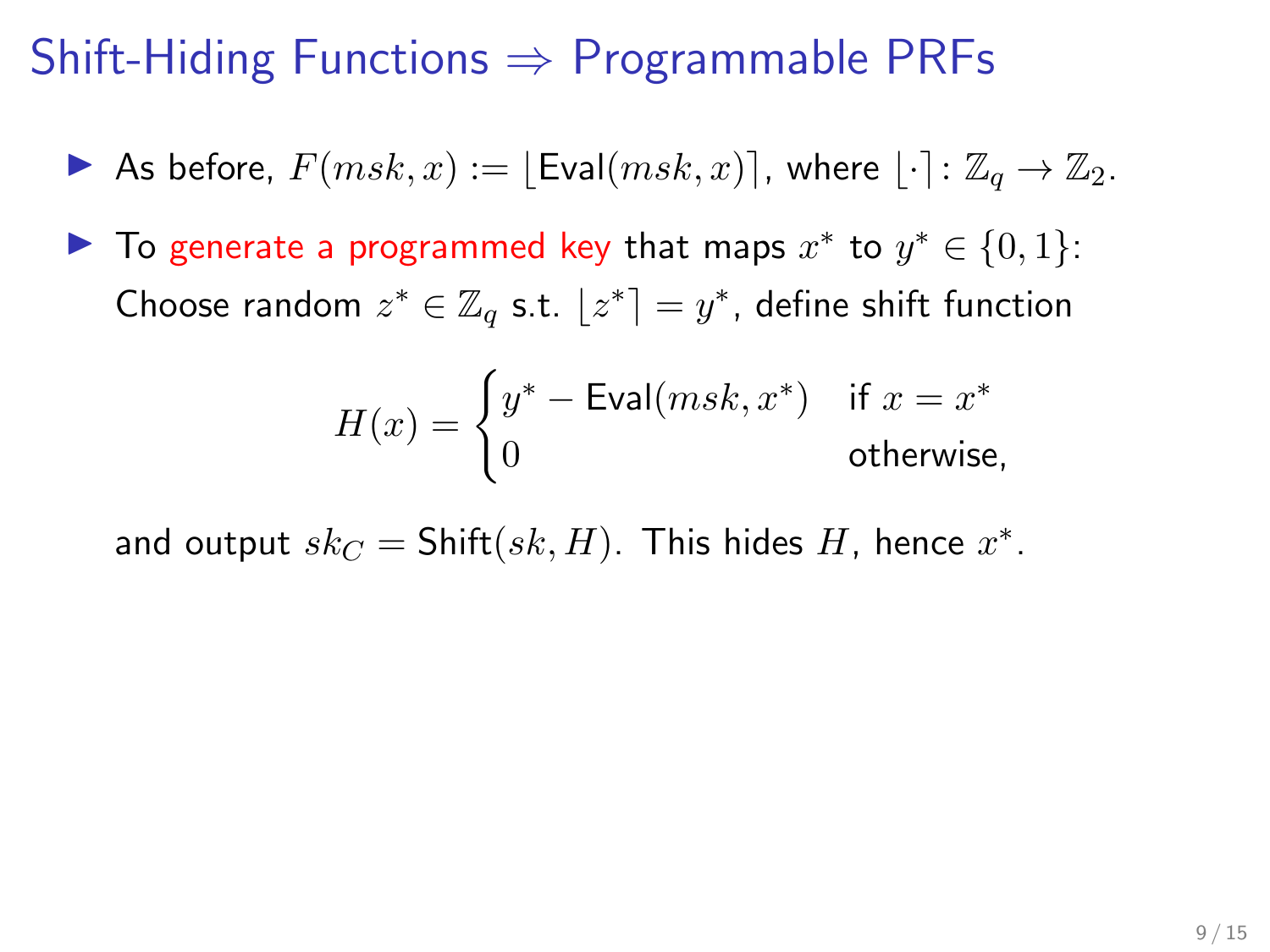### Shift-Hiding Functions  $\Rightarrow$  Programmable PRFs

- As before,  $F(msk, x) := |\text{Eval}(msk, x)|$ , where  $|\cdot|: \mathbb{Z}_q \to \mathbb{Z}_2$ .
- ▶ To generate a programmed key that maps  $x^*$  to  $y^* \in \{0,1\}$ : Choose random  $z^* \in \mathbb{Z}_q$  s.t.  $\lfloor z^* \rceil = y^*$ , define shift function

$$
H(x) = \begin{cases} y^* - \text{Eval}(msk, x^*) & \text{if } x = x^* \\ 0 & \text{otherwise,} \end{cases}
$$

and output  $sk_C = \text{Shift}(sk, H)$ . This hides  $H$ , hence  $x^*$ .

As before, constrained evaluation is  $|\mathsf{SEval}(sk_C, x)|$ . This is

$$
[\text{Eval}(msk, x) + H(x)] = \begin{cases} \lfloor z^* \rfloor = y^* & \text{if } x = x^* \\ F(msk, x) & \text{otherwise.} \end{cases}
$$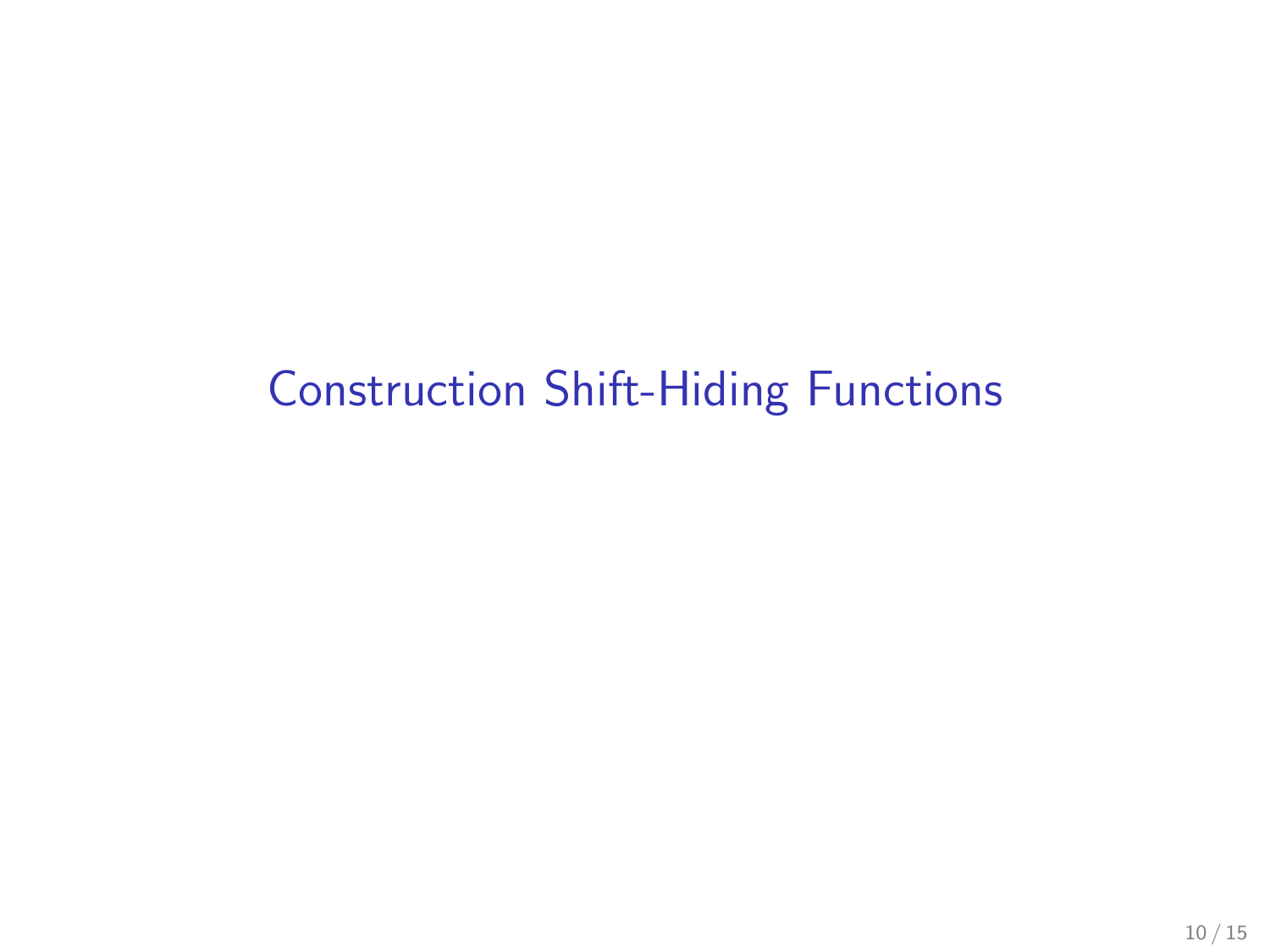Fixed 'gadget' matrix G, public random matrices  $A_i$  over  $\mathbb{Z}_q$ .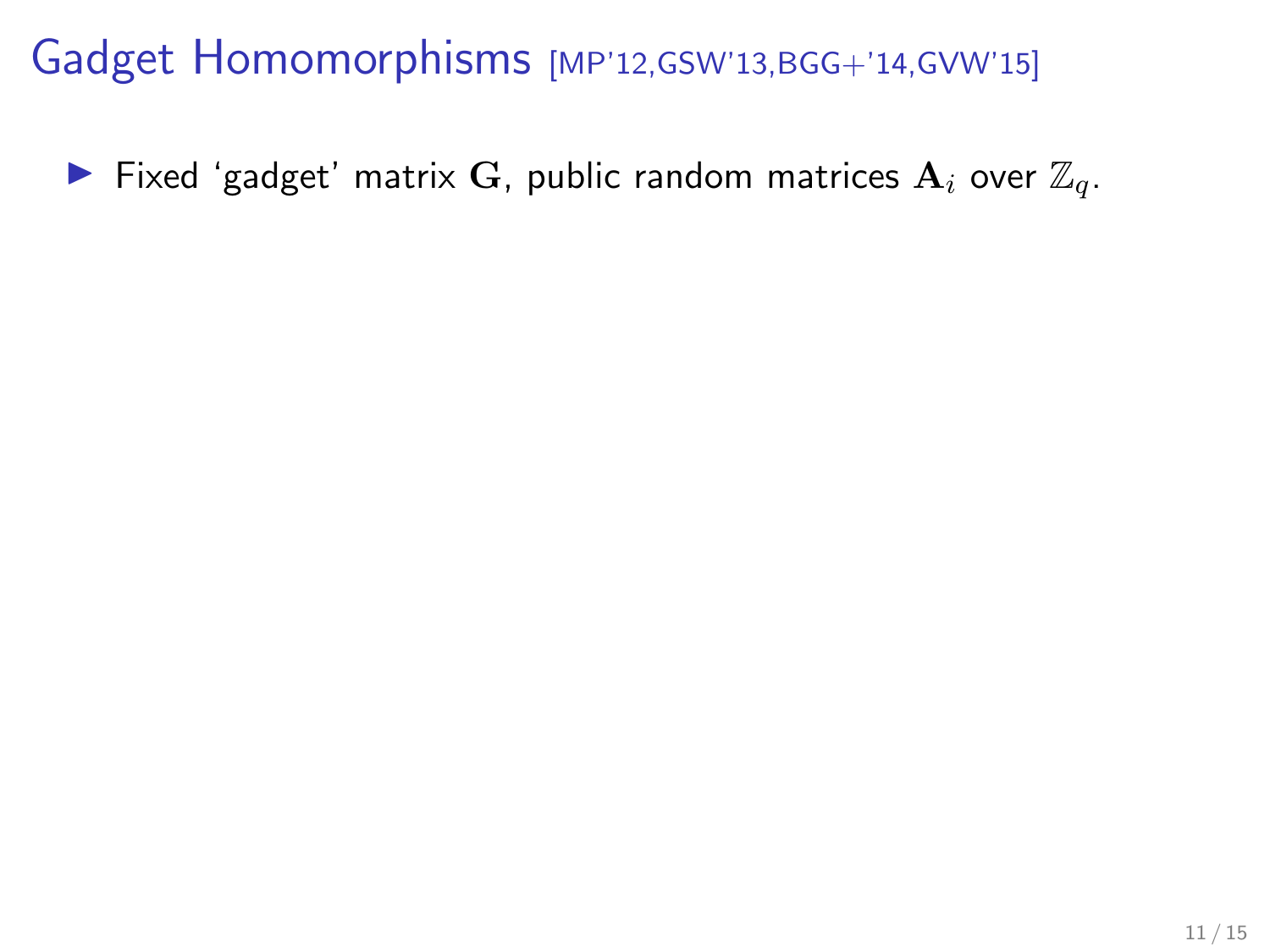- Fixed 'gadget' matrix G, public random matrices  $A_i$  over  $\mathbb{Z}_q$ .
- ▶ 'Embed'  $x_i \in \{0,1\}$  or  $\mathbb{Z}_q$  w.r.t.  $\mathbf{A}_i$  as  $\approx$   $\mathbf{s}(\mathbf{A}_i + x_i \cdot \mathbf{G})$

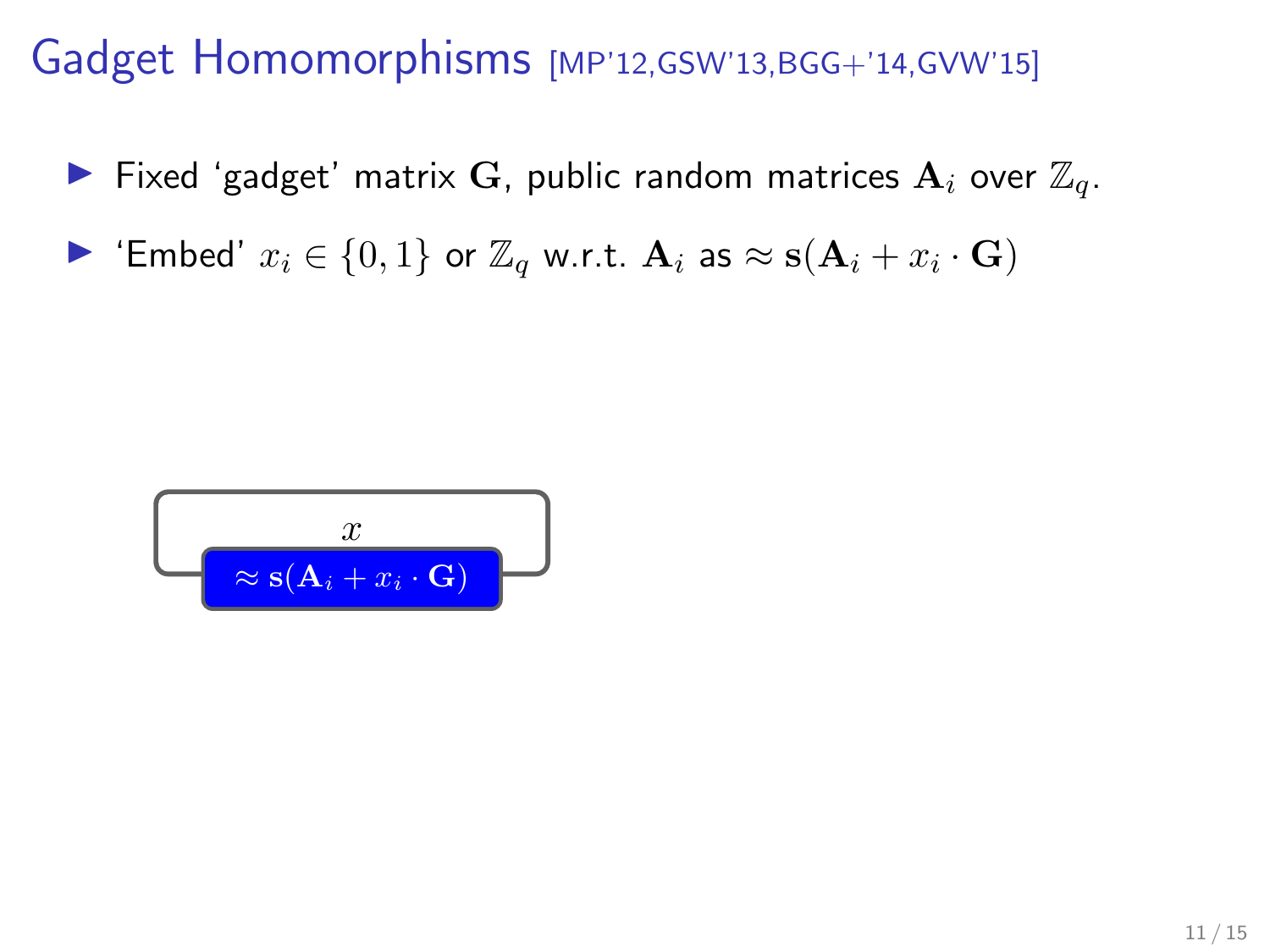- $\blacktriangleright$  Fixed 'gadget' matrix G, public random matrices  $\mathbf{A}_i$  over  $\mathbb{Z}_q$ .
- ▶ 'Embed'  $x_i \in \{0,1\}$  or  $\mathbb{Z}_q$  w.r.t.  $\mathbf{A}_i$  as  $\approx$   $\mathbf{s}(\mathbf{A}_i + x_i \cdot \mathbf{G})$
- **If** Can compute embedded  $f(x)$  w.r.t.  $A_f$ , knowing x (but not s) ...

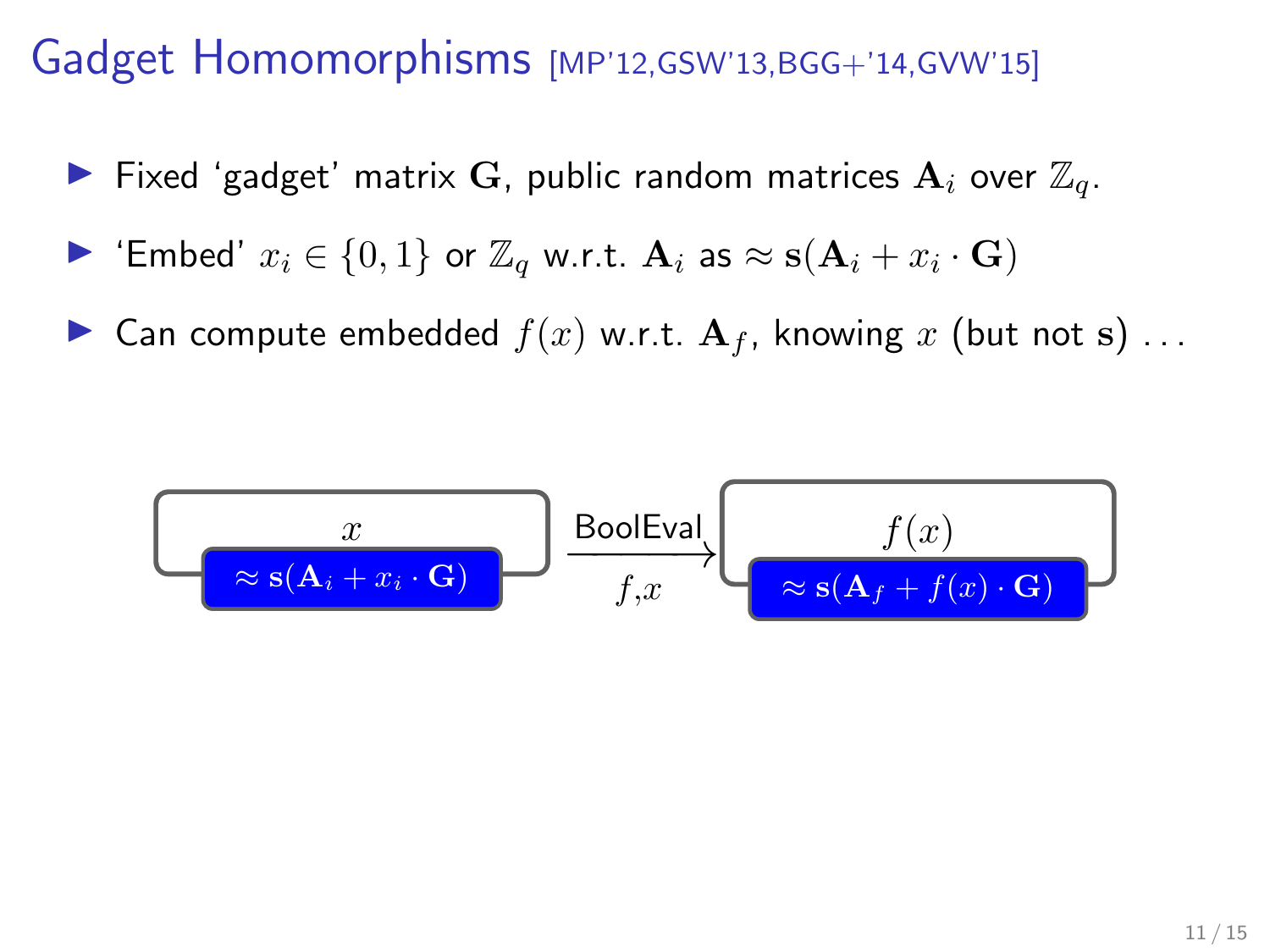- $\blacktriangleright$  Fixed 'gadget' matrix G, public random matrices  $\mathbf{A}_i$  over  $\mathbb{Z}_q$ .
- ▶ 'Embed'  $x_i \in \{0,1\}$  or  $\mathbb{Z}_q$  w.r.t.  $\mathbf{A}_i$  as  $\approx$   $\mathbf{s}(\mathbf{A}_i + x_i \cdot \mathbf{G})$
- **If** Can compute embedded  $f(x)$  w.r.t.  $A_f$ , knowing x (but not s)...
- **If** ... and embedded  $\langle x, y \rangle$  mod q w.r.t.  $A_{lin}$ , knowing x (but not y, s).

$$
x
$$
\n
$$
x
$$
\n
$$
f(x)
$$
\n
$$
x
$$
\n
$$
f(x)
$$
\n
$$
f(x)
$$
\n
$$
f(x)
$$
\n
$$
x, y
$$
\n
$$
x
$$
\n
$$
x
$$
\n
$$
x
$$
\n
$$
x
$$
\n
$$
x
$$
\n
$$
x
$$
\n
$$
x
$$
\n
$$
x
$$
\n
$$
x
$$
\n
$$
x
$$
\n
$$
x
$$
\n
$$
x
$$
\n
$$
x
$$
\n
$$
x
$$
\n
$$
x
$$
\n
$$
x
$$
\n
$$
x
$$
\n
$$
x
$$
\n
$$
x
$$
\n
$$
x
$$
\n
$$
x
$$
\n
$$
x
$$
\n
$$
x
$$
\n
$$
x
$$
\n
$$
x
$$
\n
$$
x
$$
\n
$$
x
$$
\n
$$
x
$$
\n
$$
x
$$
\n
$$
x
$$
\n
$$
x
$$
\n
$$
x
$$
\n
$$
x
$$
\n
$$
x
$$
\n
$$
x
$$
\n
$$
x
$$
\n
$$
x
$$
\n
$$
x
$$
\n
$$
x
$$
\n
$$
x
$$
\n
$$
x
$$
\n
$$
x
$$
\n
$$
x
$$
\n
$$
x
$$
\n
$$
x
$$
\n
$$
x
$$
\n
$$
x
$$
\n
$$
x
$$
\n
$$
x
$$
\n
$$
x
$$
\n
$$
x
$$
\n
$$
x
$$
\n
$$
x
$$
\n
$$
x
$$
\n
$$
x
$$
\n
$$
x
$$
\n
$$
x
$$
\n
$$
x
$$
\n
$$
x
$$
\n
$$
x
$$
\n
$$
x
$$
\n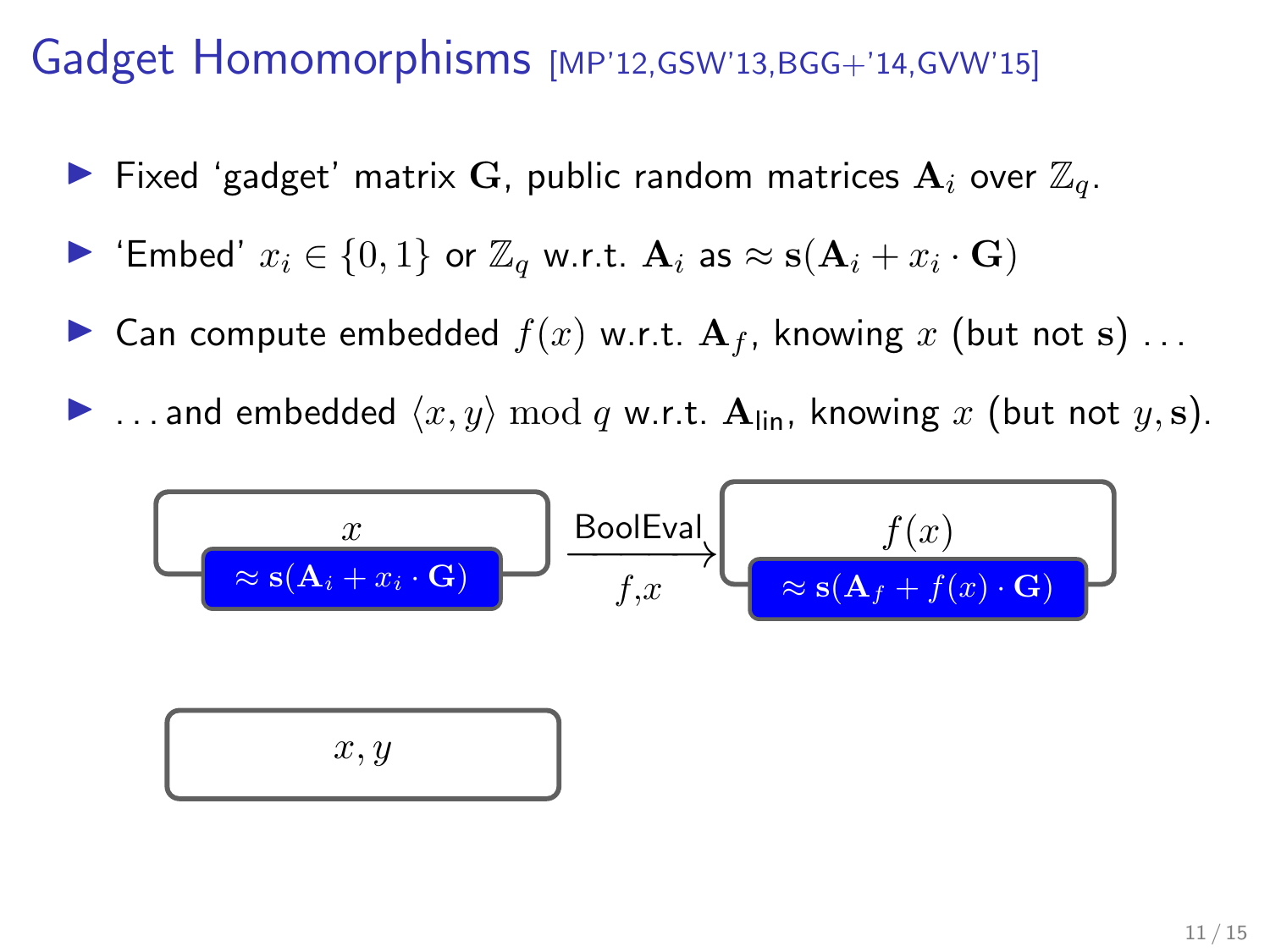- $\blacktriangleright$  Fixed 'gadget' matrix  $\mathbf G$ , public random matrices  $\mathbf A_i$  over  $\mathbb Z_q.$
- ▶ 'Embed'  $x_i \in \{0,1\}$  or  $\mathbb{Z}_q$  w.r.t.  $\mathbf{A}_i$  as  $\approx$   $\mathbf{s}(\mathbf{A}_i + x_i \cdot \mathbf{G})$
- **If** Can compute embedded  $f(x)$  w.r.t.  $A_f$ , knowing x (but not s)...
- **If** ... and embedded  $\langle x, y \rangle$  mod q w.r.t.  $A_{lin}$ , knowing x (but not  $y, s$ ).

$$
\begin{array}{c}\n x \\
\hline\n x \in (A_i + x_i \cdot G)\n \end{array}\n \xrightarrow{\text{Boolean}}\n \begin{array}{c}\n B \text{oolEval} \\
f(x) \\
\hline\n x \in (A_f + f(x) \cdot G)\n \end{array}\n \xrightarrow{\text{LinEval}}\n \begin{array}{c}\n x, y \mod q \\
x \in (A_{\text{lin}} + \langle x, y \rangle \cdot G)\n \end{array}
$$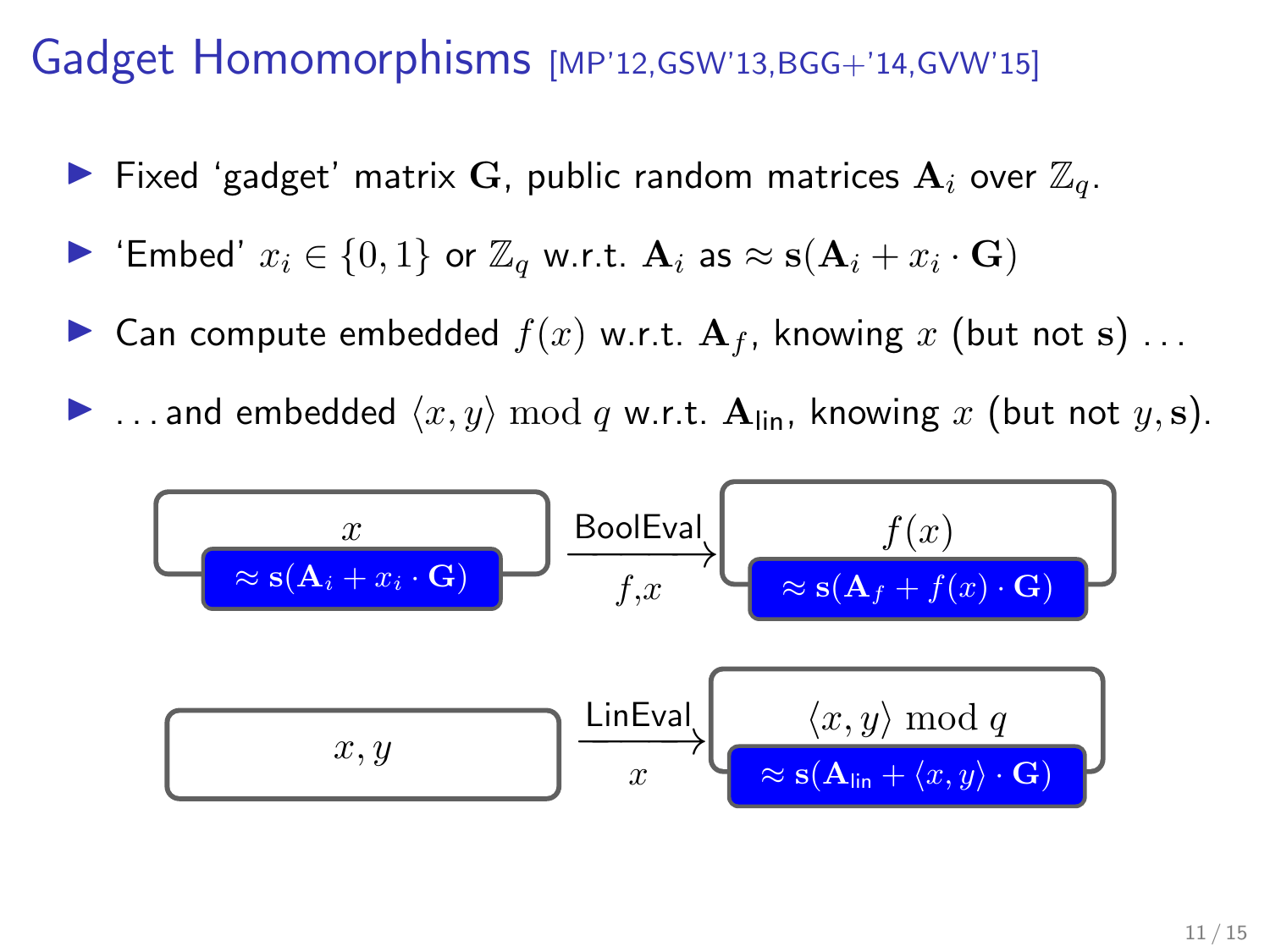Goal: in gadget embedding, compute many known  $f$  on one *private*  $x$ .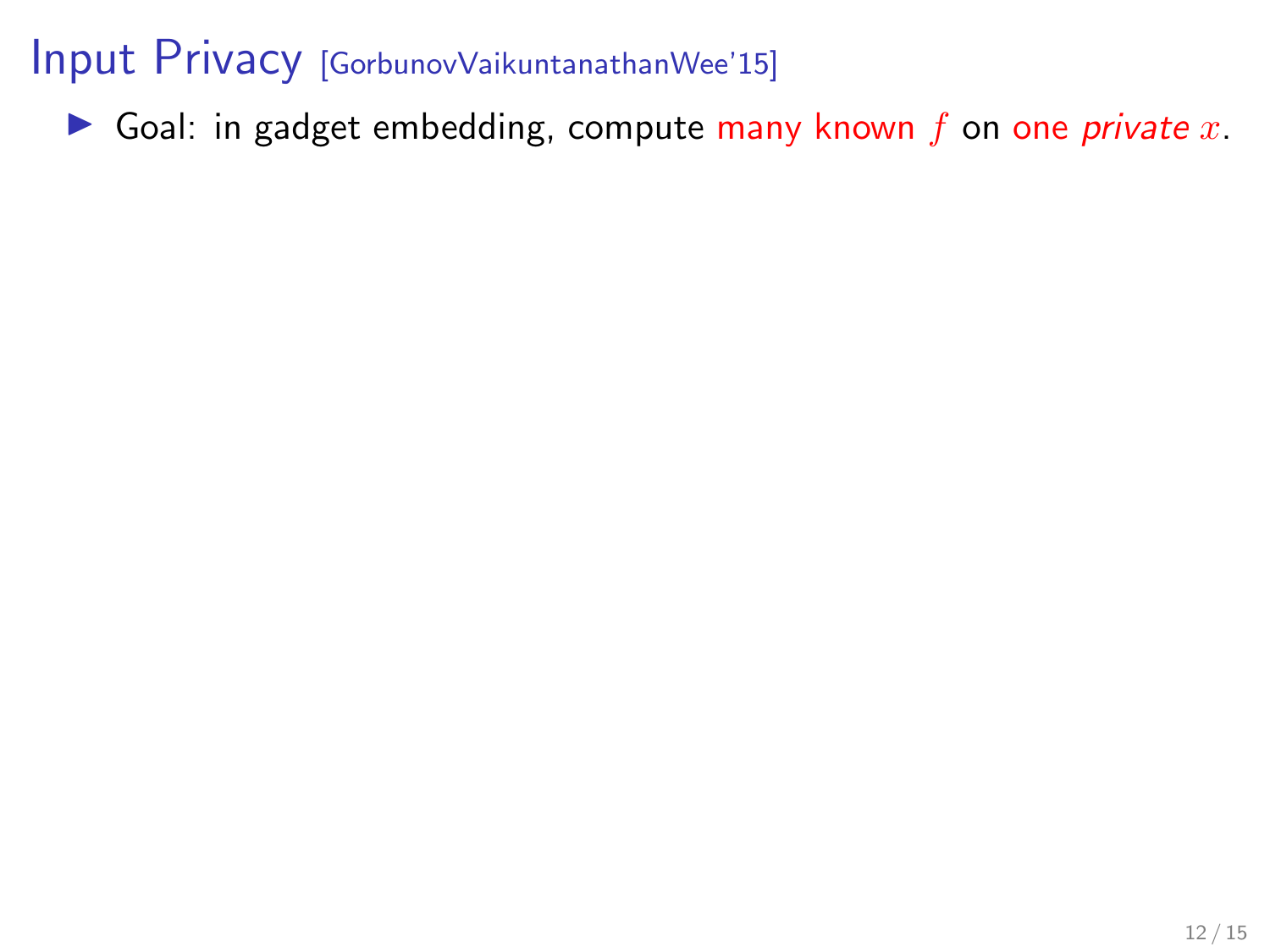- Goal: in gadget embedding, compute many known f on one *private*  $x$ .
- **1** Encrypt x under FHE and embed  $ct =$  FHE $(x)$ ,  $sk$ <sub>FHE</sub>.

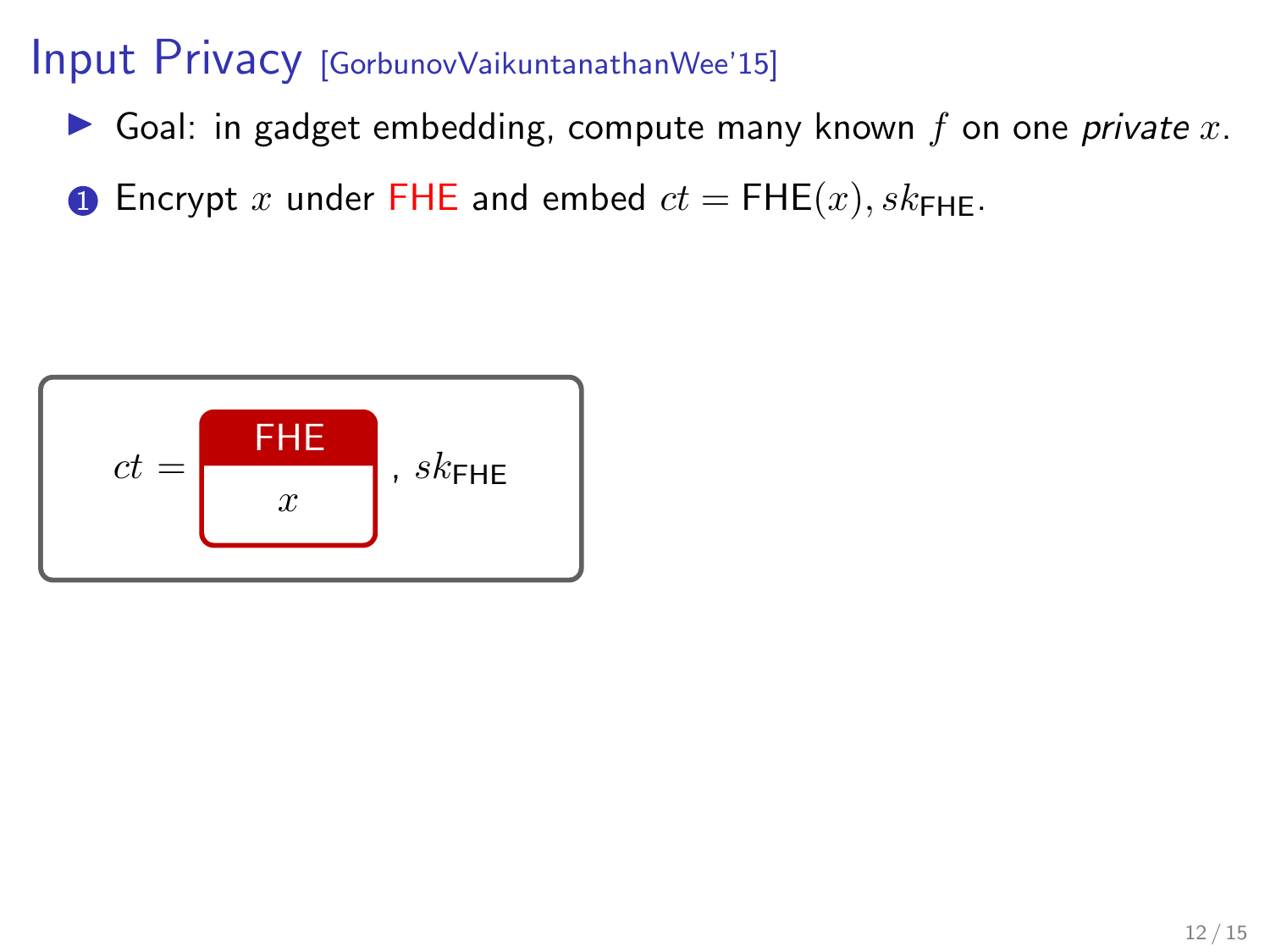- Goal: in gadget embedding, compute many known f on one *private*  $x$ .
- **1** Encrypt x under FHE and embed  $ct =$  FHE $(x)$ ,  $sk_{\text{FHF}}$ .
- **②** BoolEval  $\Rightarrow$  embedding of  $ct' =$  FHE.Eval(f,  $ct$ ) = FHE(f(x)).

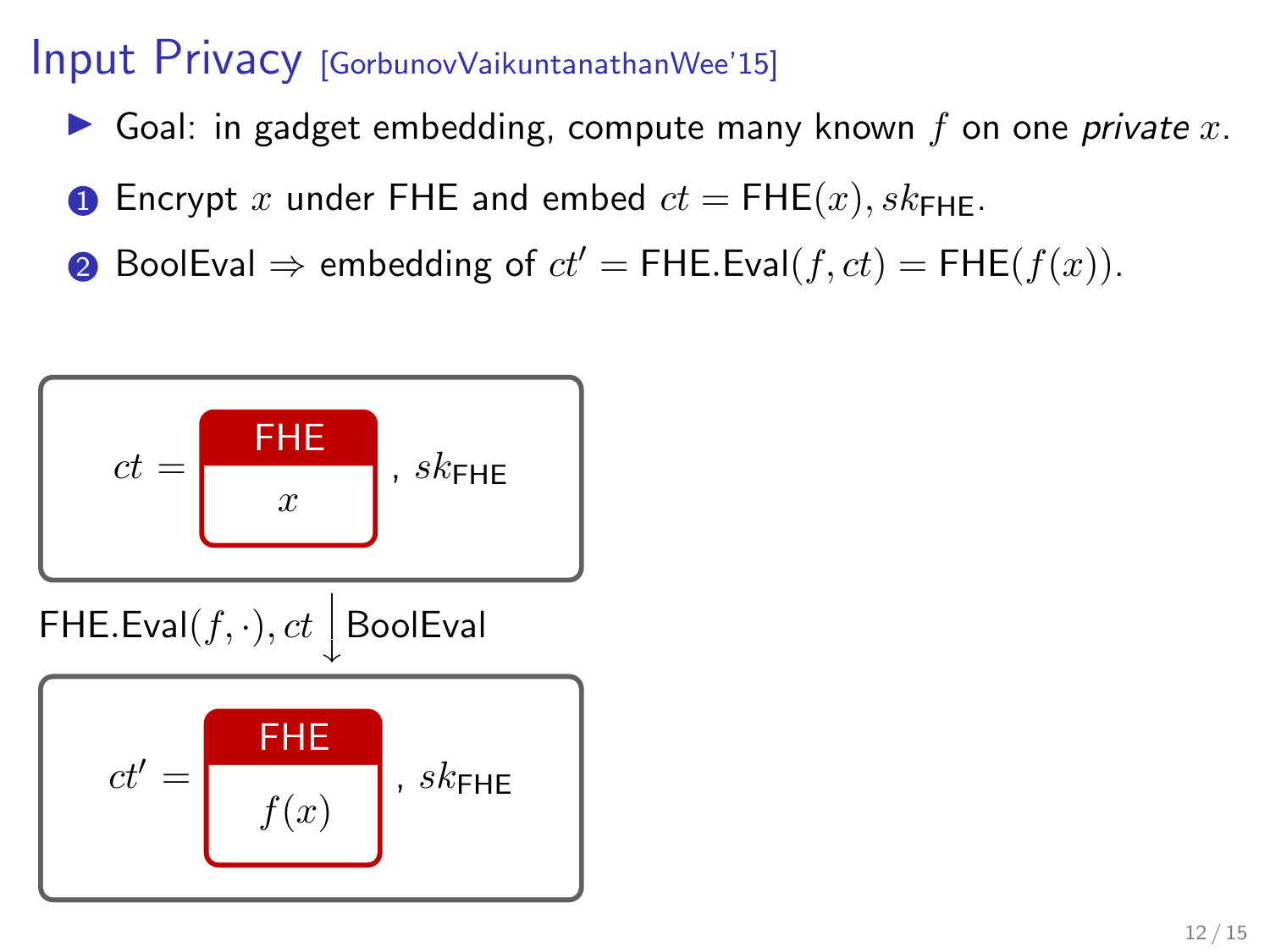- Goal: in gadget embedding, compute many known f on one *private x*.
- **1** Encrypt x under FHE and embed  $ct =$  FHE $(x)$ ,  $sk_{\text{FHF}}$ .
- **②** BoolEval  $\Rightarrow$  embedding of  $ct' =$  FHE.Eval(f,  $ct$ ) = FHE(f(x)).
- 3 LinEval  $\Rightarrow$  embedding of  $\langle ct', sk_\mathsf{FHE} \rangle \approx f(x) \bmod q.$

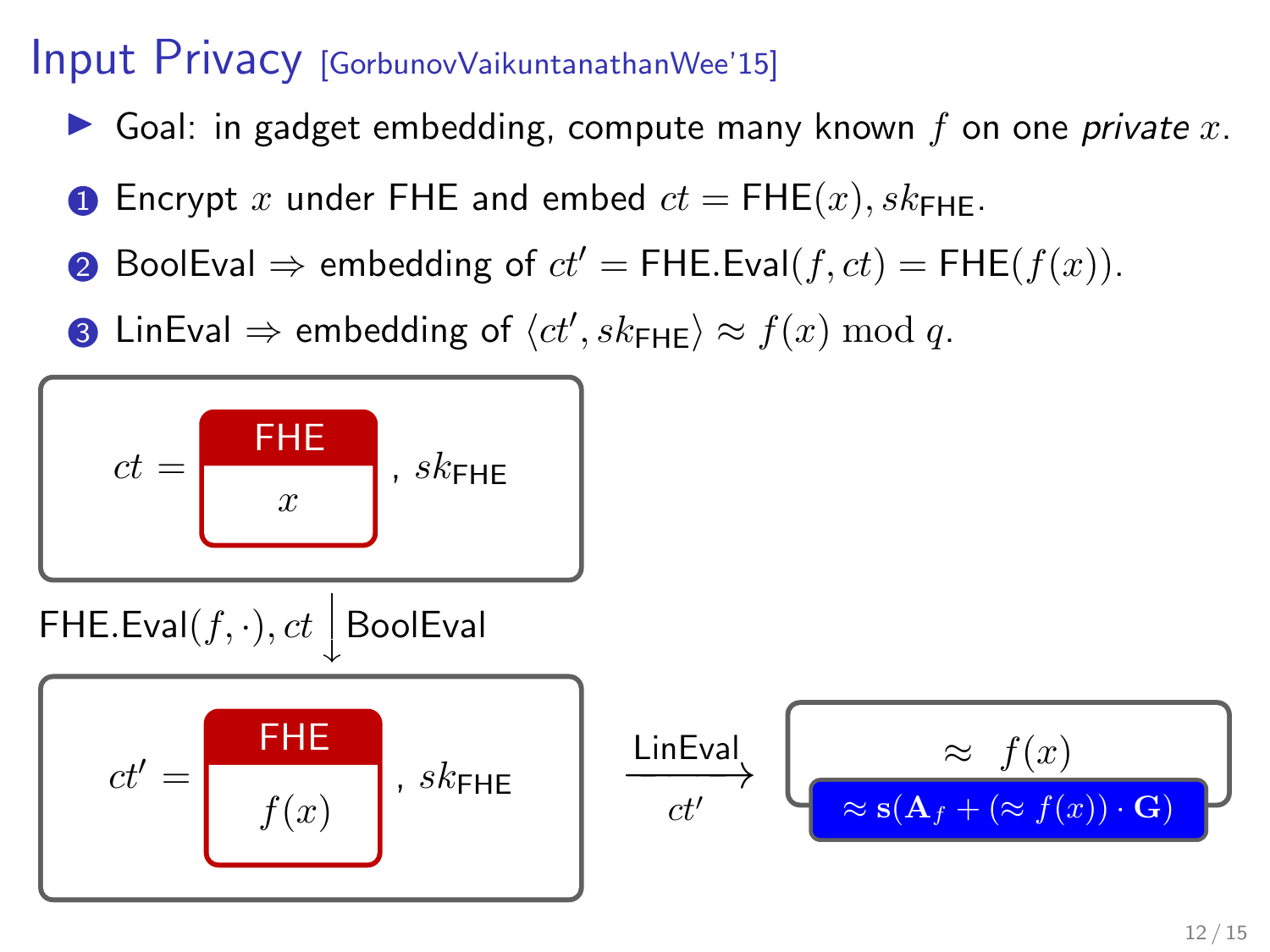## Switching Function and Input [BTVW'17, this work]

Goal: in embedding, compute one *private* H on many known x.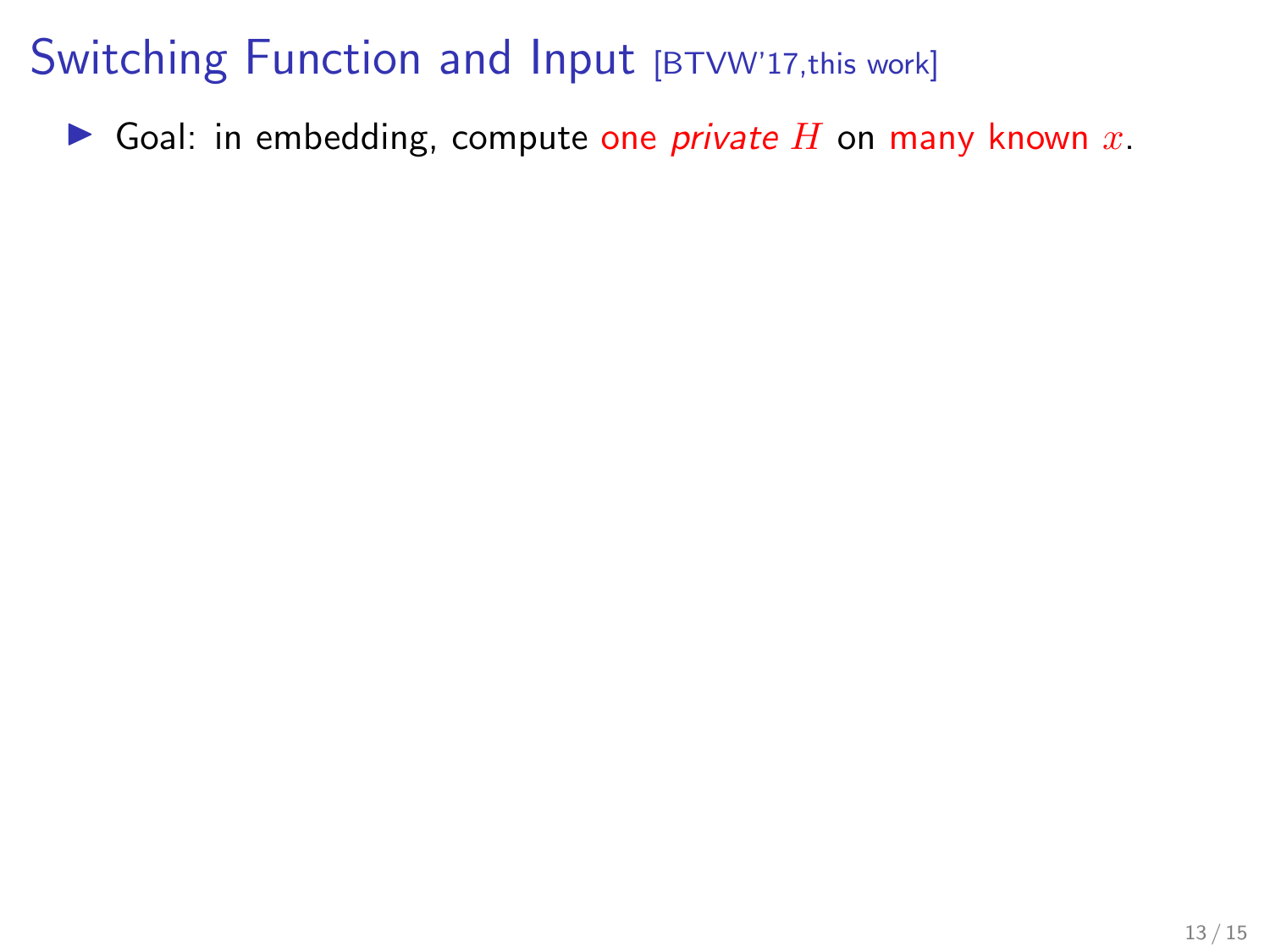## Switching Function and Input [BTVW'17, this work]

Goal: in embedding, compute one *private*  $H$  on many known  $x$ .

**1** Encrypt H under FHE and embed  $ct$ ,  $sk_{\text{FHF}}$ .

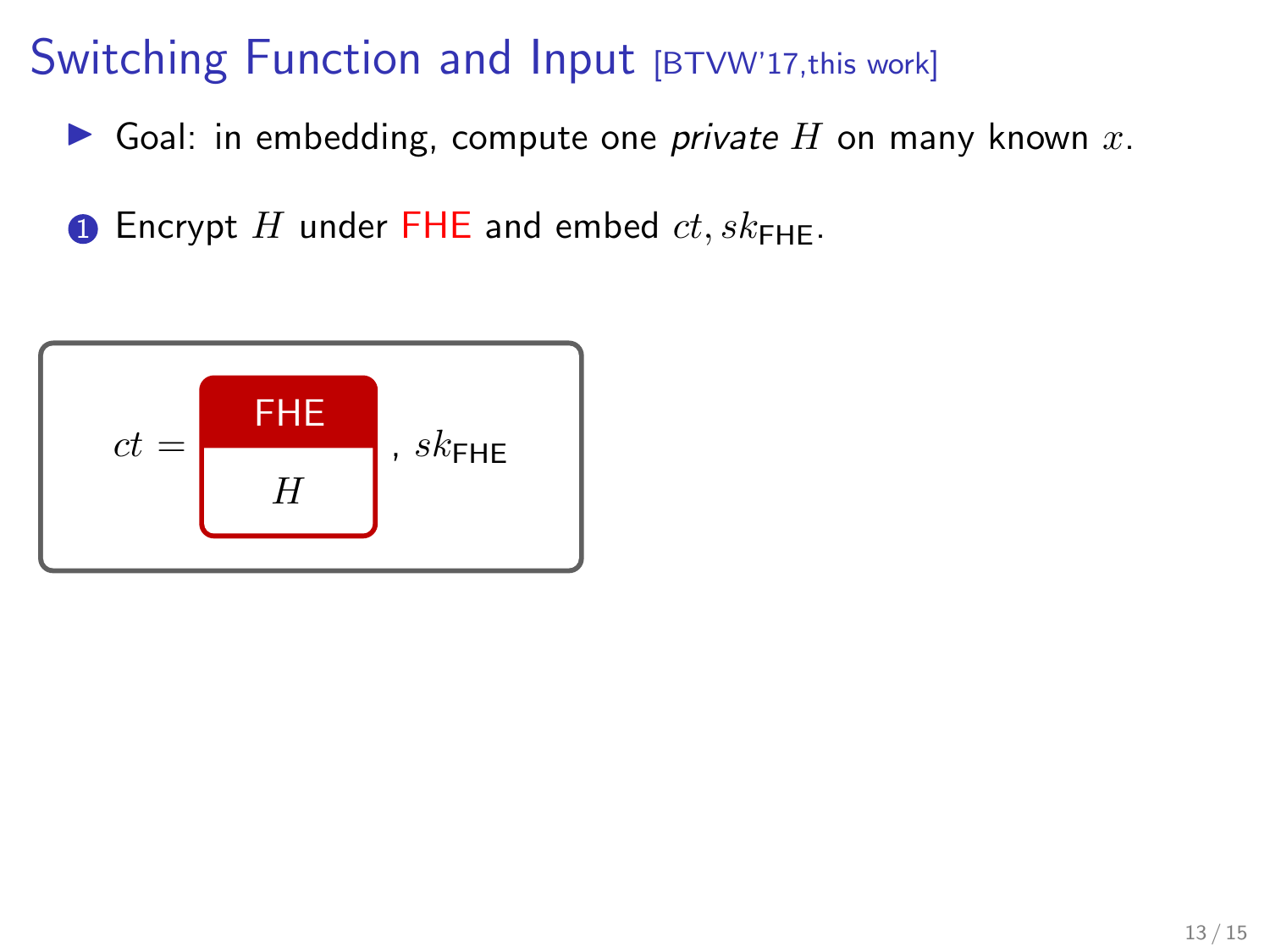### Switching Function and Input [BTVW'17,this work]

- Goal: in embedding, compute one *private H* on many known x.
- **1** Encrypt H under FHE and embed  $ct$ ,  $sk_{\text{FHF}}$ .
- **2** For input x, FHE-evaluate universal circuit  $U_x(H) = H(x)$ .

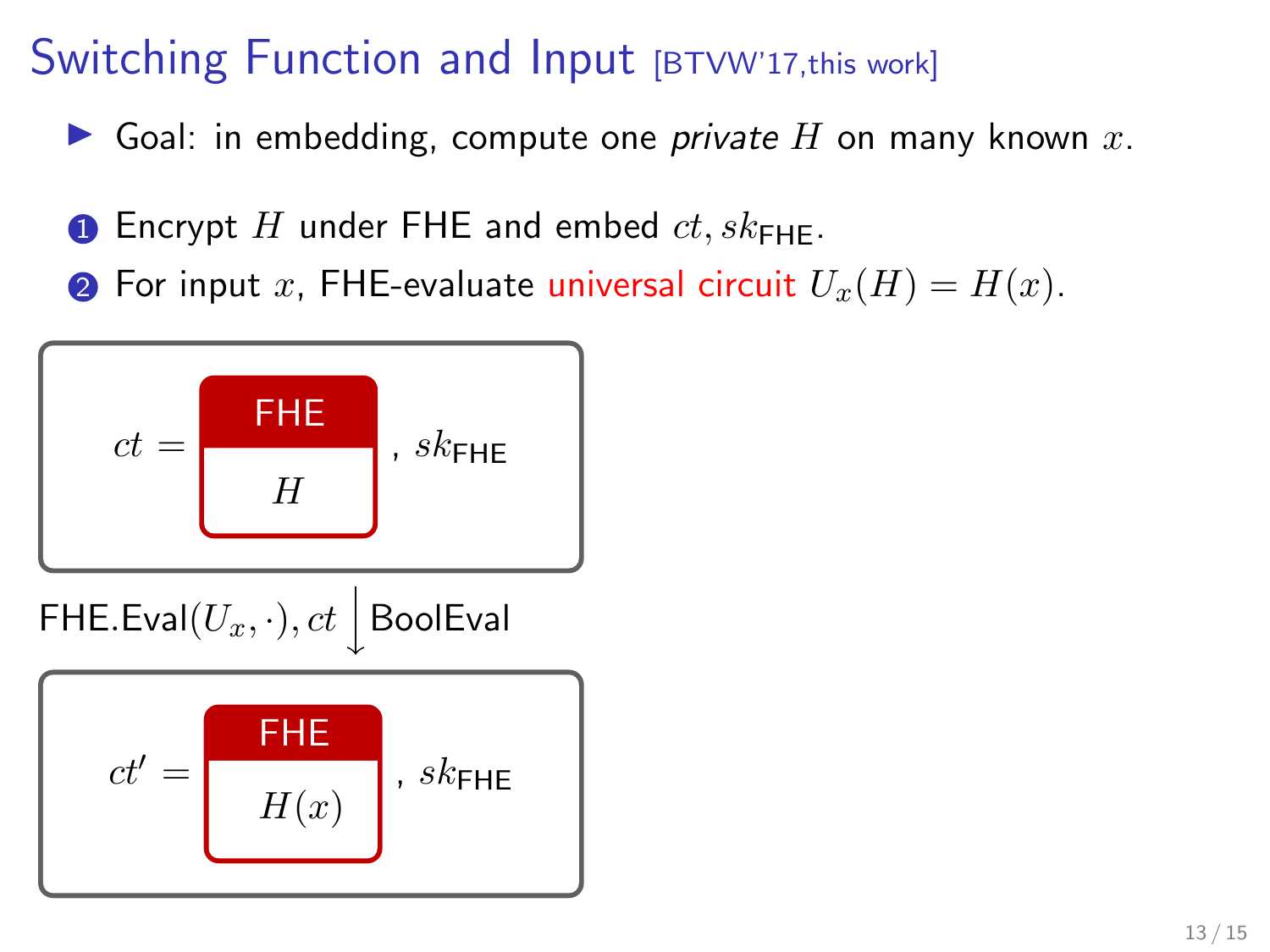## Switching Function and Input [BTVW'17,this work]

- Goal: in embedding, compute one *private H* on many known x.
- **1** Encrypt H under FHE and embed  $ct$ ,  $sk_{\text{FHF}}$ .
- **2** For input x, FHE-evaluate universal circuit  $U_x(H) = H(x)$ .

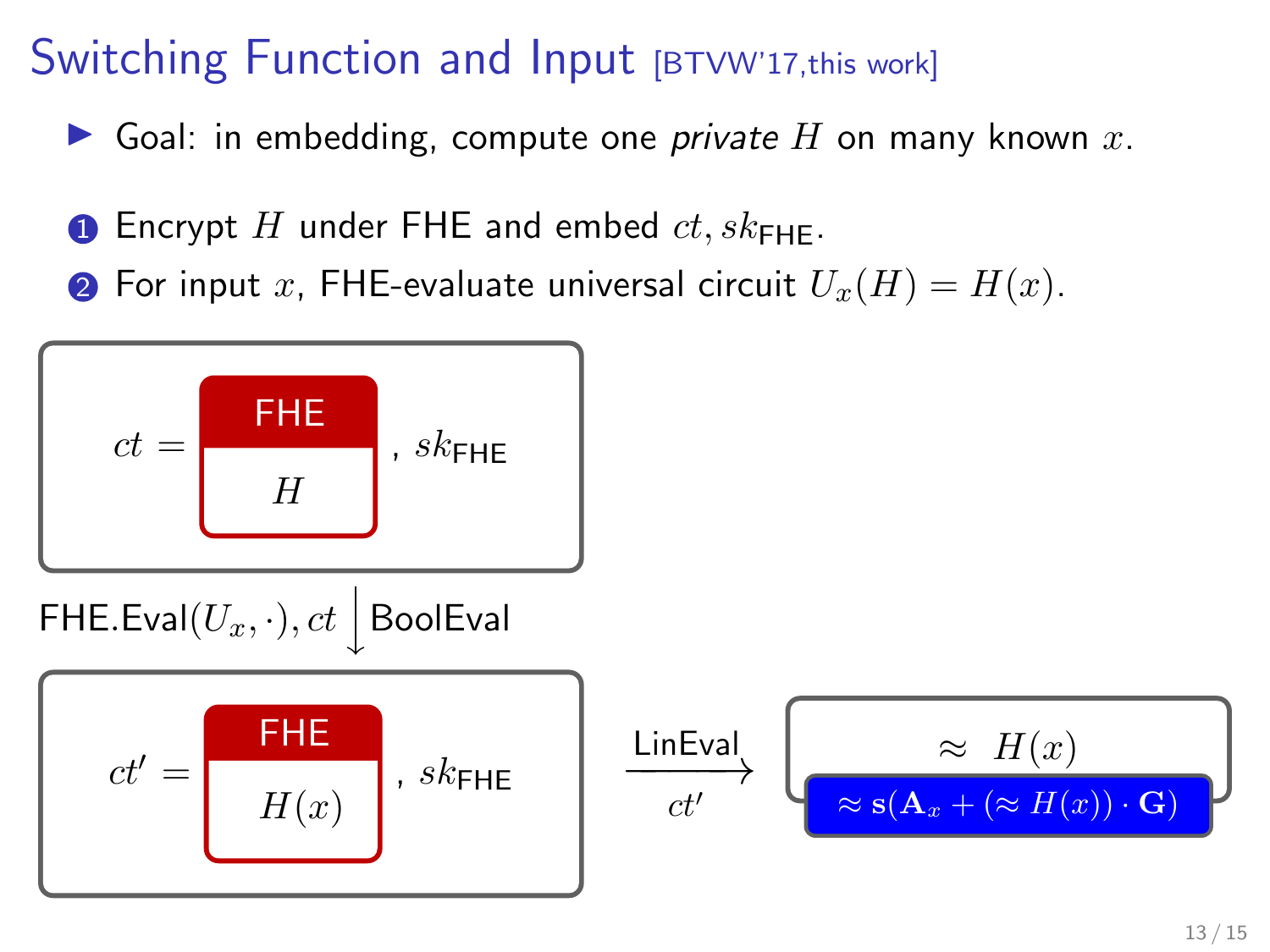$\blacktriangleright$  Master secret key  $msk :=$  LWE secret s, with  $s_1 = 1$ .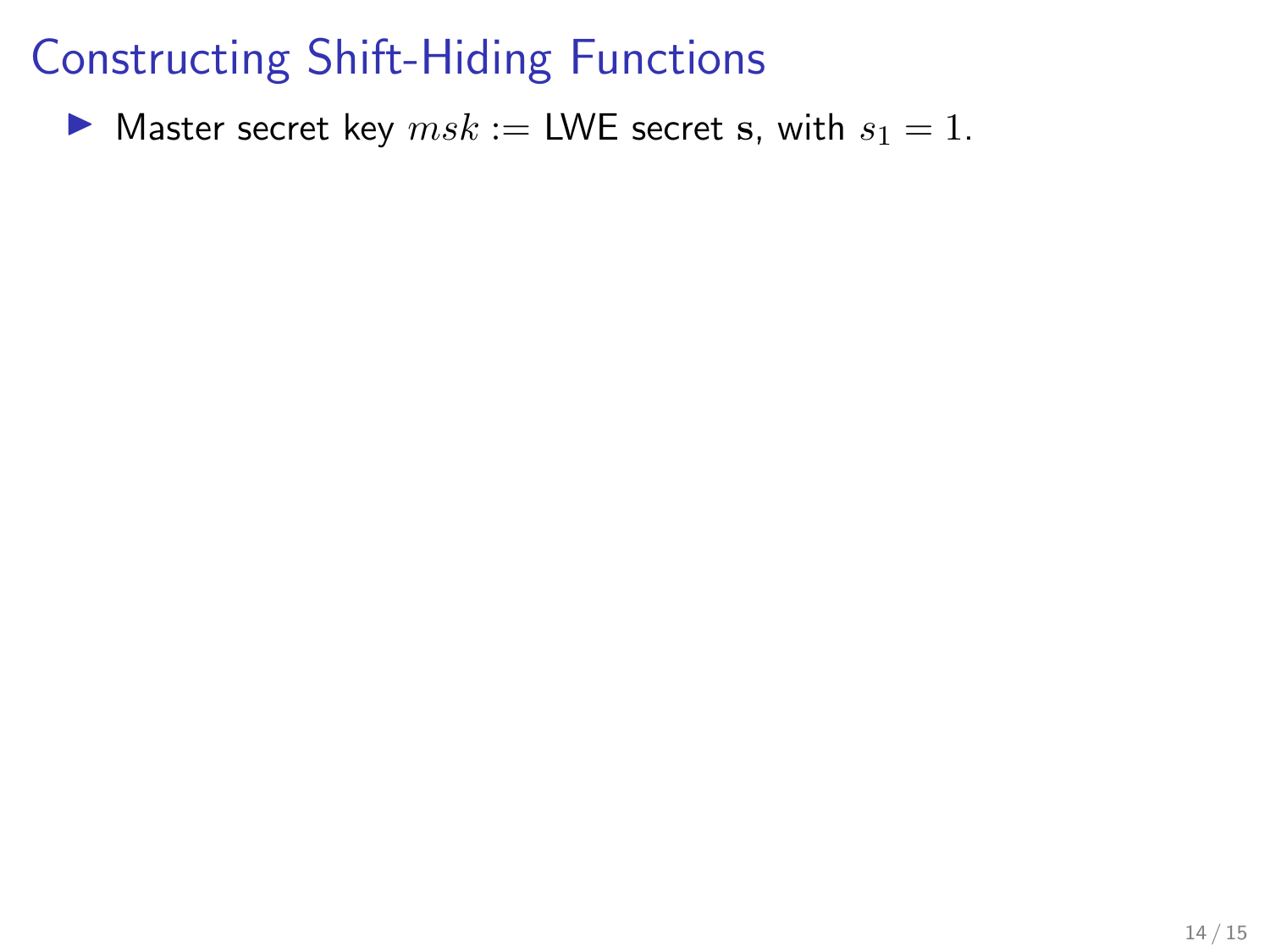$\blacktriangleright$  Master secret key  $msk :=$  LWE secret s, with  $s_1 = 1$ .

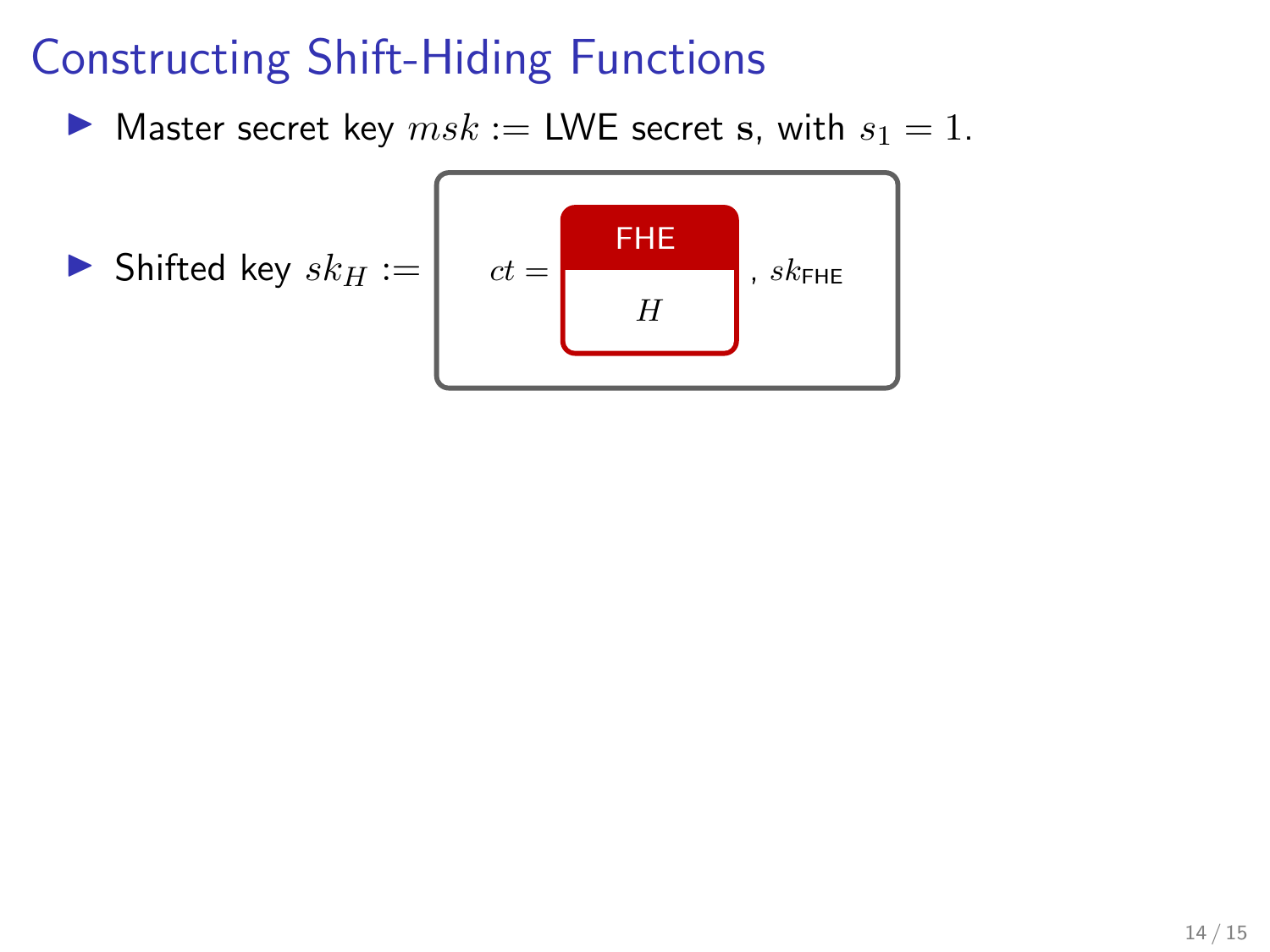$\blacktriangleright$  Master secret key  $msk :=$  LWE secret s, with  $s_1 = 1$ .

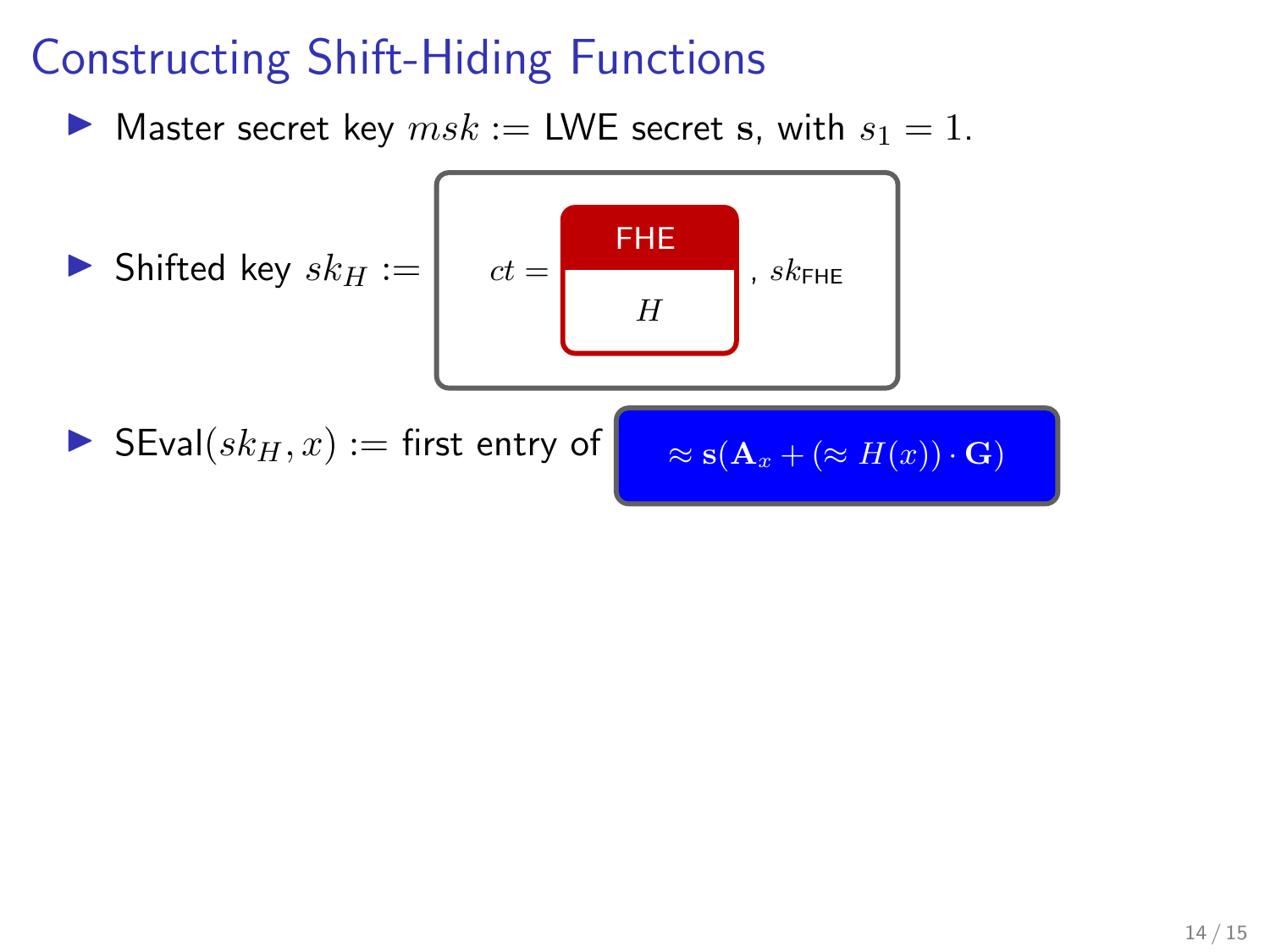**If** Master secret key  $msk :=$  LWE secret s, with  $s_1 = 1$ .



Eval $(msk, x) :=$  first entry of  $sA_x$ .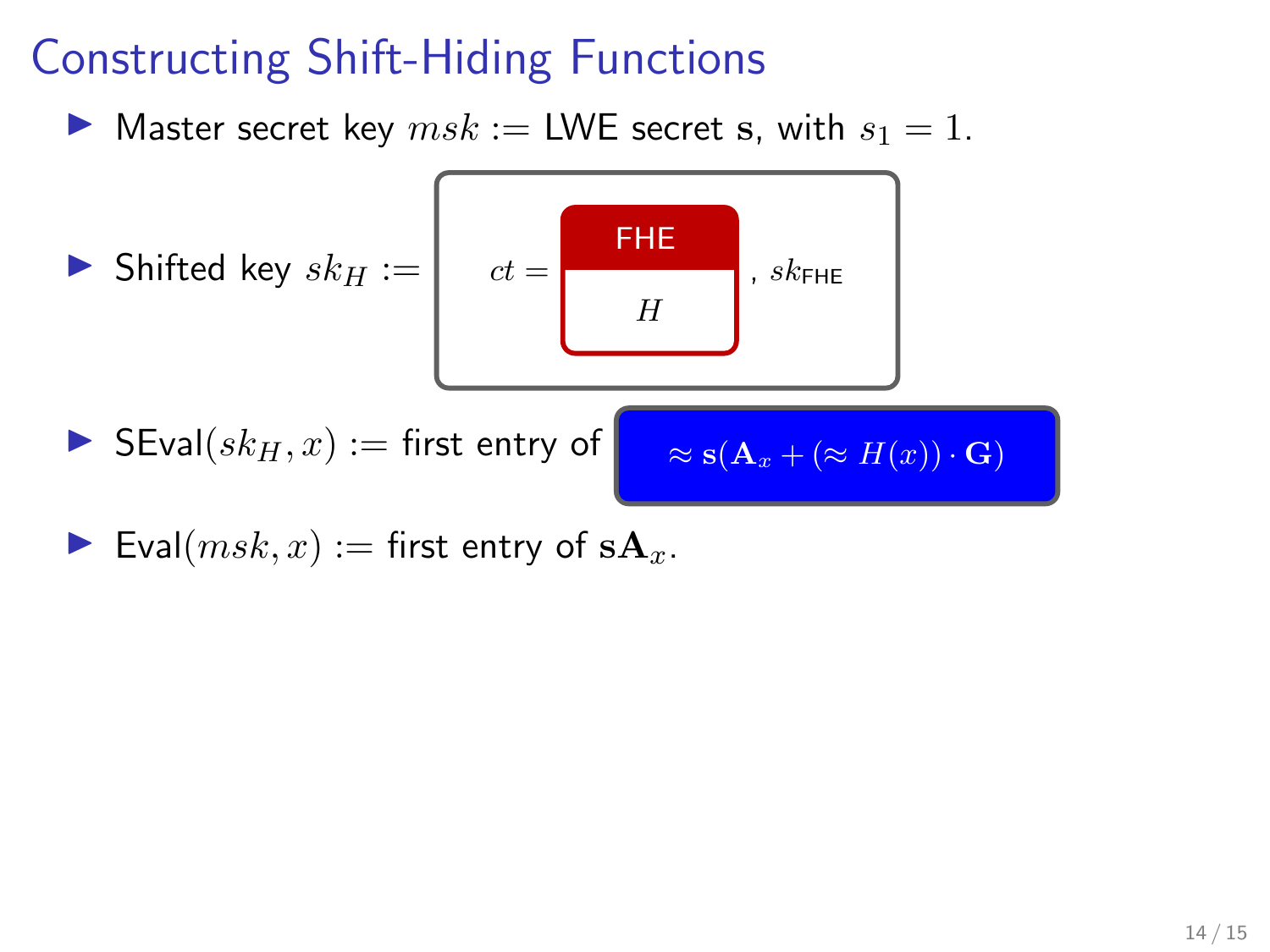$\blacktriangleright$  Master secret key  $msk :=$  LWE secret s, with  $s_1 = 1$ .

► Shifted key 
$$
sk_H := \begin{bmatrix} ct = \frac{FHE}{H}, sk_{FHE} \end{bmatrix}
$$
,  $sk_{FHE}$   
\n► SEval $(sk_H, x) :=$  first entry of  $\approx s(A_x + (\approx H(x)) \cdot G)$ 

Eval $(msk, x) :=$  first entry of  $sA_x$ .

#### Shift Correctness

$$
SEval(sk_H, x) \approx s(\mathbf{A}_x + (\approx H(x)) \cdot \mathbf{G}) \cdot \mathbf{e}_1
$$
  
= 
$$
Eval(msk, x) + \mathbf{s} \cdot (\approx H(x)) \cdot \mathbf{G} \cdot \mathbf{e}_1
$$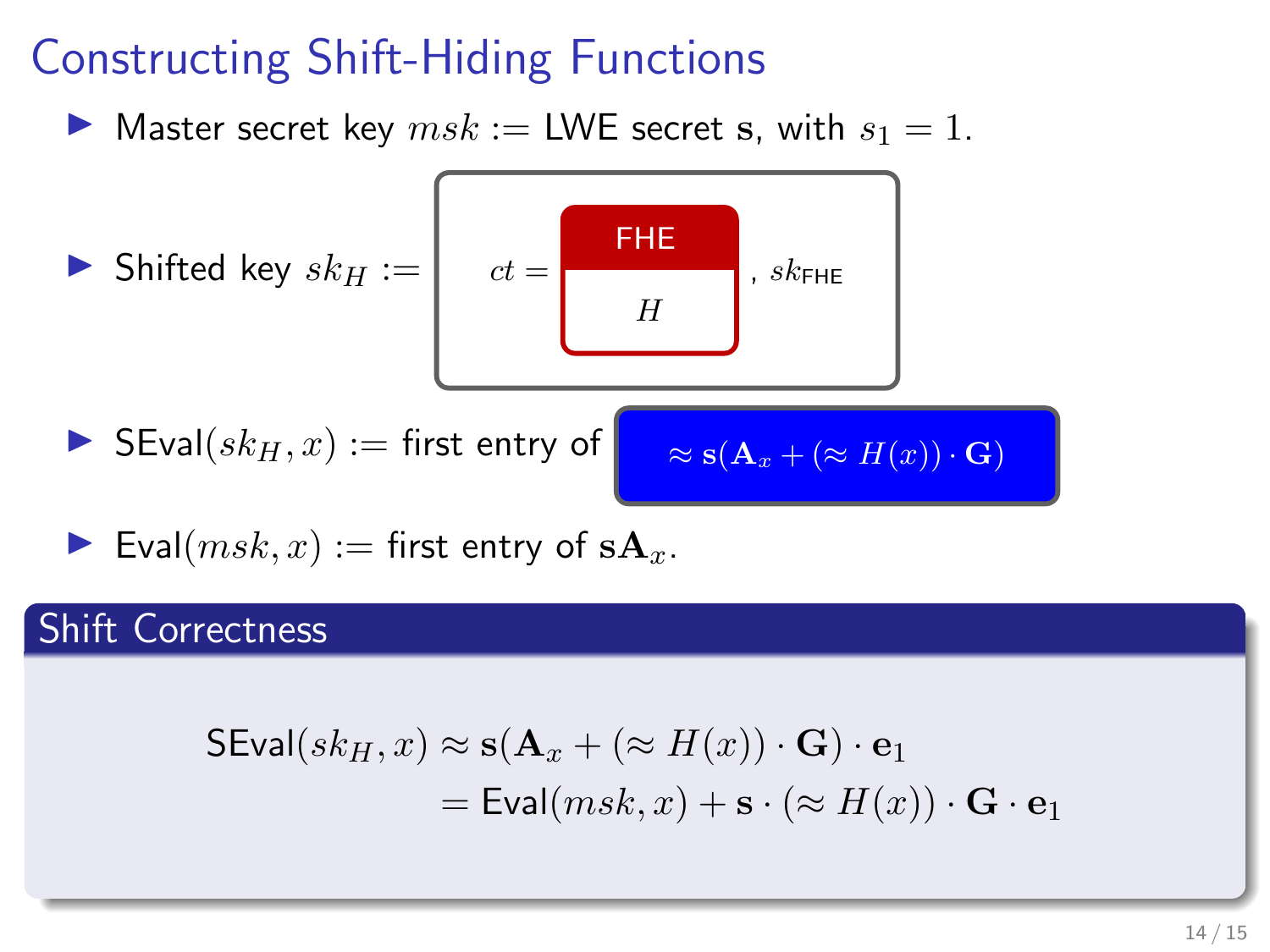$\blacktriangleright$  Master secret key  $msk :=$  LWE secret s, with  $s_1 = 1$ .

► Shifted key 
$$
sk_H := \begin{bmatrix} ct = \begin{bmatrix} \text{FHE} \\ H \end{bmatrix}, sk_{\text{FHE}} \end{bmatrix}
$$
  
\n▶ SEval( $sk_H, x$ ) := first entry of  $\approx s(A_x + (\approx H(x)) \cdot G)$ 

Eval $(msk, x) :=$  first entry of  $sA_x$ .

#### Shift Correctness

$$
\begin{aligned} \mathsf{SEval}(sk_H, x) &\approx \mathbf{s}(\mathbf{A}_x + (\approx H(x)) \cdot \mathbf{G}) \cdot \mathbf{e}_1 \\ &= \mathsf{Eval}(msk, x) + \mathbf{s} \cdot (\approx H(x)) \cdot \mathbf{G} \cdot \mathbf{e}_1 \\ &\approx \mathsf{Eval}(msk, x) + H(x). \end{aligned}
$$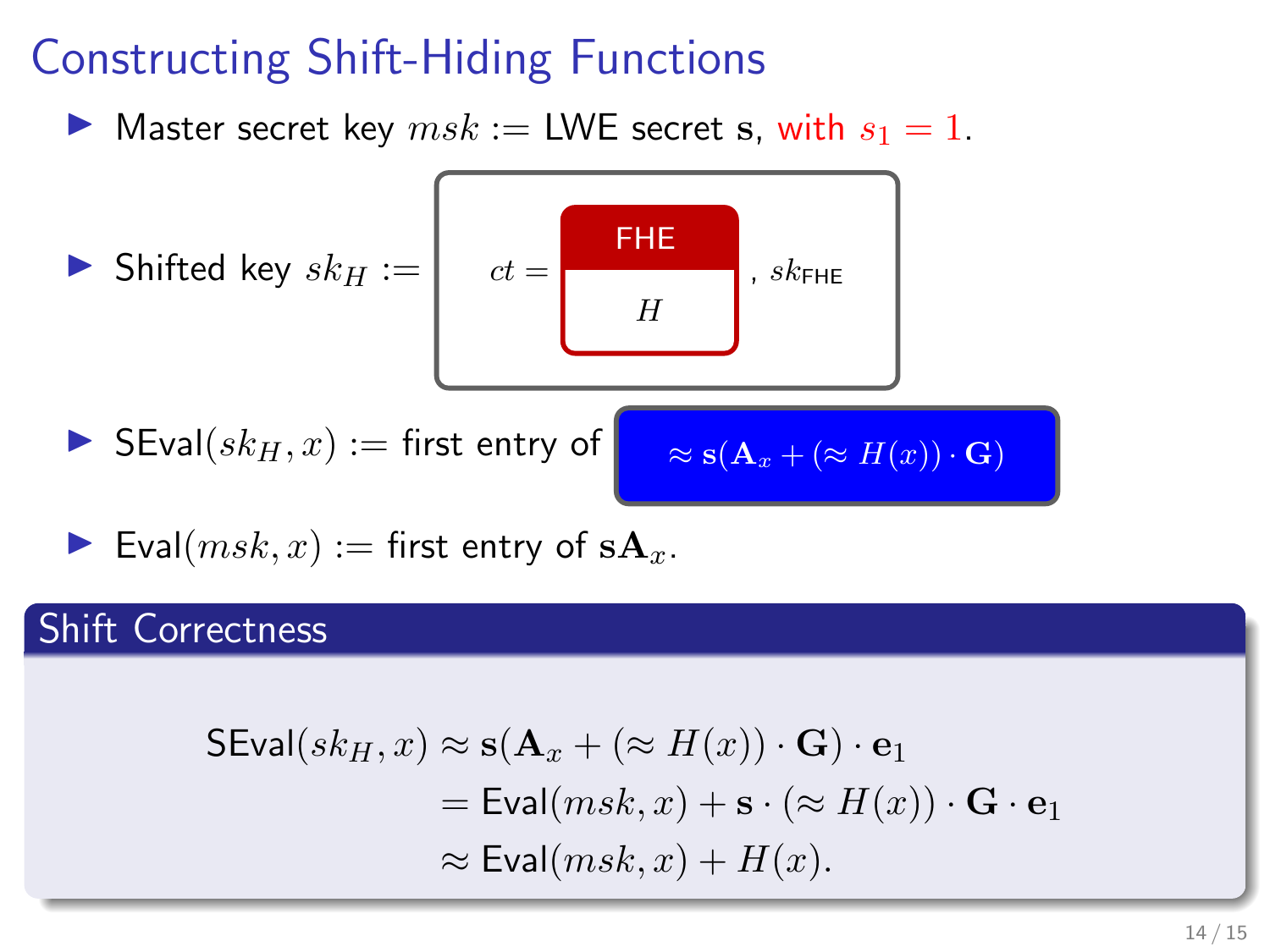**1** Better modulus-to-noise ratio?

(Currently exponential in size of shift function  $H$ .)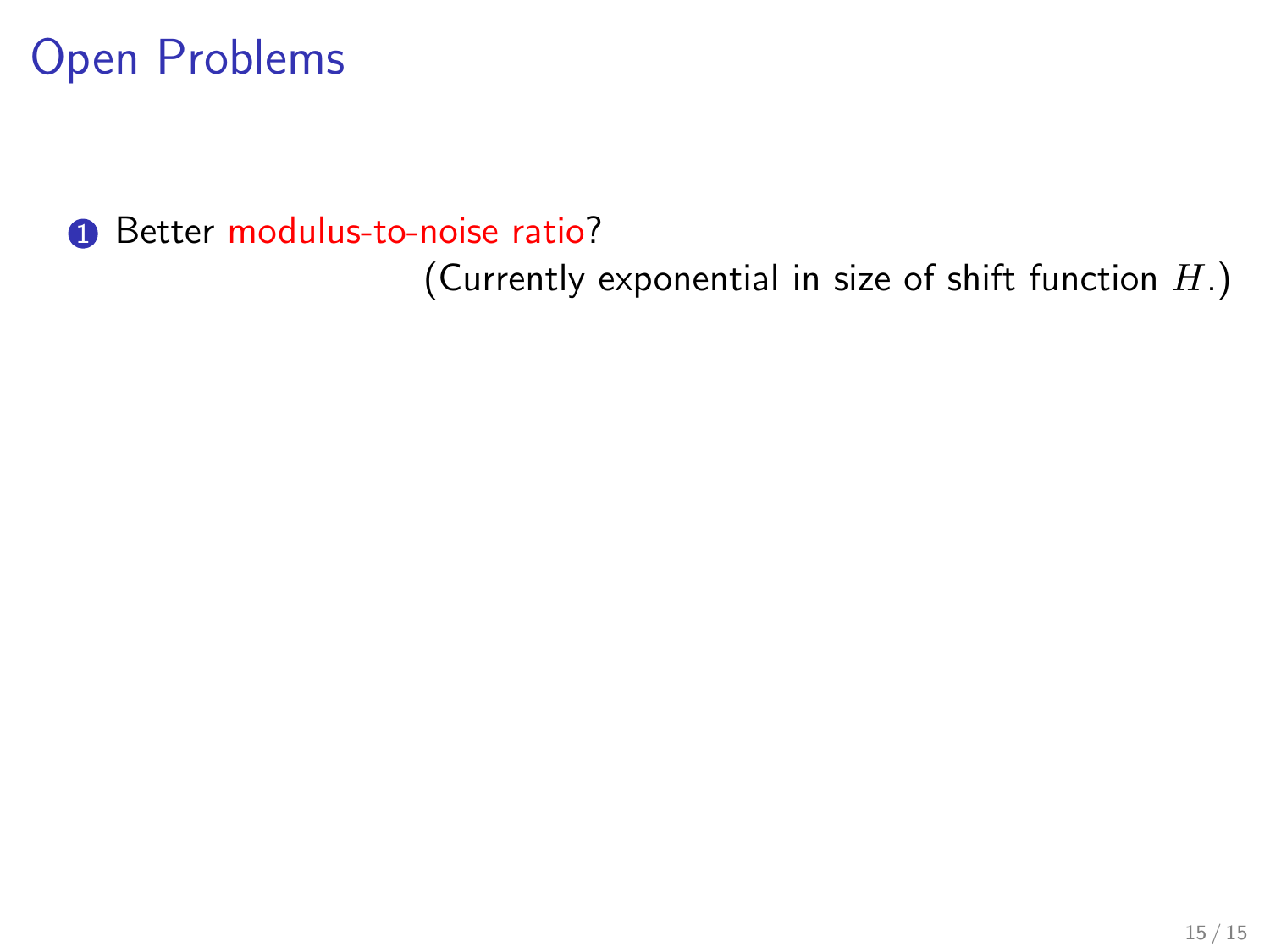**1** Better modulus-to-noise ratio?

(Currently exponential in size of shift function  $H$ .)

 $\bullet$  Adaptive security? (Currently selective in choice of  $H$ .)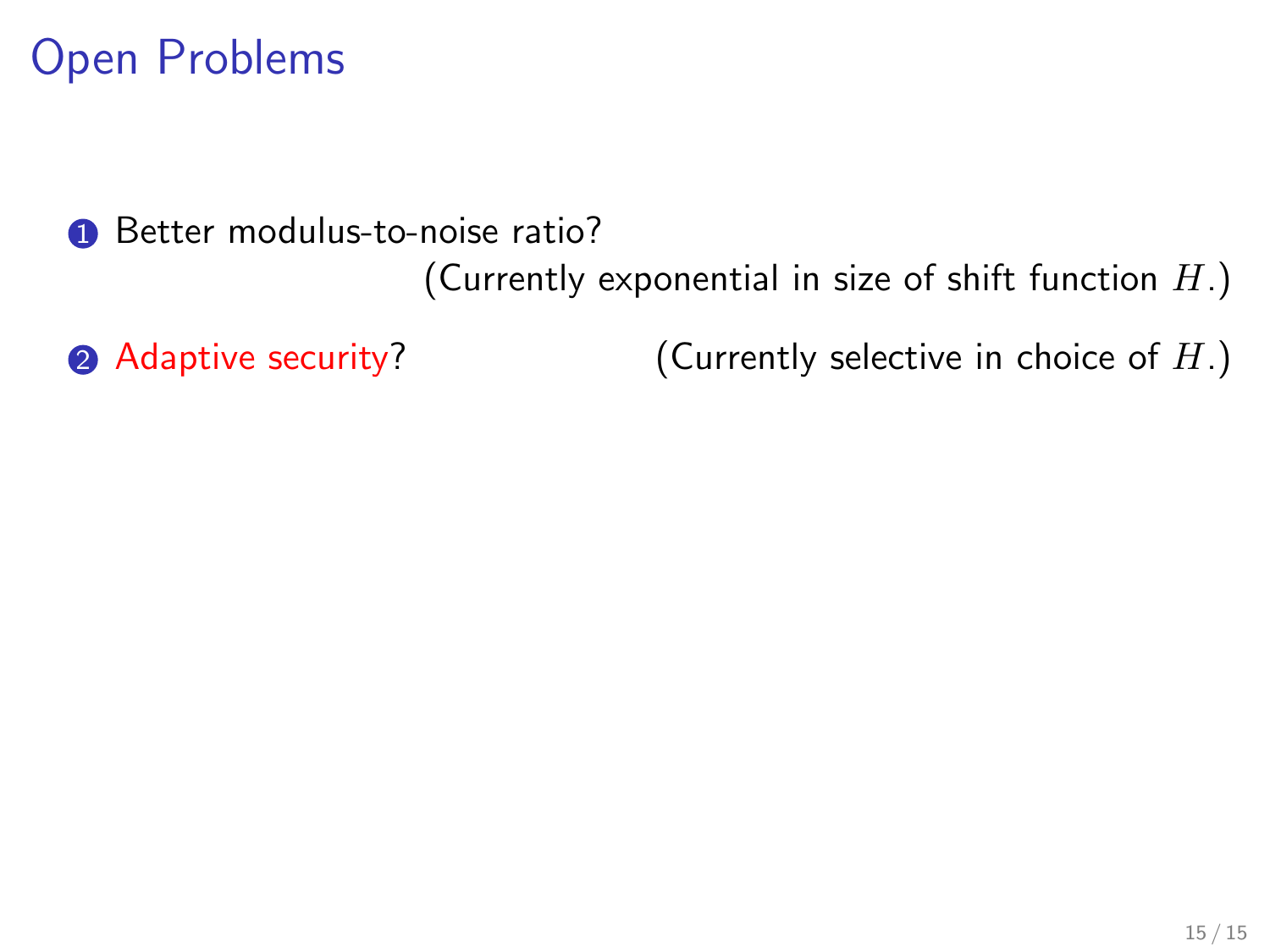**1** Better modulus-to-noise ratio?

(Currently exponential in size of shift function  $H$ .)

• Adaptive security?  $(Currently \, selective \, in \, choice \, of \, H.)$ 

**3** One construction for all circuit sizes? (Currently 'leveled'; related to bootstrapping ABE.)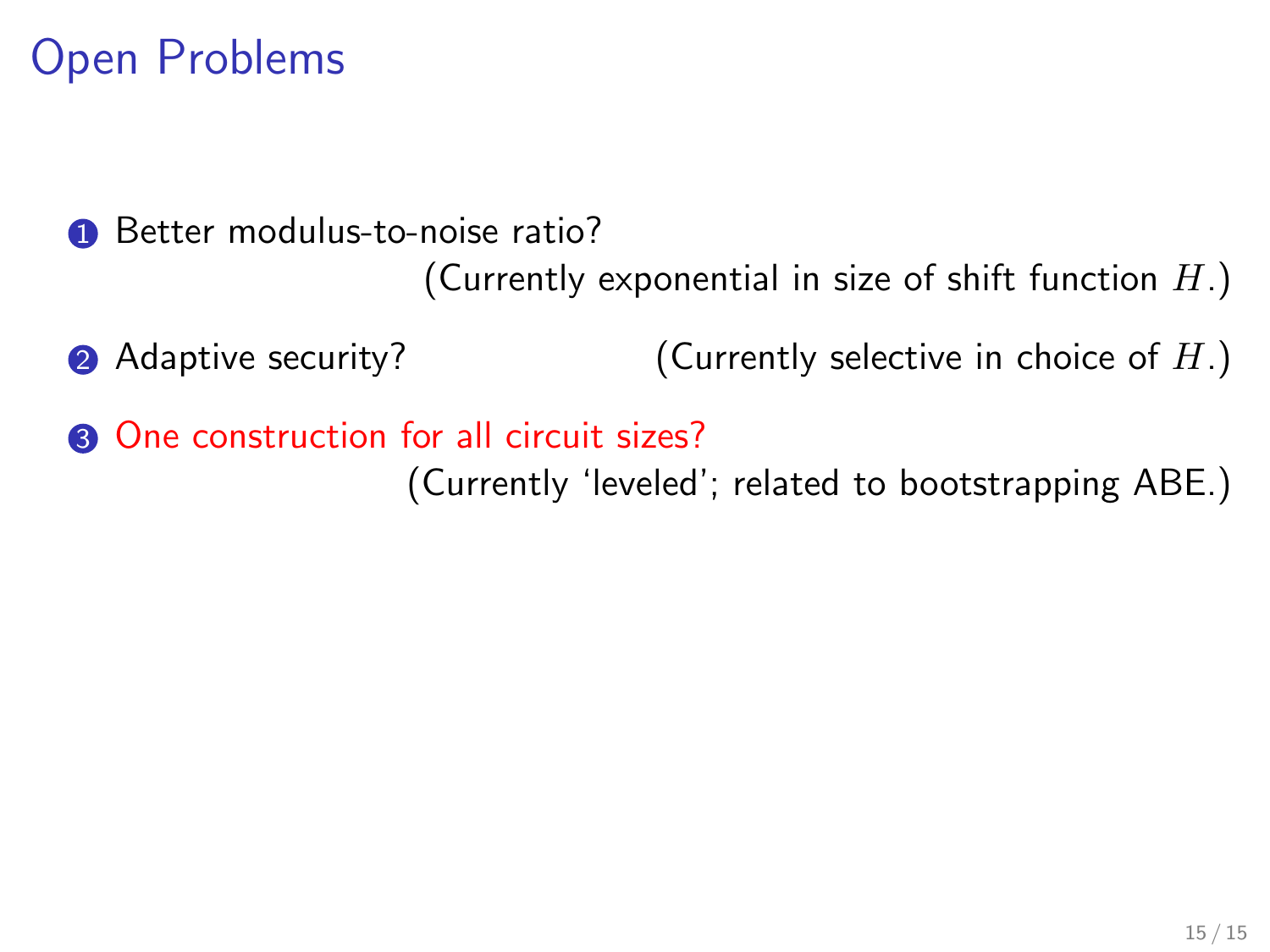**1** Better modulus-to-noise ratio? (Currently exponential in size of shift function  $H$ .)

• Adaptive security?  $\bullet$  (Currently selective in choice of  $H$ .)

**3** One construction for all circuit sizes? (Currently 'leveled'; related to bootstrapping ABE.)

**4** Programming superpolynomially many inputs? (Currently limited to a priori polynomial.)